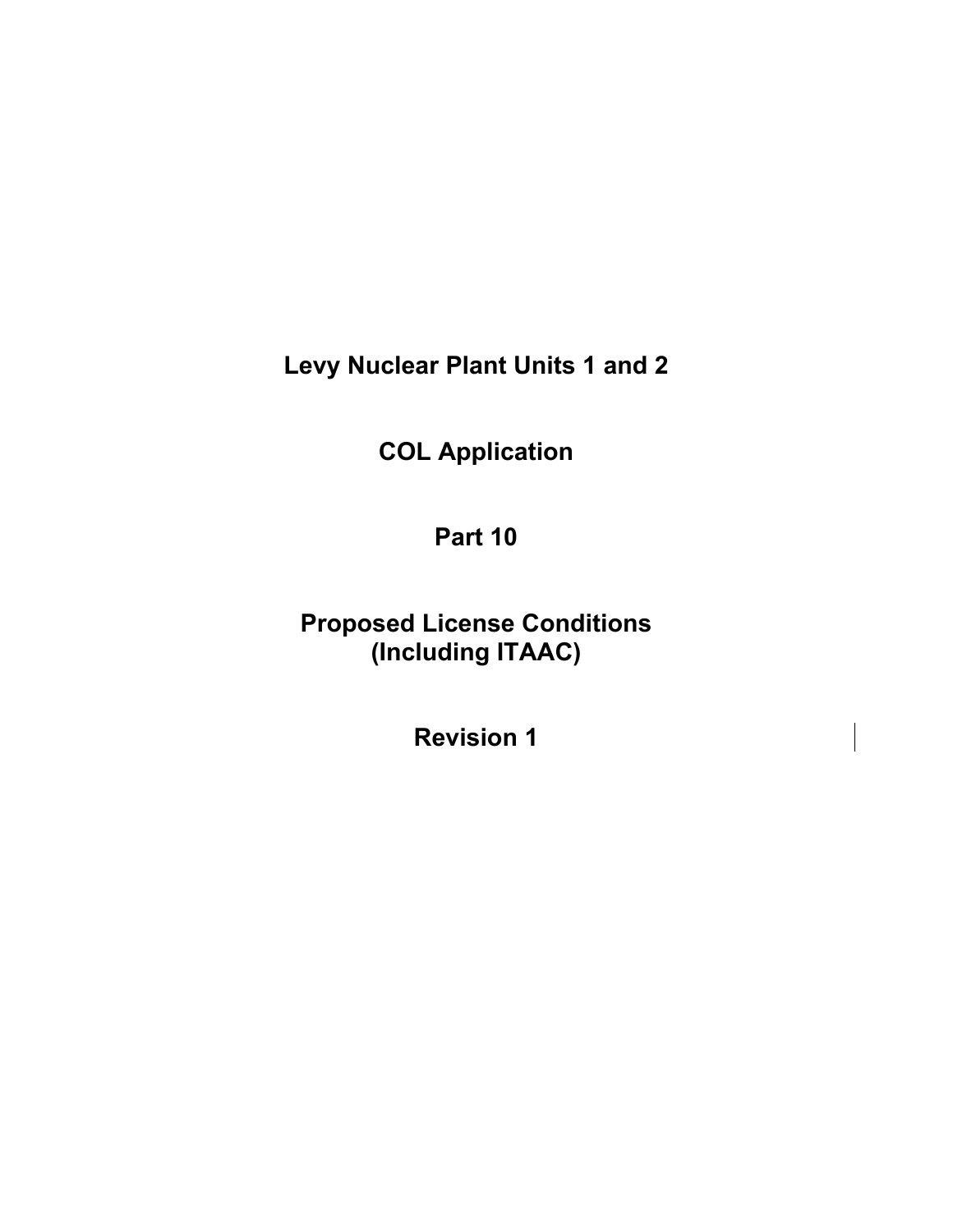# **Levy Nuclear Plant, Units 1 and 2 Proposed License Conditions**

# **1. ITAAC (Inspections, Tests, Analyses, and Acceptance Criteria):**

There are several ITAAC identified in the COLA. Once incorporated into the COL, the regulations identify the requirements that must be met.

# **PROPOSED LICENSE CONDITION:**

The ITAAC identified in the tables in Appendix B are hereby incorporated into this Combined License. After the Commission has made the finding required by 10 CFR 52.103(g), the ITAAC do not constitute regulatory requirements; except for specific ITAAC, which are the subject of a Section 103(a) hearing; their expiration will occur upon final Commission action in such proceeding.

# **2. COL HOLDER ITEMS:**

There are several COL information items that cannot be resolved prior to issuance of the Combined License. The referenced AP1000 design certification has already justified why each COL Holder item (as identified in the AP1000 DCD Tier 2 Table 1.8-2) cannot be resolved before the COL is issued, provides sufficient information on these items to support the NRC licensing decision, and identifies an appropriate implementation milestone. Each COL information item that cannot be resolved completely before the COL is issued is also identified as a COL Holder item in the COLA FSAR Table 1.8-202. Therefore, in accordance with the guidance in Regulatory Guide 1.206, Section C.III.4.3, the following License Condition is proposed to address these COL Holder items. Holder items (per DCD Table 1.8-2) that are addressed by the COLA are not included in the proposed condition. These include COL information item numbers 3.11-1, 9.5-6, 10.1-1, and 13.6-5.

# **PROPOSED LICENSE CONDITION:**

Each COL Holder item identified below shall be completed by the identified implementation milestone through completion of the action therein identified.

| SUMMARY OF COMBINED LICENSE INFORMATION HOLDER ITEMS                                                                                                                                                                                                                                                                                                                                                                                                                                                                                                                                                                                            |                             |                                                                     |                                 |  |  |
|-------------------------------------------------------------------------------------------------------------------------------------------------------------------------------------------------------------------------------------------------------------------------------------------------------------------------------------------------------------------------------------------------------------------------------------------------------------------------------------------------------------------------------------------------------------------------------------------------------------------------------------------------|-----------------------------|---------------------------------------------------------------------|---------------------------------|--|--|
| <b>COL</b><br><b>Item</b><br>No.                                                                                                                                                                                                                                                                                                                                                                                                                                                                                                                                                                                                                | <b>Subject</b>              | <b>From</b><br><b>DCD</b><br>Tier <sub>2</sub><br><b>Subsection</b> | <b>Implementation Milestone</b> |  |  |
| $3.6 - 1$                                                                                                                                                                                                                                                                                                                                                                                                                                                                                                                                                                                                                                       | Pipe Break Hazards Analysis | 3.6.4.1                                                             | Prior to initial fuel load      |  |  |
| After a Combined License is issued, the following activity will be completed by the COL holder:<br>1) A pipe rupture hazard analysis is part of the piping design. It is used to identify<br>postulated break locations and layout changes, support design, whip restraint design,<br>and jet shield design. The final design for these activities will be completed prior to<br>fabrication and installation of the piping and connected components. The as-built<br>reconciliation of the pipe break hazards analysis, in accordance with the criteria outlined<br>in subsections 3.6.1.3.2 and 3.6.2.5 will be completed prior to fuel load. |                             |                                                                     |                                 |  |  |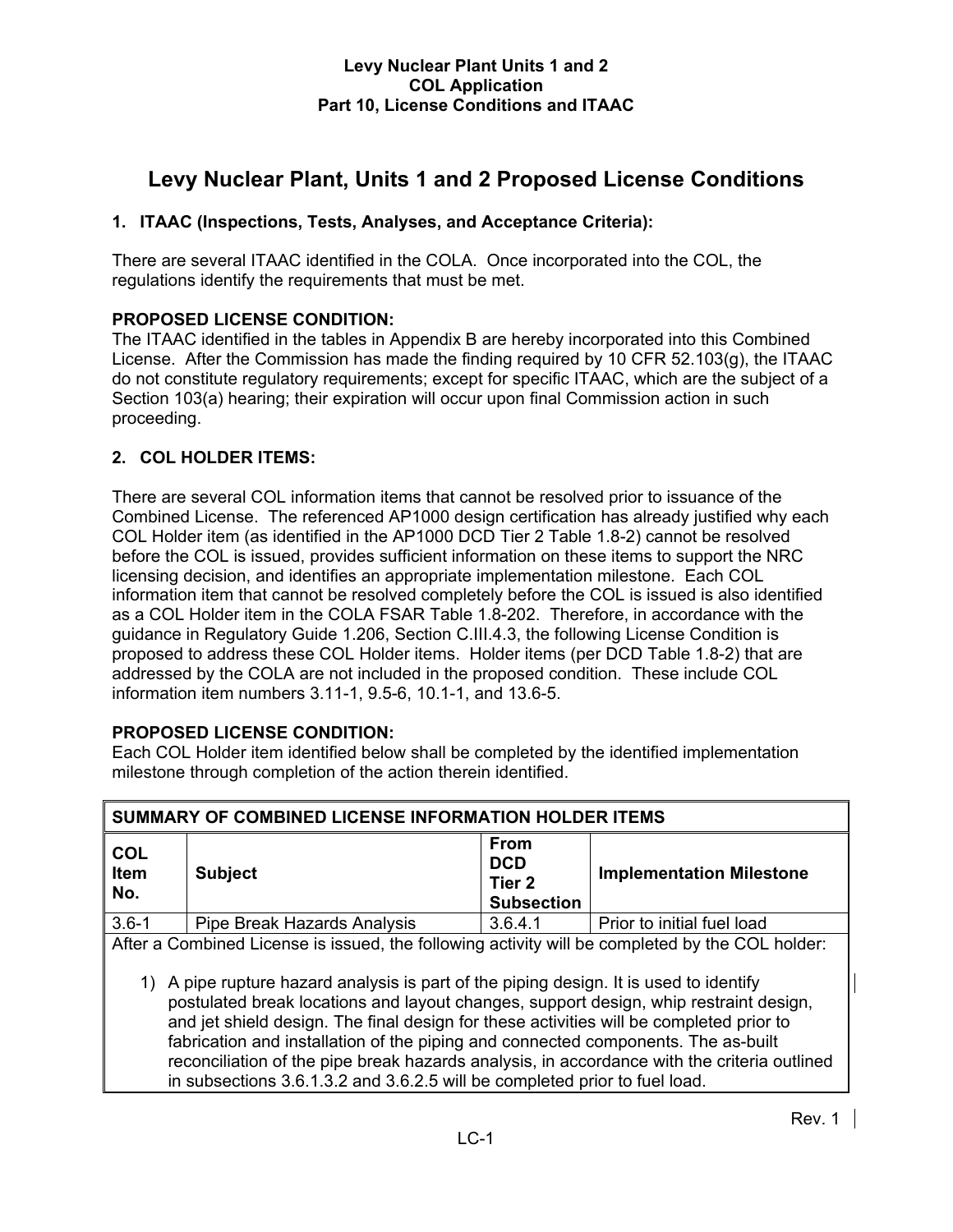| SUMMARY OF COMBINED LICENSE INFORMATION HOLDER ITEMS                                                                                                                                                                                                                                                                                                                                                                                                                                                                                                                    |                                                                                                                                                                                                                                                                                                                                                                                                                                                                                                                                                                                                     |                                                              |                                 |  |  |
|-------------------------------------------------------------------------------------------------------------------------------------------------------------------------------------------------------------------------------------------------------------------------------------------------------------------------------------------------------------------------------------------------------------------------------------------------------------------------------------------------------------------------------------------------------------------------|-----------------------------------------------------------------------------------------------------------------------------------------------------------------------------------------------------------------------------------------------------------------------------------------------------------------------------------------------------------------------------------------------------------------------------------------------------------------------------------------------------------------------------------------------------------------------------------------------------|--------------------------------------------------------------|---------------------------------|--|--|
| <b>COL</b><br>Item<br>No.                                                                                                                                                                                                                                                                                                                                                                                                                                                                                                                                               | <b>Subject</b>                                                                                                                                                                                                                                                                                                                                                                                                                                                                                                                                                                                      | From<br><b>DCD</b><br>Tier <sub>2</sub><br><b>Subsection</b> | <b>Implementation Milestone</b> |  |  |
|                                                                                                                                                                                                                                                                                                                                                                                                                                                                                                                                                                         |                                                                                                                                                                                                                                                                                                                                                                                                                                                                                                                                                                                                     |                                                              |                                 |  |  |
| $3.7 - 3$                                                                                                                                                                                                                                                                                                                                                                                                                                                                                                                                                               | Seismic Interaction Review                                                                                                                                                                                                                                                                                                                                                                                                                                                                                                                                                                          | 3.7.5.3                                                      | Prior to initial fuel load      |  |  |
|                                                                                                                                                                                                                                                                                                                                                                                                                                                                                                                                                                         | The seismic interaction review will be updated by the Combined License holder for as-built<br>information. This review is performed in parallel with the seismic margin evaluation. The review<br>is based on as-procured data, as well as the as-constructed condition. The as-built seismic<br>interaction review is not provided with the COL application, but is completed prior to fuel load.                                                                                                                                                                                                  |                                                              |                                 |  |  |
| $3.7 - 4$                                                                                                                                                                                                                                                                                                                                                                                                                                                                                                                                                               | <b>Reconciliation of Seismic Analyses</b><br>of Nuclear Island Structures<br>The Combined License holder will reconcile the seismic analyses described in subsection 3.7.2                                                                                                                                                                                                                                                                                                                                                                                                                          | 3.7.5.4                                                      | Prior to initial fuel load      |  |  |
|                                                                                                                                                                                                                                                                                                                                                                                                                                                                                                                                                                         | for detail design changes, such as those due to as-procured or as-built changes in component<br>mass, center of gravity, and support configuration based on as-procured equipment information.<br>Deviations are acceptable based on an evaluation consistent with the methods and procedure<br>of Section 3.7 provided the amplitude of the seismic floor response spectra, including the effect<br>due to these deviations, does not exceed the design basis floor response spectra by more than<br>10 percent. The Combined License holder will complete this reconciliation prior to fuel load. |                                                              |                                 |  |  |
| $3.9 - 2$                                                                                                                                                                                                                                                                                                                                                                                                                                                                                                                                                               | Design Specification and Reports<br>After a Combined License is issued, the following activities are completed by the COL holder:                                                                                                                                                                                                                                                                                                                                                                                                                                                                   | 3.9.8.2                                                      | Prior to initial fuel load      |  |  |
|                                                                                                                                                                                                                                                                                                                                                                                                                                                                                                                                                                         | 1) Reconciliation of the as-built piping (verification of the thermal cycling and stratification<br>loadings considered in the stress analysis discussed in subsection 3.9.3.1.2) is<br>completed by the COL holder after the construction of the piping systems and prior to<br>fuel load.                                                                                                                                                                                                                                                                                                         |                                                              |                                 |  |  |
| $4.4 - 2$                                                                                                                                                                                                                                                                                                                                                                                                                                                                                                                                                               | <b>Confirm Assumptions for Safety</b><br><b>Analyses DNBR Limits</b>                                                                                                                                                                                                                                                                                                                                                                                                                                                                                                                                | 4.4.7                                                        | Prior to initial fuel load      |  |  |
|                                                                                                                                                                                                                                                                                                                                                                                                                                                                                                                                                                         | Combined License applicants referencing the AP1000 certified design will address changes to<br>the reference design of the fuel, burnable absorber rods, rod cluster control assemblies, or initial<br>core design from that presented in the DCD.                                                                                                                                                                                                                                                                                                                                                  |                                                              |                                 |  |  |
| Following selection of the actual plant operating instrumentation and calculation of the<br>instrumentation uncertainties of the operating plant parameters as discussed in subsection<br>7.1.6, Combined License applicants will calculate the design limit DNBR values using the RTDP<br>with these instrumentation uncertainties and confirm that either the design limit DNBR values as<br>described in Section 4.4 remain valid, or that the safety analysis minimum DNBR bounds the<br>new design limit DNBR values plus DNBR penalties, such as rod bow penalty. |                                                                                                                                                                                                                                                                                                                                                                                                                                                                                                                                                                                                     |                                                              |                                 |  |  |
| $5.3 - 1$                                                                                                                                                                                                                                                                                                                                                                                                                                                                                                                                                               | Reactor Vessel Pressure -<br><b>Temperature Limit Curves</b>                                                                                                                                                                                                                                                                                                                                                                                                                                                                                                                                        | 5.3.6.1                                                      | Prior to initial fuel load      |  |  |
|                                                                                                                                                                                                                                                                                                                                                                                                                                                                                                                                                                         | The COL Holder shall update the P/T limits using the PTLR methodologies approved in the<br>AP1000 DCD using the plant-specific material properties or confirm that the reactor vessel<br>material properties meet the specifications and use the Westinghouse generic PTLR curves.                                                                                                                                                                                                                                                                                                                  |                                                              |                                 |  |  |
|                                                                                                                                                                                                                                                                                                                                                                                                                                                                                                                                                                         |                                                                                                                                                                                                                                                                                                                                                                                                                                                                                                                                                                                                     |                                                              | $\mathsf{Rav}$ 1                |  |  |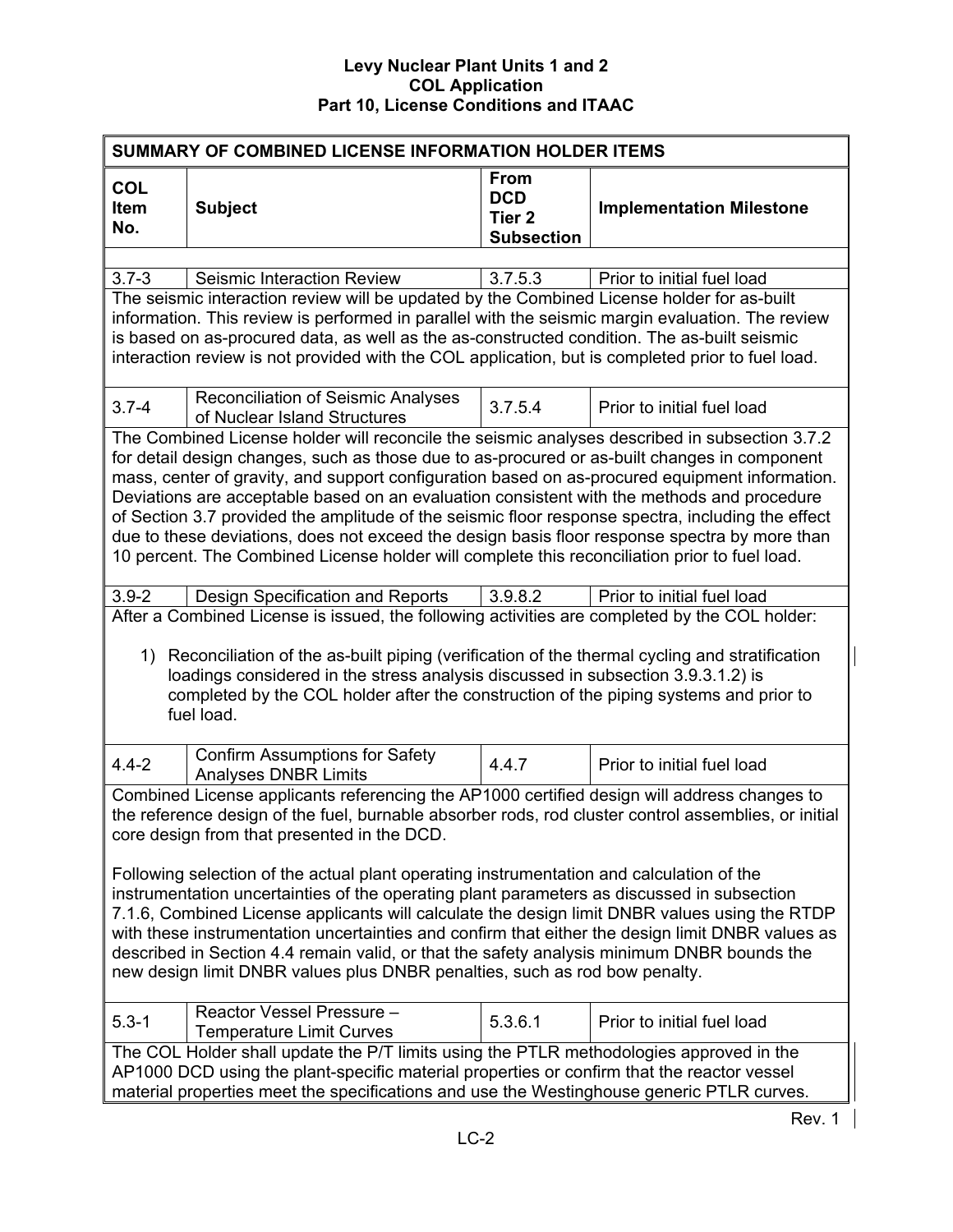| SUMMARY OF COMBINED LICENSE INFORMATION HOLDER ITEMS                                                                                                                                                                                                                                                                                                                                                                                           |                                                                                                                                                                                                                                                                                                                                                                                                                                                                                                                                                                                                 |                                                                     |                                  |  |  |
|------------------------------------------------------------------------------------------------------------------------------------------------------------------------------------------------------------------------------------------------------------------------------------------------------------------------------------------------------------------------------------------------------------------------------------------------|-------------------------------------------------------------------------------------------------------------------------------------------------------------------------------------------------------------------------------------------------------------------------------------------------------------------------------------------------------------------------------------------------------------------------------------------------------------------------------------------------------------------------------------------------------------------------------------------------|---------------------------------------------------------------------|----------------------------------|--|--|
| <b>COL</b><br>Item<br>No.                                                                                                                                                                                                                                                                                                                                                                                                                      | <b>Subject</b>                                                                                                                                                                                                                                                                                                                                                                                                                                                                                                                                                                                  | <b>From</b><br><b>DCD</b><br>Tier <sub>2</sub><br><b>Subsection</b> | <b>Implementation Milestone</b>  |  |  |
|                                                                                                                                                                                                                                                                                                                                                                                                                                                |                                                                                                                                                                                                                                                                                                                                                                                                                                                                                                                                                                                                 |                                                                     |                                  |  |  |
| $5.3 - 4$                                                                                                                                                                                                                                                                                                                                                                                                                                      | <b>Reactor Vessel Materials Properties</b><br>Verification                                                                                                                                                                                                                                                                                                                                                                                                                                                                                                                                      | 5.3.6.4.1                                                           | Prior to initial fuel load       |  |  |
|                                                                                                                                                                                                                                                                                                                                                                                                                                                | The Combined License holder will complete prior to fuel load verification of plant-specific belt<br>line material properties consistent with the requirements in subsection 5.3.3.1 and Tables 5.3-1<br>and 5.3-3. The verification will include a pressurized thermal shock evaluation based on as-<br>procured reactor vessel material data and the projected neutron fluence for the plant design<br>objective of 60 years. This evaluation report will be submitted for NRC staff review.                                                                                                   |                                                                     |                                  |  |  |
| $9.1 - 7$                                                                                                                                                                                                                                                                                                                                                                                                                                      | <b>Coupon Monitoring Program</b>                                                                                                                                                                                                                                                                                                                                                                                                                                                                                                                                                                | 9.1.6                                                               | Prior to commercial operation    |  |  |
|                                                                                                                                                                                                                                                                                                                                                                                                                                                | A spent fuel rack Metamic coupon monitoring program is to be implemented when the plant is<br>placed into commercial operation. This program includes tests to monitor bubbling, blistering,<br>cracking, or flaking; and a test to monitor for corrosion, such as weight loss measurements and<br>or visual examination.                                                                                                                                                                                                                                                                       |                                                                     |                                  |  |  |
| $10.2 - 1$                                                                                                                                                                                                                                                                                                                                                                                                                                     | Turbine Maintenance and Inspection   10.2.6                                                                                                                                                                                                                                                                                                                                                                                                                                                                                                                                                     |                                                                     | Prior to initial fuel load       |  |  |
|                                                                                                                                                                                                                                                                                                                                                                                                                                                | The Combined License holder will submit to the NRC staff for review prior to fuel load, and then<br>implement a turbine maintenance and inspection program. The program will be consistent with<br>the maintenance and inspection program plan activities and inspection intervals identified in<br>subsection 10.2.3.6. The Combined License holder will have available plant-specific turbine<br>rotor test data and calculated toughness curves that support the material property assumptions<br>in the turbine rotor analysis after the fabrication of the turbine and prior to fuel load. |                                                                     |                                  |  |  |
| $14.4 - 2$                                                                                                                                                                                                                                                                                                                                                                                                                                     | <b>Test Specifics and Procedures</b>                                                                                                                                                                                                                                                                                                                                                                                                                                                                                                                                                            | 14.4.2                                                              | Prior to initial fuel load       |  |  |
|                                                                                                                                                                                                                                                                                                                                                                                                                                                | NOTE -addressed by proposed License Condition Number 6.                                                                                                                                                                                                                                                                                                                                                                                                                                                                                                                                         |                                                                     |                                  |  |  |
| $14.4 - 3$                                                                                                                                                                                                                                                                                                                                                                                                                                     | <b>Conduct of Test Program</b>                                                                                                                                                                                                                                                                                                                                                                                                                                                                                                                                                                  | 14.4.3                                                              | Prior to initiating test program |  |  |
| A site-specific startup administration manual (procedure), which contains the administration<br>procedures and requirements that govern the activities associated with the plant initial test<br>program, as identified in FSAR Section 14.2, is provided prior to initiating the plant initial test<br>program.                                                                                                                               |                                                                                                                                                                                                                                                                                                                                                                                                                                                                                                                                                                                                 |                                                                     |                                  |  |  |
| $14.4 - 4$                                                                                                                                                                                                                                                                                                                                                                                                                                     | Review and Evaluation of Test<br><b>Results</b>                                                                                                                                                                                                                                                                                                                                                                                                                                                                                                                                                 | 14.4.4                                                              | Prior to initial fuel load       |  |  |
| The Combined License holder is responsible for review and evaluation of individual test results<br>as well as final review of overall test results and for review of selected milestones or hold points<br>within the test phases. Test exceptions or results which do not meet acceptance criteria are<br>identified to the affected and responsible design organizations, and corrective actions and<br>retests, as required, are performed. |                                                                                                                                                                                                                                                                                                                                                                                                                                                                                                                                                                                                 |                                                                     |                                  |  |  |
| $14.4 - 6$                                                                                                                                                                                                                                                                                                                                                                                                                                     | First-Plant-Only and Three-Plant-<br><b>Only Tests</b>                                                                                                                                                                                                                                                                                                                                                                                                                                                                                                                                          | 14.4.6                                                              | Prior to preoperational testing  |  |  |
|                                                                                                                                                                                                                                                                                                                                                                                                                                                | The COL holder for the first plant and the first three plants will perform the tests listed in<br>subsection 14.2.5. For subsequent plants, either tests listed in subsection 14.2.5 shall be                                                                                                                                                                                                                                                                                                                                                                                                   |                                                                     |                                  |  |  |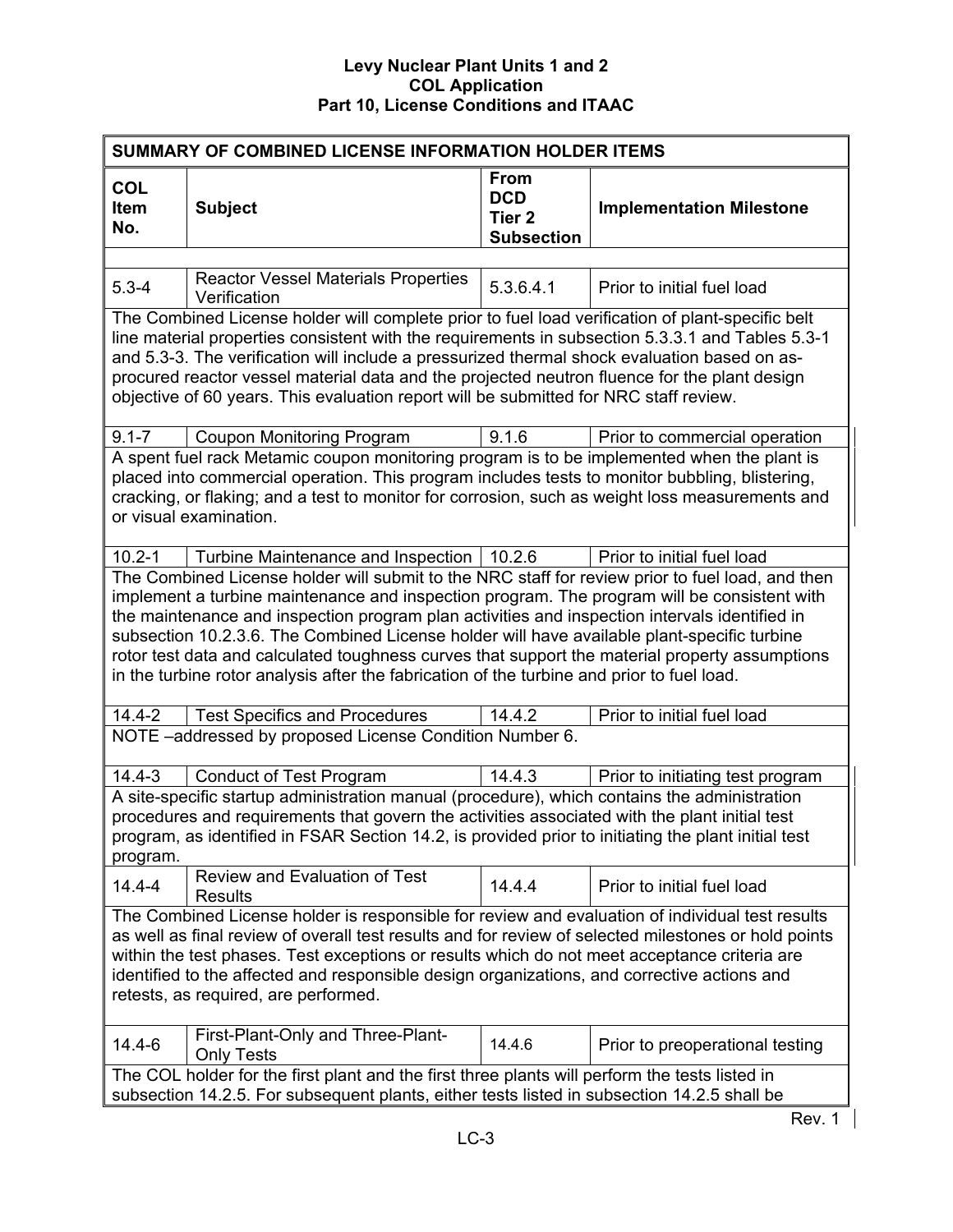| SUMMARY OF COMBINED LICENSE INFORMATION HOLDER ITEMS                                                                                                                                                                                                                                                                                                                                                                                                                                                                                                                                                                                                                                                                    |                                                                                                                                                                                                                                                                                                                                                                                                                                                             |                                                                     |                                 |  |
|-------------------------------------------------------------------------------------------------------------------------------------------------------------------------------------------------------------------------------------------------------------------------------------------------------------------------------------------------------------------------------------------------------------------------------------------------------------------------------------------------------------------------------------------------------------------------------------------------------------------------------------------------------------------------------------------------------------------------|-------------------------------------------------------------------------------------------------------------------------------------------------------------------------------------------------------------------------------------------------------------------------------------------------------------------------------------------------------------------------------------------------------------------------------------------------------------|---------------------------------------------------------------------|---------------------------------|--|
| <b>COL</b><br><b>Item</b><br>No.                                                                                                                                                                                                                                                                                                                                                                                                                                                                                                                                                                                                                                                                                        | <b>Subject</b>                                                                                                                                                                                                                                                                                                                                                                                                                                              | <b>From</b><br><b>DCD</b><br>Tier <sub>2</sub><br><b>Subsection</b> | <b>Implementation Milestone</b> |  |
|                                                                                                                                                                                                                                                                                                                                                                                                                                                                                                                                                                                                                                                                                                                         | performed, or the COL applicant shall provide a justification that the results of the first-plant-only                                                                                                                                                                                                                                                                                                                                                      |                                                                     |                                 |  |
|                                                                                                                                                                                                                                                                                                                                                                                                                                                                                                                                                                                                                                                                                                                         | tests or first-three-plant tests are applicable to the subsequent plant.                                                                                                                                                                                                                                                                                                                                                                                    |                                                                     |                                 |  |
|                                                                                                                                                                                                                                                                                                                                                                                                                                                                                                                                                                                                                                                                                                                         | The Combined License holder(s) for the first AP1000 plant (or first three plants) available for<br>testing will perform the tests defined during preoperational and startup testing as identified in<br>subsections 14.2.9 and 14.2.10. Combined License holders referencing the results of the tests<br>will provide the report as necessary. The schedule for providing this information will be provided<br>prior to preoperational testing.             |                                                                     |                                 |  |
| $15.0 - 1$                                                                                                                                                                                                                                                                                                                                                                                                                                                                                                                                                                                                                                                                                                              | Documentation of Plant Calorimetric<br><b>Uncertainty Methodology</b>                                                                                                                                                                                                                                                                                                                                                                                       | 15.0.15                                                             | Prior to fuel load              |  |
|                                                                                                                                                                                                                                                                                                                                                                                                                                                                                                                                                                                                                                                                                                                         | Following selection of the actual plant operating instrumentation and calculation of the<br>instrumentation uncertainties of the operating plant parameters prior to fuel load, the Combined<br>License holder will calculate the primary power calorimetric uncertainty. The calculations will be<br>completed using an NRC acceptable method and confirm that the safety analysis primary power<br>calorimetric uncertainty bounds the calculated values. |                                                                     |                                 |  |
| 19.59.10-1                                                                                                                                                                                                                                                                                                                                                                                                                                                                                                                                                                                                                                                                                                              | As-Built SSC HCLPF Comparison<br>to Seismic Margin Evaluation                                                                                                                                                                                                                                                                                                                                                                                               | 19.59.10.5                                                          | Prior to initial fuel load      |  |
| The Combined License holder referencing the AP1000 certified design will review differences<br>between the as-built plant and the design used as the basis for the AP1000 seismic margins<br>analysis prior to fuel load. A verification walkdown will be performed with the purpose of<br>identifying differences between the as-built plant and the design. Any differences will be<br>evaluated and the seismic margins analysis modified as necessary to account for the plant<br>specific-design, and any design changes or departures from the certified design. Spacial<br>interactions are addressed by COL information item 3.7-3. Details of the process will be<br>developed by the Combined License holder. |                                                                                                                                                                                                                                                                                                                                                                                                                                                             |                                                                     |                                 |  |
| The Combined License holder referencing the AP1000 certified design should compare the<br>as-built SSC HCLPFs to those assumed in the AP1000 seismic margin evaluation prior to fuel<br>load. Deviations from the HCLPF values or assumptions in the seismic margin evaluation due to<br>the as-built configuration and final analysis should be evaluated to determine if vulnerabilities<br>have been introduced. The requirements to which the equipment is to be purchased are<br>included in the equipment specifications. Specifically, the equipment specifications include:                                                                                                                                     |                                                                                                                                                                                                                                                                                                                                                                                                                                                             |                                                                     |                                 |  |
| 1. Specific minimum seismic requirements consistent with those used to define the Table 19.55-<br>1 HCLPF values. This includes the known frequency range used to define the HCLPF by<br>comparing the required response spectrum (RRS) and test response spectrum (TRS). The<br>range of frequency response that is required for the equipment with its structural support is<br>defined.                                                                                                                                                                                                                                                                                                                              |                                                                                                                                                                                                                                                                                                                                                                                                                                                             |                                                                     |                                 |  |
| 2. Hardware enhancements that were determined in previous test programs and/or analysis<br>programs will be implemented.                                                                                                                                                                                                                                                                                                                                                                                                                                                                                                                                                                                                |                                                                                                                                                                                                                                                                                                                                                                                                                                                             |                                                                     |                                 |  |
|                                                                                                                                                                                                                                                                                                                                                                                                                                                                                                                                                                                                                                                                                                                         |                                                                                                                                                                                                                                                                                                                                                                                                                                                             |                                                                     | $D_{\Omega V}$ 1                |  |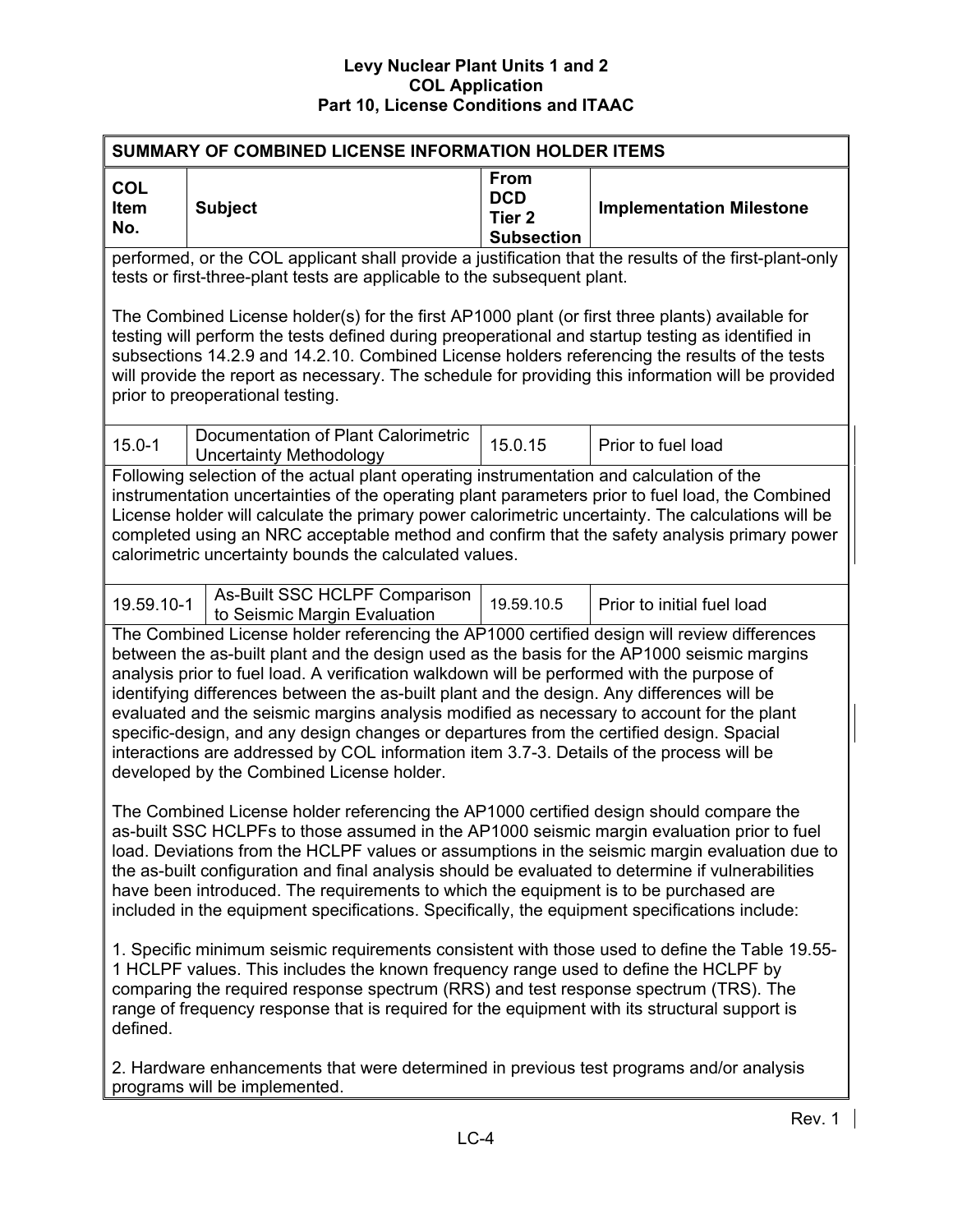| SUMMARY OF COMBINED LICENSE INFORMATION HOLDER ITEMS                                                                                                                                                                                                                                                                                                                                                                                                                                                                                                                                                                                                                                                                                                                                                                                               |                                                                                                                |                                                                     |                                 |  |
|----------------------------------------------------------------------------------------------------------------------------------------------------------------------------------------------------------------------------------------------------------------------------------------------------------------------------------------------------------------------------------------------------------------------------------------------------------------------------------------------------------------------------------------------------------------------------------------------------------------------------------------------------------------------------------------------------------------------------------------------------------------------------------------------------------------------------------------------------|----------------------------------------------------------------------------------------------------------------|---------------------------------------------------------------------|---------------------------------|--|
| <b>COL</b><br><b>Item</b><br>No.                                                                                                                                                                                                                                                                                                                                                                                                                                                                                                                                                                                                                                                                                                                                                                                                                   | <b>Subject</b>                                                                                                 | <b>From</b><br><b>DCD</b><br>Tier <sub>2</sub><br><b>Subsection</b> | <b>Implementation Milestone</b> |  |
|                                                                                                                                                                                                                                                                                                                                                                                                                                                                                                                                                                                                                                                                                                                                                                                                                                                    |                                                                                                                |                                                                     |                                 |  |
| 19.59.10-2                                                                                                                                                                                                                                                                                                                                                                                                                                                                                                                                                                                                                                                                                                                                                                                                                                         | <b>Evaluation of As-Built Plant</b><br>Versus Design in AP1000 PRA<br>and Site-Specific PRA External<br>Events | 19.59.10.5                                                          | Prior to initial fuel load      |  |
| The Combined License holder referencing the AP1000 certified design will review differences<br>between the as-built plant and the design used as the basis for the AP1000 PRA and Table<br>19.59-18 prior to fuel load. The plant specific PRA-based insight differences will be evaluated<br>and the plant specific PRA model modified as necessary to account for the plant specific-design<br>and, any design changes or departures from the design certification PRA.                                                                                                                                                                                                                                                                                                                                                                          |                                                                                                                |                                                                     |                                 |  |
| 19.59.10-3                                                                                                                                                                                                                                                                                                                                                                                                                                                                                                                                                                                                                                                                                                                                                                                                                                         | Internal Fire and Internal Flood<br>Analyses                                                                   | 19.59.10.5                                                          | Prior to initial fuel load      |  |
| The Combined License holder referencing the AP1000 certified design will review differences<br>between the as-built plant and the design used as the basis for the AP1000 internal fire and<br>internal flood analysis prior to fuel load. Plant specific internal fire and internal flood analyses<br>will be evaluated and the analyses modified as necessary to account for the plant-specific<br>design, and any design changes or departures from the certified design                                                                                                                                                                                                                                                                                                                                                                        |                                                                                                                |                                                                     |                                 |  |
| 19.59.10-4                                                                                                                                                                                                                                                                                                                                                                                                                                                                                                                                                                                                                                                                                                                                                                                                                                         | <b>Implement Severe Accident</b><br><b>Management Guidance</b>                                                 | 19.59.10.5                                                          | Prior to startup testing        |  |
|                                                                                                                                                                                                                                                                                                                                                                                                                                                                                                                                                                                                                                                                                                                                                                                                                                                    | NOTE - addressed by proposed License Condition #6.                                                             |                                                                     |                                 |  |
| 19.59.10-5                                                                                                                                                                                                                                                                                                                                                                                                                                                                                                                                                                                                                                                                                                                                                                                                                                         | Equipment Survivability                                                                                        | 19.59.10.5                                                          | Prior to initial fuel load      |  |
| The Combined License holder referencing the AP1000 certified design will perform a thermal<br>lag assessment of the as-built equipment listed in Tables 6b and 6c in Attachment A of APP-<br>GW-GLR-069 to provide additional assurance that this equipment can perform its severe<br>accident functions during environmental conditions resulting from hydrogen burns associated<br>with severe accidents. This assessment is performed prior to fuel load and is required only for<br>equipment used for severe accident mitigation that has not been tested at severe accident<br>conditions. The Combined License holder will assess the ability of the as-built equipment to<br>perform during severe accident hydrogen burns using the Environment Enveloping method or<br>the Test Based Thermal Analysis method discussed in EPRI NP-4354. |                                                                                                                |                                                                     |                                 |  |

# **3. OPERATIONAL PROGRAM IMPLEMENTATION:**

The provisions of the regulations address implementation milestones for some operational programs. The NRC will use license conditions to ensure implementation for those operational programs whose implementation is not addressed in the regulations. FSAR Section 13.4, Table 13.4-201, identifies several programs required by regulations that must be implemented by a milestone to be identified in a license condition.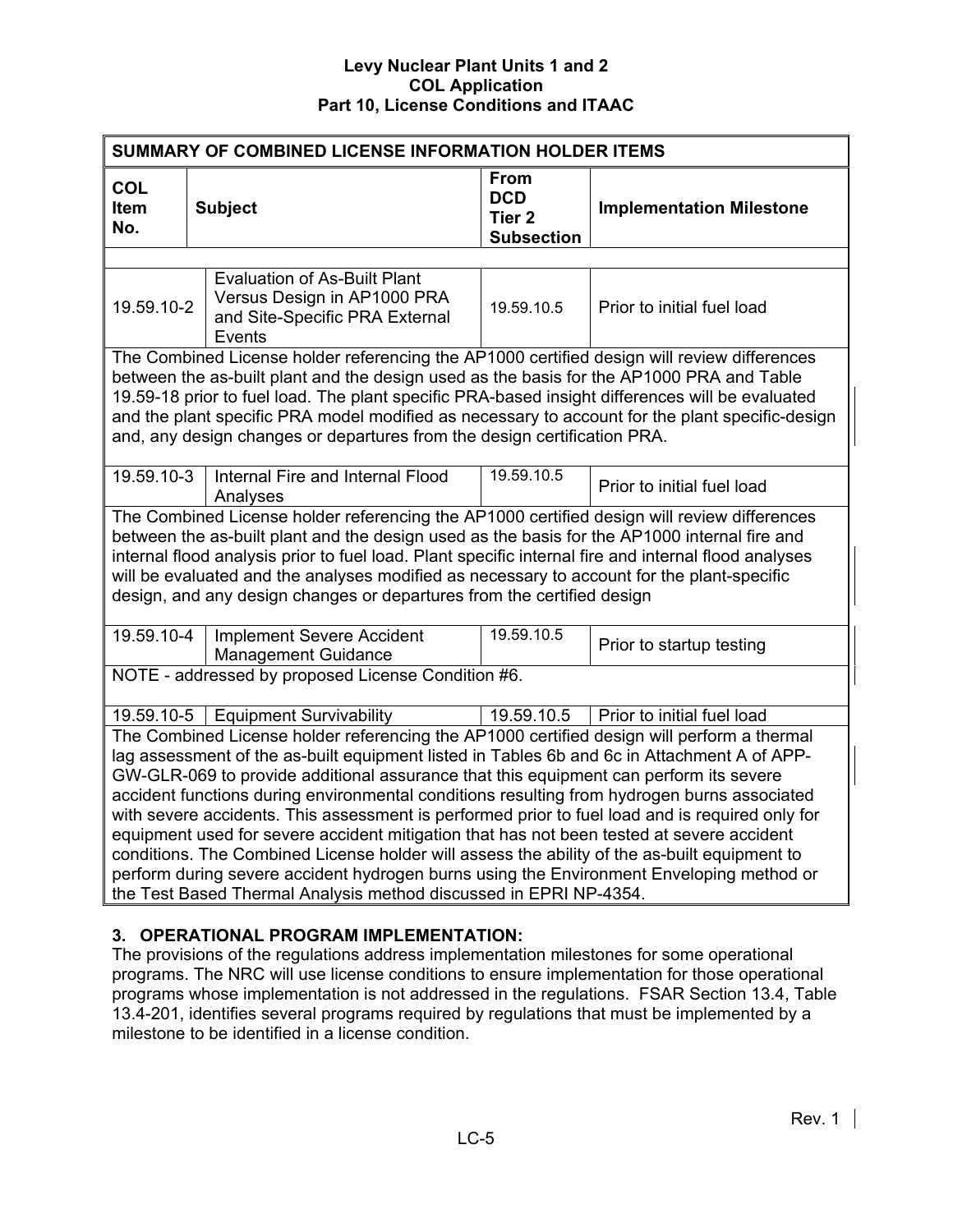### **PROPOSED LICENSE CONDITION:**

The licensee shall implement the programs or portions of programs identified in FSAR Table 13.4-201 on or before the associated milestones in FSAR Table 13.4-201.

A. Construction Initiation – The licensee shall implement each operational program identified below prior to initiating construction of nuclear safety or security related structures, systems, or components.

A.1 – Fitness for Duty (Construction)

- B. 18 Months Prior to Fuel Load The licensee shall implement each operational program identified below at least 18 months prior to scheduled date of initial fuel load. B.1 – Reactor Operator Training
- C. Receipt of Materials The licensee shall implement each operational program identified below prior to initial receipt of byproduct, source, or special nuclear materials on-site (excluding Exempt Quantities as described in 10 CFR 30.18).
	- C.1 Radiation Protection (applicable portions)
- D. Fuel Receipt The licensee shall implement each operational program identified below prior to initial receipt of fuel on-site.
	- D.1 Fire Protection (applicable portions)
	- D.2 Radiation Protection (applicable portions)
	- D.3 Security Program (applicable portions)
- E. Construction Testing The licensee shall implement each operational program identified below prior to initial construction testing.
	- E.1 Initial Test Program Construction Testing
- F. Preoperational Testing The licensee shall implement each operational program identified below prior to initial preoperational testing.
	- F.1 Initial Test Program Preoperational Testing
- G. Fuel Loading The licensee shall implement each operational program identified below prior to initial fuel load.
	- G.1 Environmental Qualification
	- G.2 Pre-Service Testing
	- G.3 Process and Effluent Monitoring and Sampling
	- G.4 Radiation Protection (applicable portions)
	- G.5 Motor-Operated Valve Testing
	- G.6 Fire Protection
	- G.7 Fitness for Duty (Operation)
	- G.8 Containment Leakage Rate Testing
	- G.9 Physical Security
	- G.10 Cyber Security
- H. Startup Testing The licensee shall implement each operational program identified below prior to initial startup testing.
	- H.1-Initial Test Program Startup Testing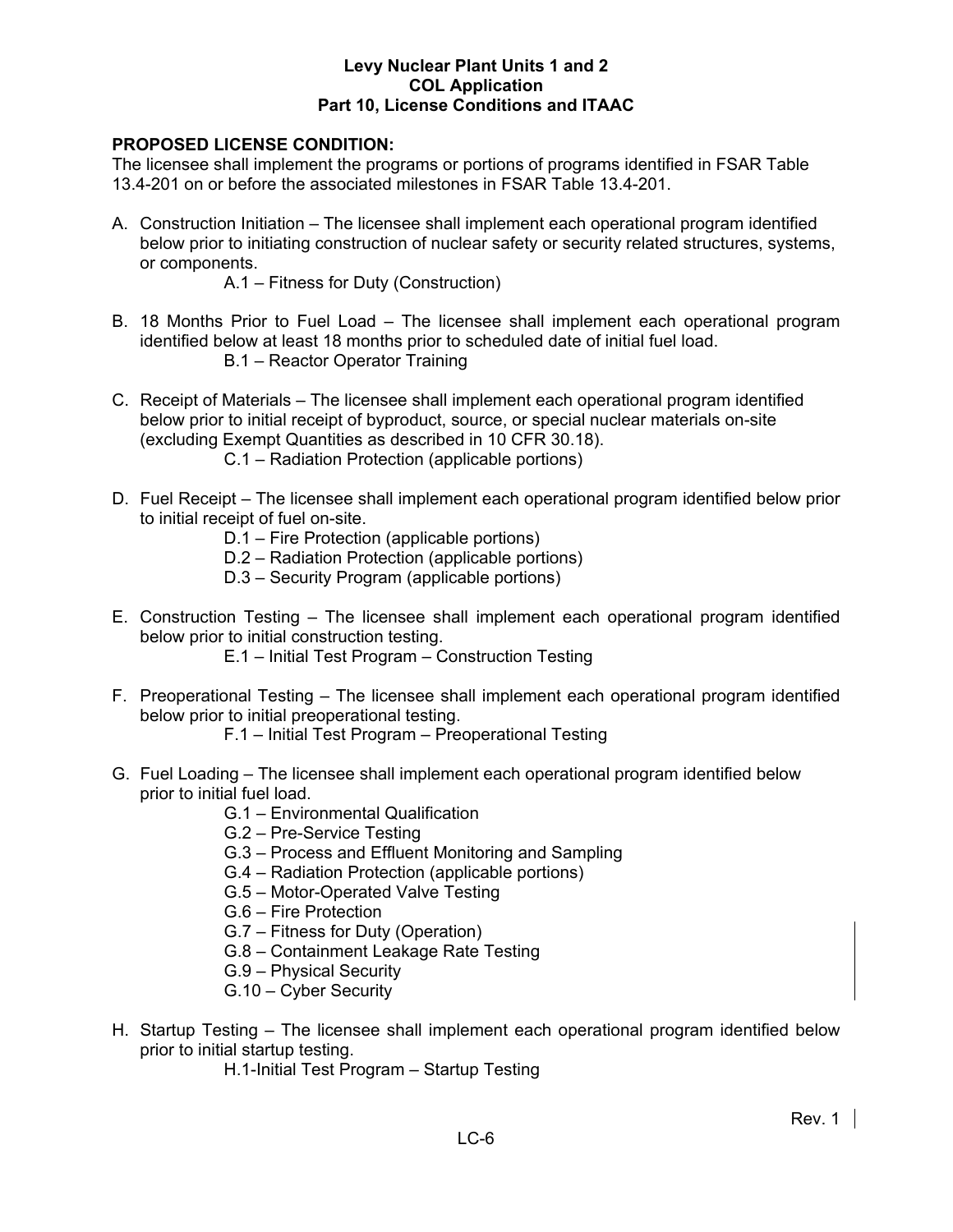- I. MODE 4 Not used.
- J. Initial Criticality The licensee shall implement each operational program identified below prior to initial criticality.

J.1 – Reactor Vessel Material Surveillance

K. Waste Shipment – The licensee shall implement each operational program identified below prior to initial radioactive waste shipment.

K.1 – Radiation Protection

# 4. **Not used.**

# **5. SECURITY PROGRAM REVISIONS:**

An implementation license condition approved in the SRM regarding SECY-05-0197 applies to the Security Program.

# **PROPOSED LICENSE CONDITION:**

The licensee shall maintain in effect the provisions of the physical security plan, security personnel training and qualification plan, and safeguards contingency plan, and all amendments made pursuant to the authority of 10 CFR 50.90, 50.54(p), 52.97, and Section VIII of Appendix D to Part 52 when nuclear fuel is on-site, and continuing until all nuclear fuel is permanently removed from the site.

## **6. OPERATIONAL PROGRAM READINESS:**

The NRC inspection of operational programs will be the subject of the following license condition in accordance with SECY-05-0197:

# **PROPOSED LICENSE CONDITION:**

The licensee shall submit to the appropriate Director of the NRC, a schedule no later than 12 months after issuance of the COL, that supports planning for and conduct of NRC inspections of operational programs listed in the operational program FSAR Table 13.4-201. The schedule shall be updated every 6 months until 12 months before scheduled fuel loading, and every month thereafter until either the operational programs in the FSAR table have been fully implemented, or the plant has been placed in commercial service, whichever comes first.

a. This schedule shall include a submittal schedule for the emergency planning implementing procedures to the NRC consistent with 10 CFR Part 50, Appendix E, Section V.

b. This schedule shall include a schedule for the implementation of a site specific Severe Accident Management Guidance.

c. This schedule shall include a submittal schedule for the reactor vessel pressurized thermal shock evaluation at least 18 months prior to initial fuel load.

d. This schedule shall include a submittal schedule for approved preoperational and startup test procedures in accordance with FSAR Section 14.2.3.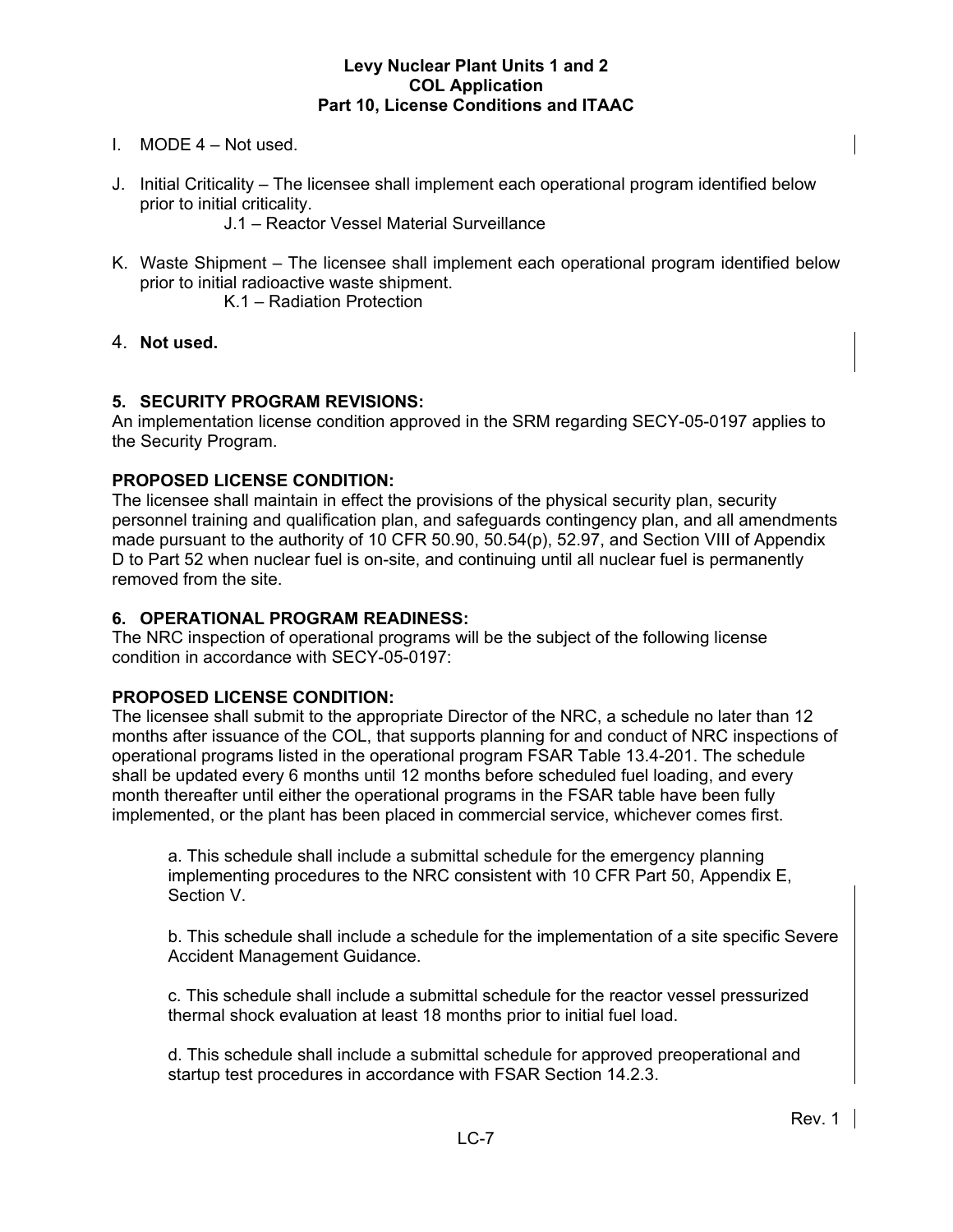# **7. VENDOR AE CONSTRUCTOR QUALIFICATIONS:**

COLA FSAR Subsection 1.4.1 indicates that the applicant has not yet identified some of the major participants in the construction of the power plant. Thus, the technical qualifications of the NSSS vendor, architect-engineer, and constructor, and the division of responsibility among them could not be reviewed.

## **PROPOSED LICENSE CONDITION:**

Prior to commencement of construction, the licensee shall submit a license amendment request that 1) identifies the NSSS vendor, architect-engineer, and constructor; 2) describes their technical qualifications; and 3) describes the division of responsibility among them.

#### **8. STARTUP TESTING:**

COLA FSAR Section 14.2 specifies certain startup tests that must be completed after fuel load. Operating licenses typically have included the following condition related to startup testing.

#### **PROPOSED LICENSE CONDITION:**

Any changes to the Initial Startup Test Program described in Chapter 14 of the FSAR made in accordance with the provisions of 10 CFR 50.59 or Section VIII of Appendix D to 10 CFR Part 52 shall be reported in accordance with 50.59(d) within one month of such change.

#### **9. Not used**

#### **10. ENVIRONMENTAL PROTECTION PLAN:**

Operating licenses typically have included the following condition related to environmental protection.

#### **PROPOSED LICENSE CONDITION:**

The issuance of this COL, subject to the Environmental Protection Plan and the conditions for the protection of the environment set forth herein, is in accordance with the National Environmental Policy Act of 1969, as amended, and with applicable sections of 10 CFR Part 51, "Environmental Protection Regulations for Domestic Licensing and Related Regulatory Functions," as referenced by Subpart C of 10 CFR Part 52, "Early Site Permits; Standard Design Certifications; and Combined Licenses for Nuclear Power Plants," and all applicable requirements therein have been satisfied.

#### **11. EMERGENCY PLAN**

The following License Condition is proposed related to the creation of a fully developed set of site-specific EALs.

#### **PROPOSED LICENSE CONDITION:**

Progress Energy-Florida shall submit a fully developed set of site-specific Emergency Action Levels (EALs) for Levy Units 1 (Unit 2) to the NRC in accordance with NEI 07-01 revision 0, with no deviations. These fully developed EALs shall be submitted to the NRC for confirmation at least 180 days prior to initial fuel load.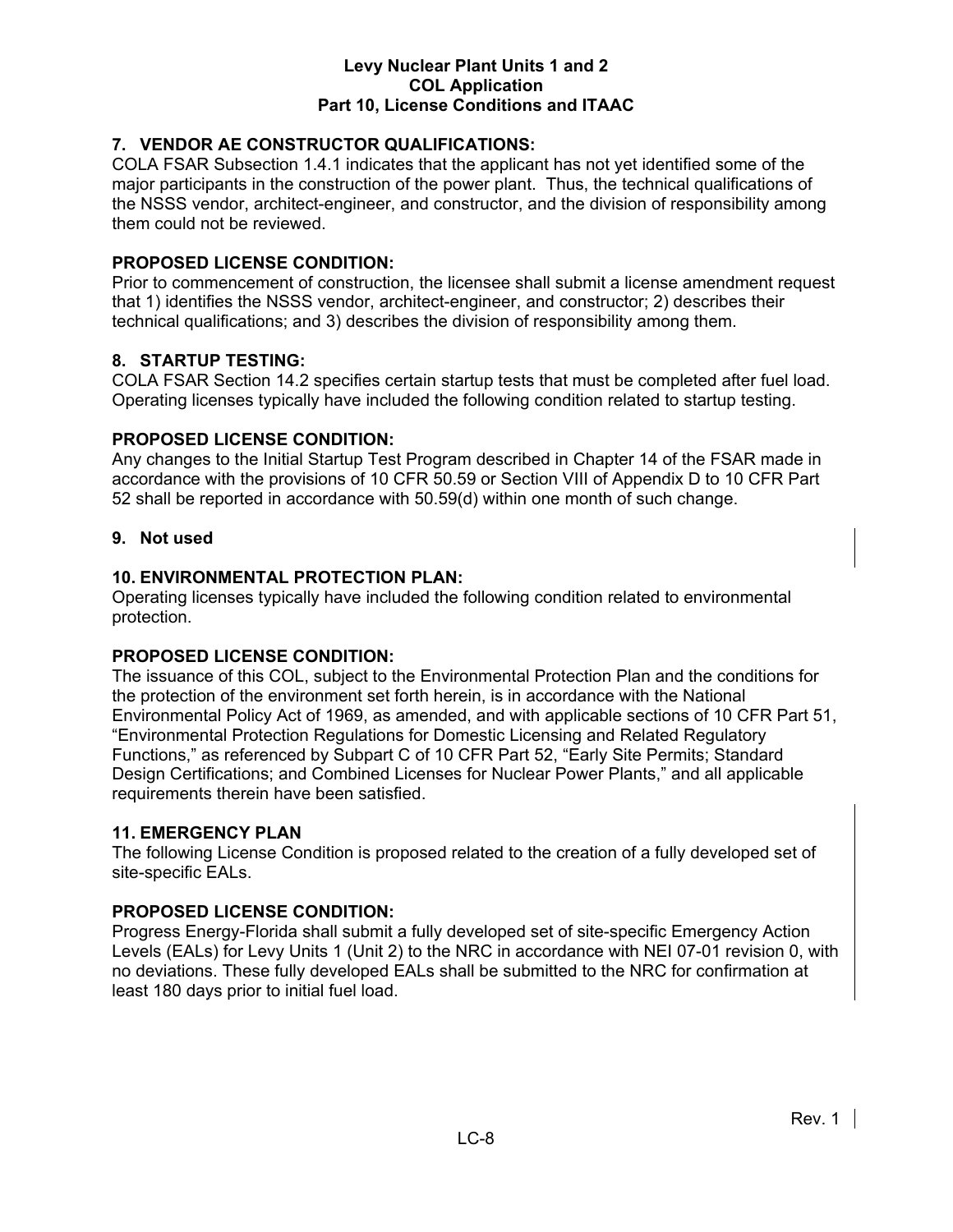# **Appendix A: Environmental Protection Plan (Nonradiological)**

#### **1.0 Objectives of the Environmental Protection Plan**

The purpose of the Environmental Protection Plan (EPP) is to provide for protection of nonradiological environmental resources during construction and operation of the nuclear facility. The principal objectives of the EPP are as follows:

- (1) Verify that the facility is operated in an environmentally acceptable manner, as established by the Final Environmental Impact Statement (FEIS) and other NRC environmental impact assessments.
- (2) Coordinate NRC requirements and maintain consistency with other Federal, State and local requirements for environmental protection.
- (3) Keep NRC informed of the environmental effects of facility construction and operation and of actions taken to control those effects.

Environmental concerns identified in the FEIS, which relate to water quality matters, are regulated by way of the licensee's NPDES permit.

#### **2.0 Environmental Protection Issues**

In the FEIS dated [month year], the staff considered the environmental impacts associated with the construction and operation of the Levy Nuclear Plant, Units 1 and 2 (LNP 1 and 2). Certain environmental issues were identified which required study or license conditions to resolve environmental concerns and to assure adequate protection of the environment.

2.1 Aquatic Issues

No specific nonradiological aquatic impact issues were identified by NRC staff in the FEIS.

2.2 Terrestrial Issues

No specific nonradiological terrestrial impact issues were identified by NRC staff in the FEIS.

#### **3.0 Consistency Requirements**

3.1 Plant Design, Construction, and Operation Activities

The licensee may make changes in station design or operation or perform tests or experiments affecting the environment provided such activities do not involve an unreviewed environmental question and do not involve a change in the EPP\*. Changes in station design or operation or performance of tests or experiments which do not affect the environment are not subject to the requirements of this EPP. Activities governed by Section 3.3 are not subject to the requirements of this section.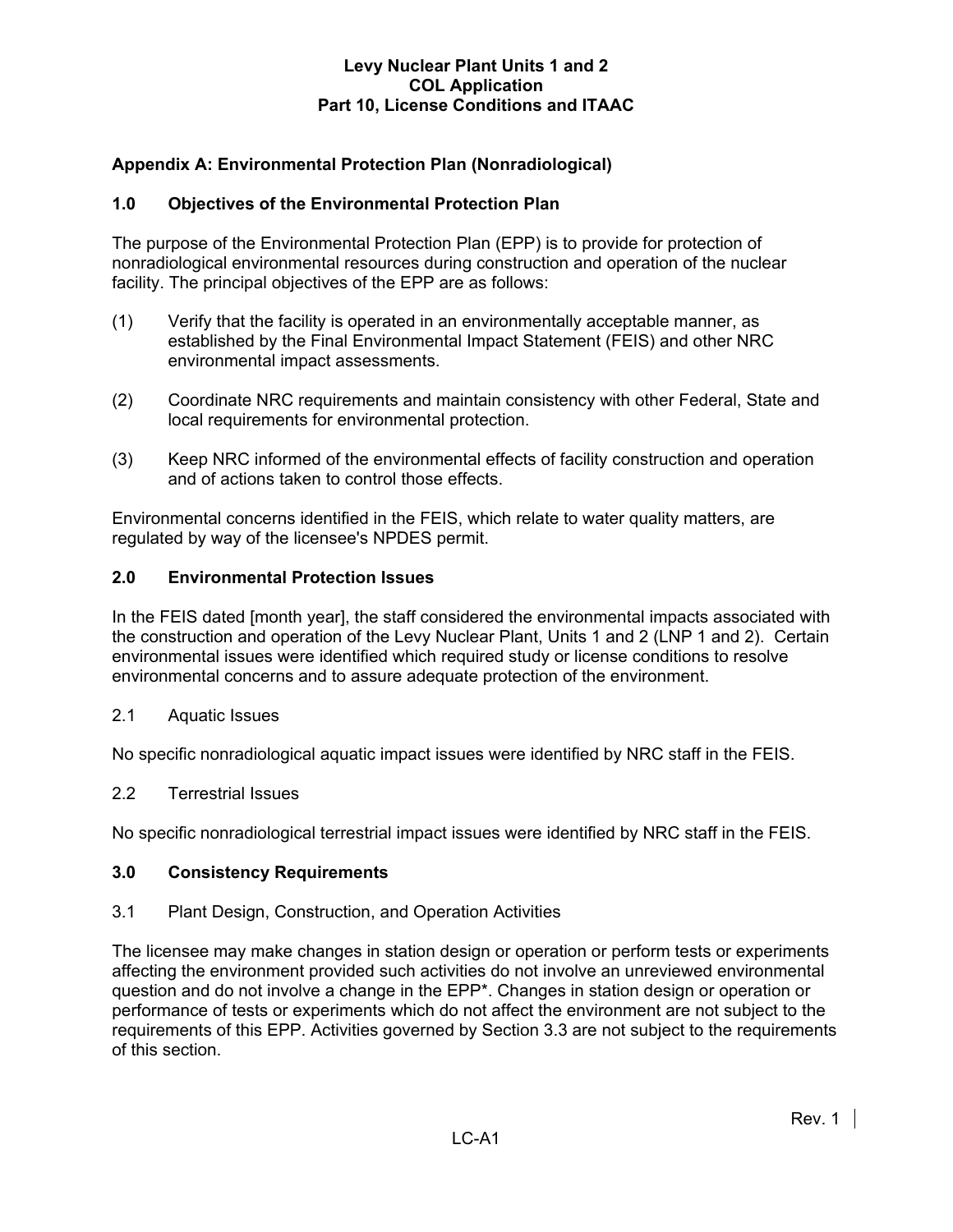Before engaging in additional construction or operational activities, which may significantly affect the environment, the licensee shall prepare and record an environmental evaluation of such activity. Activities are excluded from this requirement if all measurable nonradiological environmental effects are confined to the on-site-areas previously disturbed during site preparation and plant construction. When the evaluation indicates that such activity involves an unreviewed environmental question, the licensee shall provide a written evaluation of such activity and obtain prior NRC approval. When such activity involves a change in the EPP, such activity and change to the EPP may be implemented only in accordance with an appropriate license amendment as set forth in Section 5.3 of this EPP.

A proposed change, test, or experiment shall be deemed to involve an unreviewed environmental question if it concerns: (1) a matter which may result in a significant increase in any adverse environmental impact previously evaluated in the FEIS, environmental impact appraisals, or in any decisions of the Atomic Safety and Licensing Board; or (2) a significant change in effluents or power level; or (3) a matter, not previously reviewed and evaluated in the documents specified in (1) of this Subsection, which may have a significant adverse environmental impact.

The licensee shall maintain records of changes in facility design or operation and of tests and experiments carried out pursuant to this Subsection. These records shall include written evaluations which provide bases for the determination that the change, test, or experiment does not involve an unreviewed environmental question or constitute a decrease in the effectiveness of this EPP to meet the objectives specified in Section 1.0. The licensee shall include as part of the Annual Environmental Operating Report (per Subsection 5.4.1 of this EPP) brief descriptions, analyses, interpretations, and evaluations of such changes, tests, and experiments.

\* This provision does not relieve the licensee of the requirements of 10 CFR 50.59.

3.2 Reporting Related to the NPDES Permit and State Certification

Changes to, or renewals of, the NPDES Permits or the State certification shall be reported to the NRC within 30 days following the date the change or renewal is approved. If a permit or certification, in part or in its entirety, is appealed and stayed, the NRC shall be notified within 30 days following the date the stay is granted.

The licensee shall notify the NRC of changes to the effective NPDES Permit proposed by the licensee by providing NRC with a copy of the proposed change at the same time it is submitted to the permitting agency. The licensee shall provide the NRC a copy of the application for renewal of the NPDES Permit at the same time the application is submitted to the permitting agency.

3.3 Changes Required for Compliance with Other Environmental Regulations

Changes in plant design or operation and performance of tests or experiments which are required to achieve compliance with other Federal, State, and local environmental regulations are not subject to the requirements of Section 3.1 of this EPP.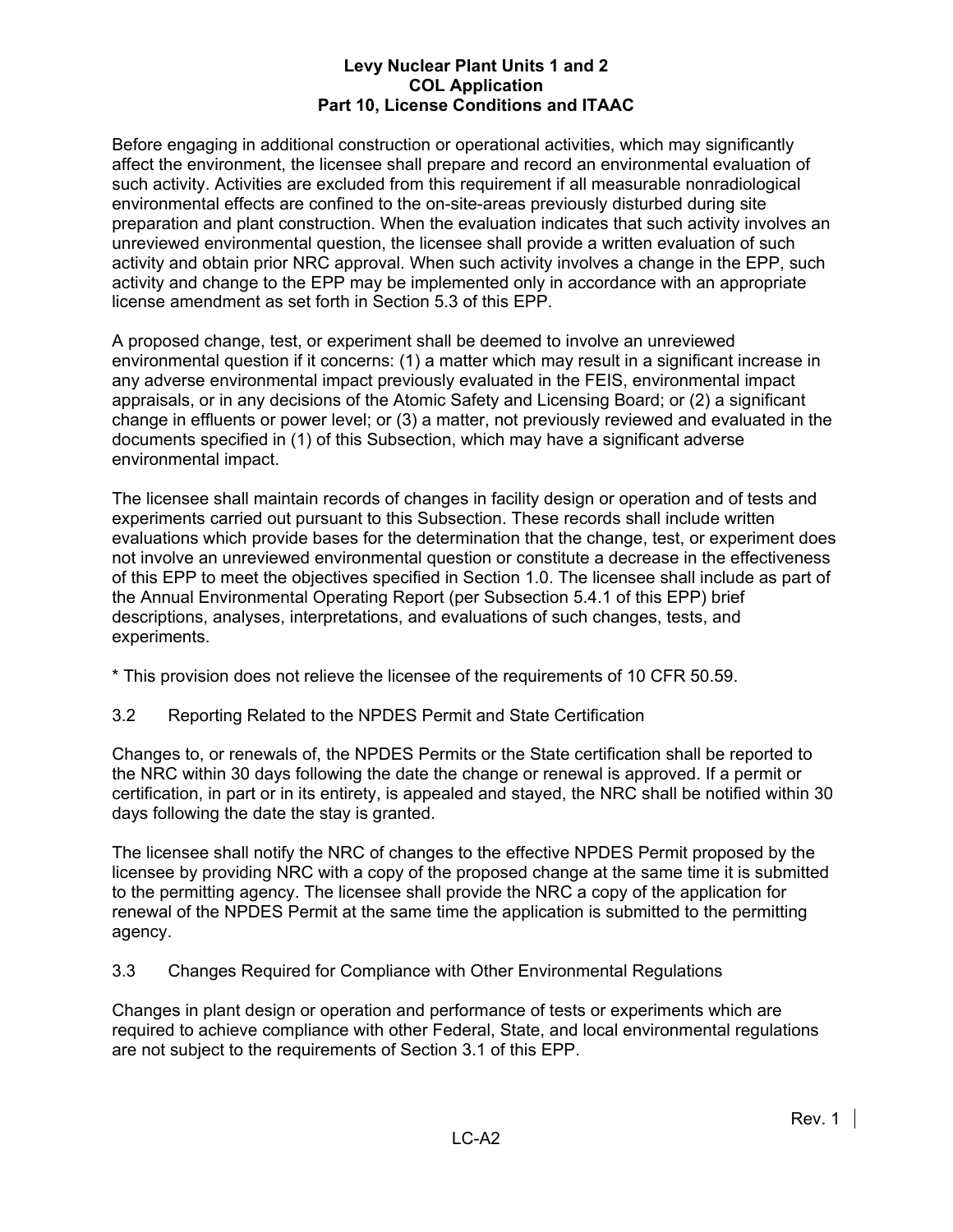# **4.0 Environmental Conditions**

#### 4.1 Unusual or Important Environmental Events

The licensee shall evaluate and report to the NRC Operations Center within 24 hours (followed by a written report in accordance with Section 5.4 of this EPP) any occurrence of an unusual or important event that indicates or could result in significant environmental impact causally related to the construction activities or plant operation. The following are examples of unusual or important environmental events: on-site plant or animal disease outbreaks, mortality or unusual occurrence of any species protected by the Endangered Species Act of 1973, unusual fish kills, unusual increase in nuisance organisms or conditions, and unanticipated or emergency discharge of waste water or chemical substances.

Routine monitoring programs are not required to implement this condition.

#### 4.2 Environmental Monitoring

#### 4.2.1 Aquatic Monitoring

No specific nonradiological aquatic monitoring requirements were identified by NRC staff in the FEIS.

#### 4.2.2 Terrestrial Monitoring

No specific nonradiological terrestrial monitoring requirements were identified by NRC staff in the FEIS.

#### **5.0 Administrative Procedures**

#### 5.1 Review and Audit

The licensee shall provide for review and audit of compliance with the EPP. The audits shall be conducted independently; they may not be conducted by the individual or groups responsible for performing the specific activity. A description of the organizational structure utilized to achieve the independent review and audit function and results of the audit activities shall be maintained and made available for inspection.

#### 5.2 Records Retention

The licensee shall make and retain records associated with this EPP in a manner convenient for review and inspection and shall make them available to the NRC on request.

The licensee shall retain records of construction and operation activities determined to potentially affect the continued protection of the environment for the life of the station. The licensee shall retain all other records relating to this EPP for five years or, where applicable, in accordance with the requirements of other agencies.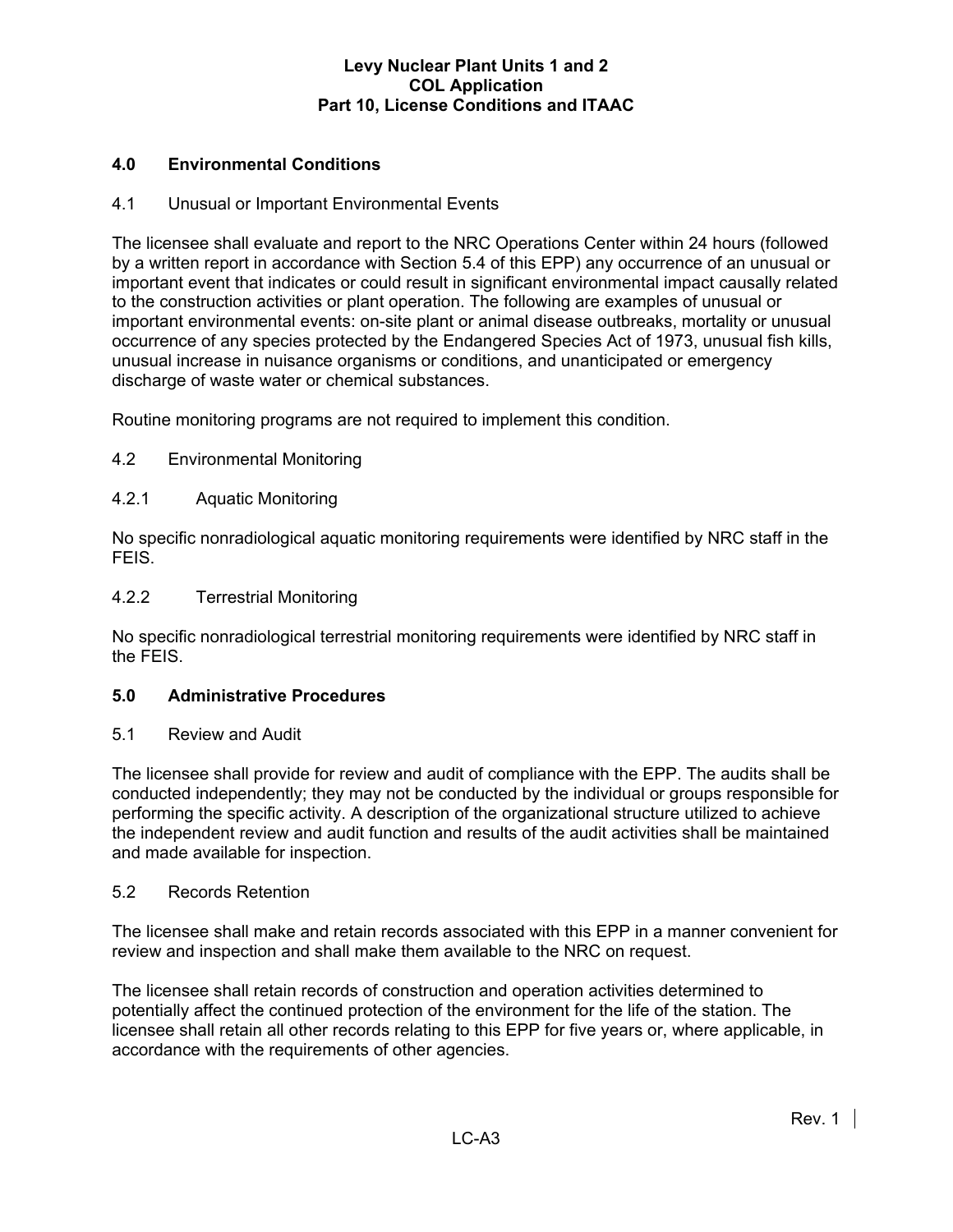# 5.3 Changes in the Environmental Protection Plan

Requests for changes in the EPP shall include an assessment of the environmental impact of the proposed change and a supporting justification. Implementation of such changes in the EPP shall not commence prior to NRC approval of the proposed changes in the form of a permit amendment incorporating the appropriate revision to the EPP.

# 5.4 Reporting Requirements

#### 5.4.1 Routine Reports

An Annual Nonradiological Environmental Report describing implementation of this EPP for the previous year shall be submitted to the NRC prior to June 1 of each year. The initial report shall be submitted prior to June 1 of the year following issuance of the operating license.

The report shall include summaries and analyses of the results of the environmental protection activities required by Section 4.2 of this EPP for the report period, including a comparison with related preoperational studies, operational controls (as appropriate), and previous nonradiological environmental monitoring reports, and an assessment of the observed impacts of the plant operation on the environment. If harmful effects or evidence of trends toward irreversible damage to the environment are observed, the licensee shall provide a detailed analysis of the data and a proposed course of mitigating action.

The Annual Nonradiological Environmental Report shall also include:

- (1) A list of EPP noncompliances and the corrective actions taken to remedy them.
- (2) A list of changes in station design or operation, tests, and experiments made in accordance with Section 3.1 of this EPP, which involved a potentially significant unreviewed environmental question.
- (3) A list of nonroutine reports submitted in accordance with Subsection 5.4.2 of this EPP.

In the event that some results are not available by the report due date, the report shall be submitted noting and explaining the missing results. The missing results shall be submitted as soon as possible in a supplementary report.

#### 5.4.2 Nonroutine Reports

The licensee shall submit a written report to the NRC within 30 days of occurrence of any event described in Section 4.1 of this plan. The report should:

- (1) Describe, analyze, and evaluate the event, including the extent and magnitude of the impact, and site preparation and preliminary construction activities underway at the time of the event,
- (2) Describe the likely cause of the event.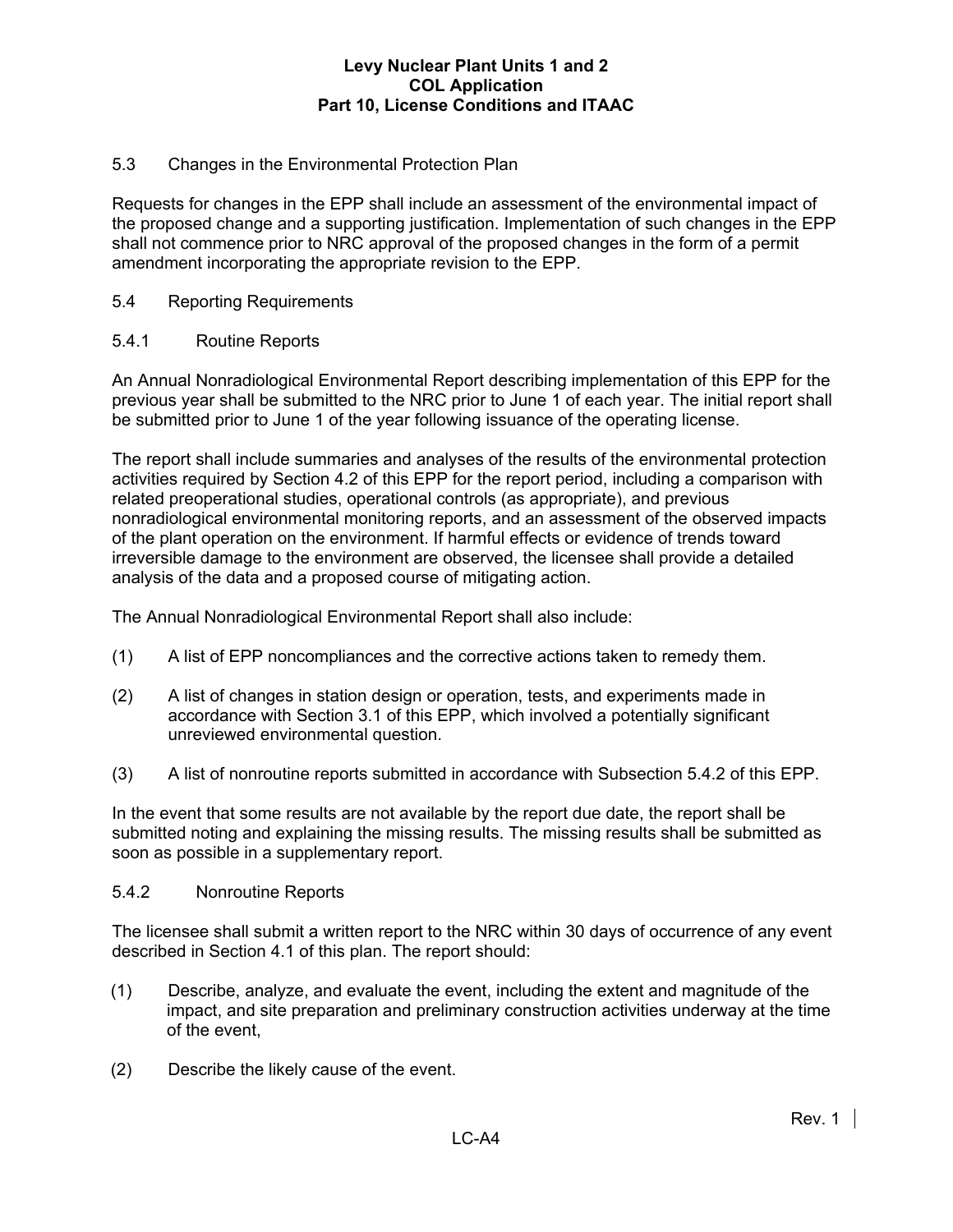- (3) Indicate the action taken to correct the reported event.
- (4) Indicate the corrective action taken to preclude repetition of the event and to prevent similar occurrences involving similar site preparation and preliminary construction activities.
- (5) Indicate the agencies notified and their preliminary responses.

For events reportable under this subsection that also require reports to other Federal, State or local agencies, the licensee shall report in accordance with those reporting requirements in lieu of the requirements of this subsection. The licensee shall provide the NRC with a copy of such report at the same time it submits it to the other agency.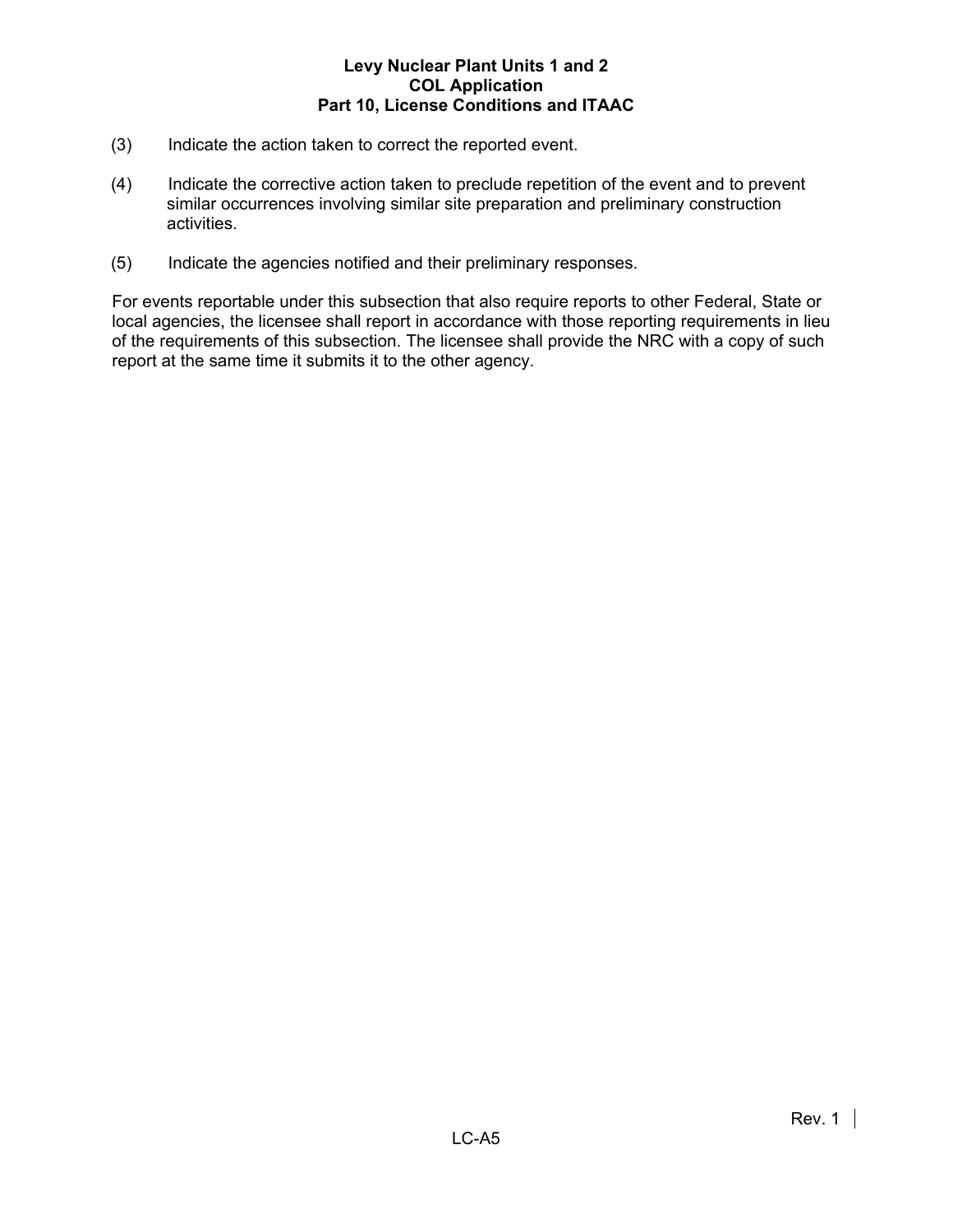## **Appendix B. Inspections, Tests, Analysis and Acceptance Criteria**

AP1000 DCD Tier 1 ITAAC

The Tier 1 information (including the ITAAC) of the referenced DCD is incorporated by reference with the following departures and/or supplements.

Physical Security ITAAC

The physical security ITAAC that are in the scope of the Westinghouse AP1000 standard design are included in the referenced DCD Tier 1 Subsection 2.6.9 as incorporated by reference above. Site-specific physical security ITAAC that are outside the scope of the Westinghouse AP1000 standard design in DCD Tier 1 Subsection 2.6.9 are provided in the attached Table 2.6.9-2. Include these ITAAC after the DCD Tier 1 Table 2.6.9-1 ITAAC.

Plant Specific ITAAC

Add the following information to the information provided in the referenced DCD Tier 1 following Section 2.3.29:

#### 2.3.30 Storm Drain System

No entry for this system.

#### 2.3.31 Raw Water System

No entry for this system.

Add the following information to the information provided in the referenced DCD Tier 1 following Section 2.5.10:

2.5.11 Closed Circuit TV System

No entry for this system.

Add the following information to the information provided in the referenced DCD Tier 1 following Section 2.6.11:

2.6.12 Transmission Switchyard and Offsite Power System

Inspection, Test, Analysis and Acceptance Criteria

Table 2.6.12-1 provides a definition of the inspections, tests, and/or analyses, together with associated acceptance criteria for the offsite power system.

Include the following non-system ITAAC after DCD Tier 1 Section 3.7.

Emergency Planning ITAAC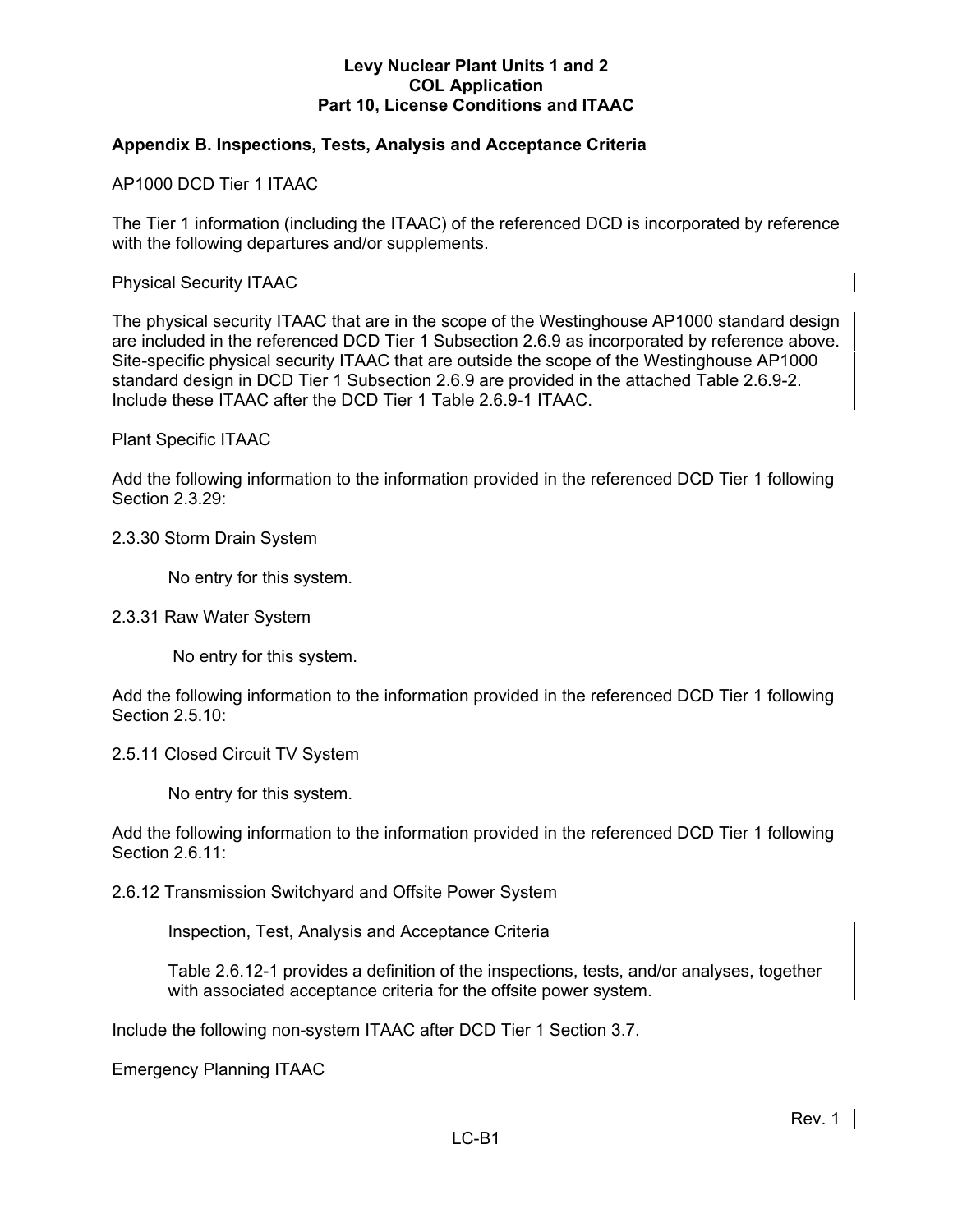The emergency planning ITAAC are included in attached Table 3.8-1.

Waterproof Membrane

The waterproof membrane ITAAC are included in the attached Table 3.8-2.

Roller Compacted Concrete

The roller compacted concrete ITAAC are included in attached Table 3.8-3.

Turbine Building, Radwaste Building, and Annex Building Drilled Shaft Foundations

The ITAAC that are applicable to the drilled shaft foundations that support these buildings are included in attached Table 3.8-4.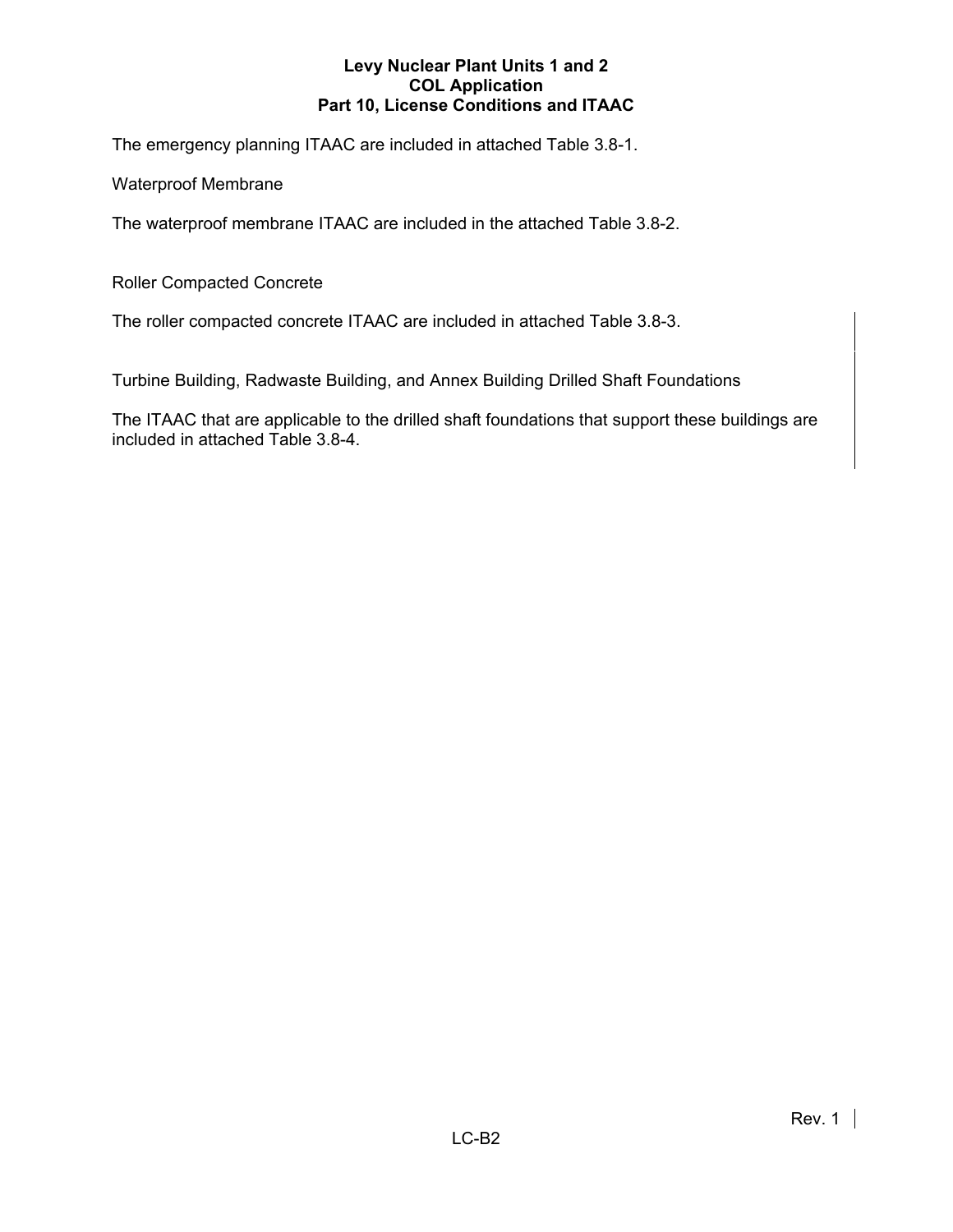| TABLE 2.6.9-2 - SITE-SPECIFIC PHYSICAL SECURITY INSPECTIONS, TESTS, ANALYSES<br>AND ACCEPTANCE CRITERIA                                                                                                                                                                                                                                                                                                                                     |                                                                                                                                                                                                                                                                                                                                                                                                                                                                                                                                                                                                  |                                                                                                                                                                                                                                                                                                                                                                                                                                                                                                                                                                     |  |  |
|---------------------------------------------------------------------------------------------------------------------------------------------------------------------------------------------------------------------------------------------------------------------------------------------------------------------------------------------------------------------------------------------------------------------------------------------|--------------------------------------------------------------------------------------------------------------------------------------------------------------------------------------------------------------------------------------------------------------------------------------------------------------------------------------------------------------------------------------------------------------------------------------------------------------------------------------------------------------------------------------------------------------------------------------------------|---------------------------------------------------------------------------------------------------------------------------------------------------------------------------------------------------------------------------------------------------------------------------------------------------------------------------------------------------------------------------------------------------------------------------------------------------------------------------------------------------------------------------------------------------------------------|--|--|
| <b>Design Commitment</b>                                                                                                                                                                                                                                                                                                                                                                                                                    | Inspections, Tests, and<br>Analyses                                                                                                                                                                                                                                                                                                                                                                                                                                                                                                                                                              | Acceptance Criteria                                                                                                                                                                                                                                                                                                                                                                                                                                                                                                                                                 |  |  |
| 1. The external walls, doors,<br>ceiling, and floors in the<br>location within which the<br>last access control function<br>for access to the protected<br>area is performed are bullet<br>resistant.                                                                                                                                                                                                                                       | Type test, analysis, or a<br>combination of type test and<br>analysis will be performed for<br>the walls, doors, ceilings, and<br>floors in the location within<br>which the last access control<br>function for access to the<br>protected area is performed.                                                                                                                                                                                                                                                                                                                                   | A report exists and concludes<br>that the walls, doors, ceilings,<br>and floors in the location<br>within which the last access<br>control function for access to<br>the protected area is<br>performed are bullet-resistant.                                                                                                                                                                                                                                                                                                                                       |  |  |
| 2. Physical barriers for the<br>protected area perimeter<br>are not part of vital area<br>barriers.                                                                                                                                                                                                                                                                                                                                         | An inspection of the protected<br>area perimeter barrier will be<br>performed to verify that<br>physical barriers at the<br>perimeter of the protected<br>area are separated from any<br>other barrier designated as a<br>vital area barrier.                                                                                                                                                                                                                                                                                                                                                    | A report exists and concludes<br>that physical barriers at the<br>perimeter of the protected<br>area are separated from any<br>other barrier designated as a<br>vital area barrier.                                                                                                                                                                                                                                                                                                                                                                                 |  |  |
| 3. Isolation zones exist in<br>outdoor areas adjacent to<br>the physical barrier at the<br>perimeter of the protected<br>area that allow 20 feet of<br>observation on either side<br>of the barrier. Where<br>permanent buildings do not<br>allow a 20 foot observation<br>distance on the inside of the<br>protected area, the building<br>walls are immediately<br>adjacent to, or an integral<br>part of, the protected area<br>barrier. | An inspection of the isolation<br>zone will be performed to<br>verify that the isolation zones<br>exist in outdoor areas<br>adjacent to the physical<br>barrier at the perimeter of the<br>protected area which allow 20<br>feet of observation of the<br>activities of people on either<br>side of the barrier. Where<br>permanent buildings do not<br>allow a 20 foot observation<br>distance on the inside of the<br>protected area barrier, the<br>inspection will confirm that the<br>building walls are immediately<br>adjacent to, or an integral part<br>of, the protected area barrier. | A report exists and concludes<br>that isolation zones exist in<br>outdoor areas adjacent to the<br>physical barrier at the<br>perimeter of the protected<br>area and allow 20 feet of<br>observation of the activities of<br>people on either side of the<br>barrier. Where permanent<br>buildings do not allow a 20<br>foot observation distance on<br>the inside of the protected<br>area, the building walls are<br>immediately adjacent to, or an<br>integral part of, the protected<br>area barrier and the 20 foot<br>observation distance does not<br>apply. |  |  |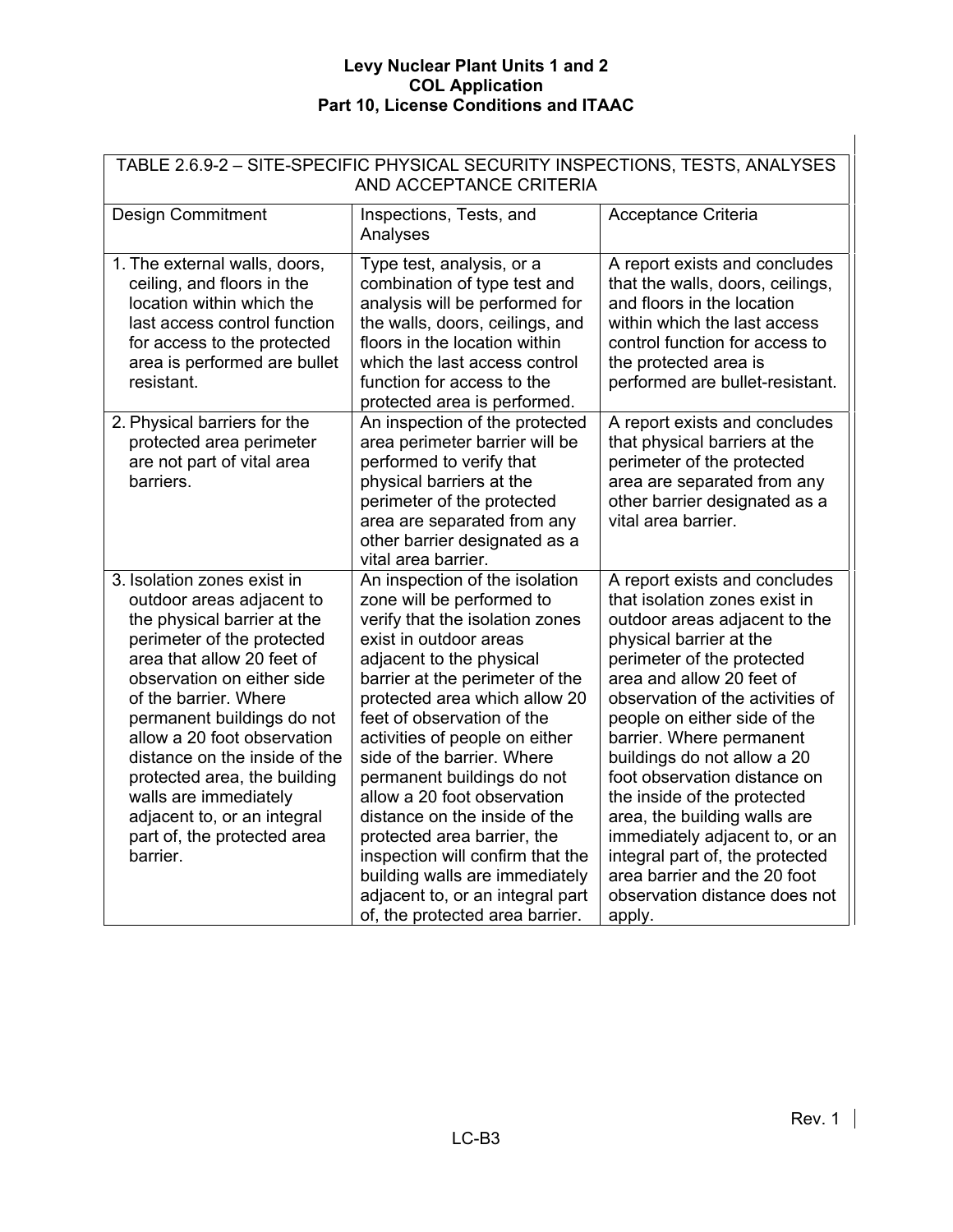| TABLE 2.6.9-2 - SITE-SPECIFIC PHYSICAL SECURITY INSPECTIONS, TESTS, ANALYSES<br>AND ACCEPTANCE CRITERIA                                                                     |                                                                                                                                                                                                                                                                                                                                                           |                                                                                                                                                                                                                                                                    |  |  |
|-----------------------------------------------------------------------------------------------------------------------------------------------------------------------------|-----------------------------------------------------------------------------------------------------------------------------------------------------------------------------------------------------------------------------------------------------------------------------------------------------------------------------------------------------------|--------------------------------------------------------------------------------------------------------------------------------------------------------------------------------------------------------------------------------------------------------------------|--|--|
| Design Commitment                                                                                                                                                           | Inspections, Tests, and<br>Analyses                                                                                                                                                                                                                                                                                                                       | Acceptance Criteria                                                                                                                                                                                                                                                |  |  |
| 4. Intrusion detection system<br>can detect penetration or<br>attempted penetration of the<br>protected area barrier.                                                       | Tests, inspections or a<br>combination of tests and<br>inspections of the intrusion<br>detection system will be<br>performed to verify the system<br>can detect penetration or<br>attempted penetration of the<br>protected area barrier and that<br>subsequent alarms<br>annunciate in both the Central<br>Alarm Station and Secondary<br>Alarm Station. | A report exists and concludes<br>that the intrusion detection<br>system can detect penetration<br>or attempted penetration of<br>the protected area barrier and<br>subsequent alarms<br>annunciate in the Central<br>Alarm Station and Secondary<br>Alarm Station. |  |  |
| 5. Access control points are<br>established to:                                                                                                                             | A test, inspection, or<br>combination of tests and<br>inspections of installed                                                                                                                                                                                                                                                                            | A report exists and concludes<br>that:                                                                                                                                                                                                                             |  |  |
| (a) Control personnel and<br>vehicle access into the<br>protected area.<br>(b) Detect firearms,                                                                             | systems and equipment will<br>be performed to verify that<br>access control points to the<br>protected area exist and that:                                                                                                                                                                                                                               | (a) Access points for the<br>protected area are<br>configured to control<br>access.                                                                                                                                                                                |  |  |
| explosives, and<br>incendiary devices at the<br>protected area personnel<br>access points.                                                                                  | (a) Personnel and vehicle<br>access into the protected<br>area is controlled.                                                                                                                                                                                                                                                                             | (b) Detection equipment<br>is capable of detecting<br>firearms, incendiary<br>devices, and explosives                                                                                                                                                              |  |  |
|                                                                                                                                                                             | (b) Detection equipment<br>is capable of detecting<br>explosives, incendiary<br>devices, and firearms at<br>the protected area<br>personnel access points.                                                                                                                                                                                                | at the protected area<br>personnel access points.                                                                                                                                                                                                                  |  |  |
| 6. An access control system<br>with numbered picture<br>badges is installed for use<br>by individuals who are<br>authorized access to<br>protected areas without<br>escort. | A test of the access control<br>system with numbered picture<br>badges will be performed to<br>verify that unescorted access<br>to protected areas is granted<br>only to authorized personnel.                                                                                                                                                            | A report exists and concludes<br>that the access authorization<br>system with numbered picture<br>badges can identify and<br>authorize protected area<br>access only to those<br>personnel with unescorted<br>access authorization.                                |  |  |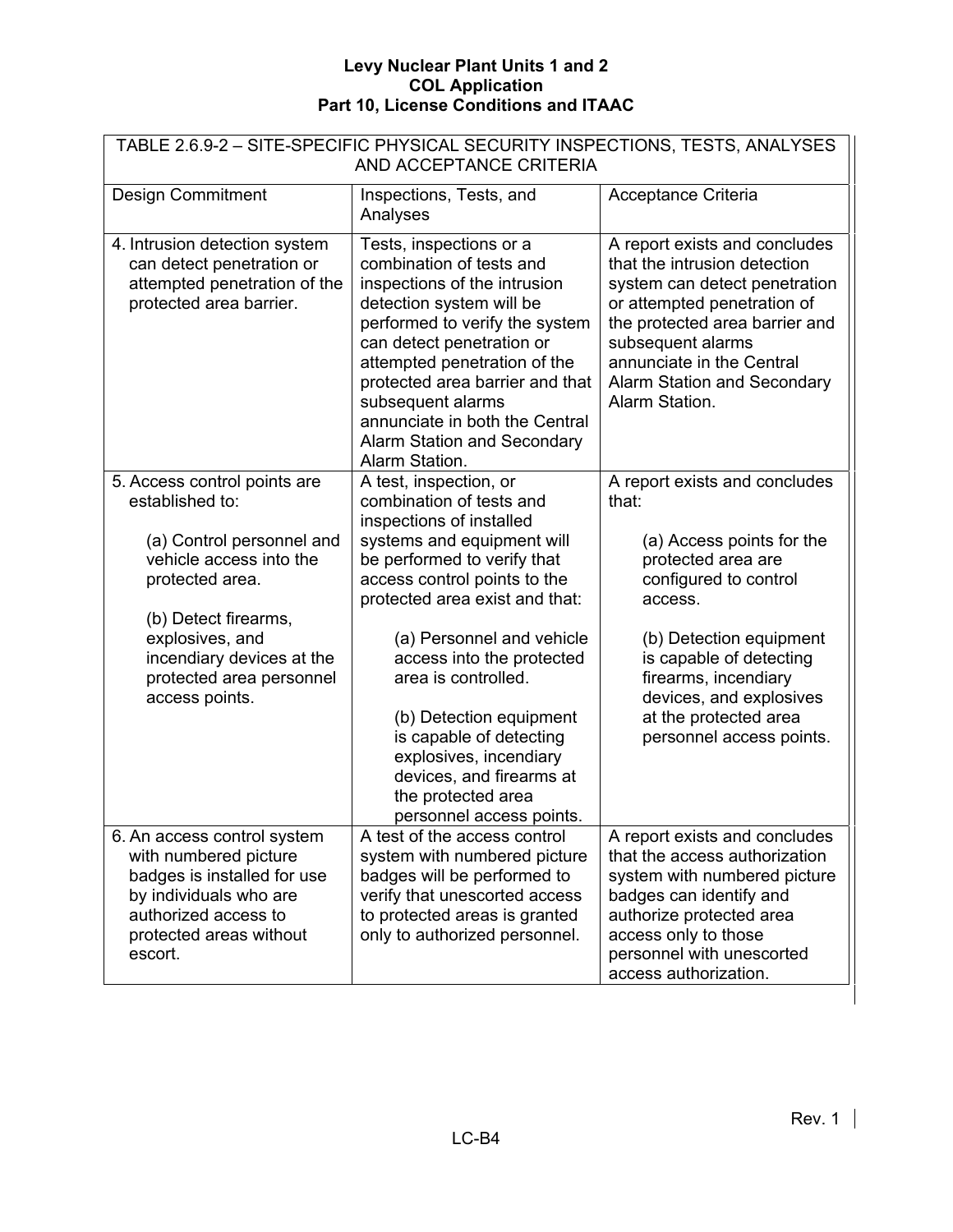| Table 2.6.12-1                                                                                                                                                                                                                                                                                                                                                                                |                                                                                                                                                                                                                                                                                                                                                                                                                                                                                                                            |
|-----------------------------------------------------------------------------------------------------------------------------------------------------------------------------------------------------------------------------------------------------------------------------------------------------------------------------------------------------------------------------------------------|----------------------------------------------------------------------------------------------------------------------------------------------------------------------------------------------------------------------------------------------------------------------------------------------------------------------------------------------------------------------------------------------------------------------------------------------------------------------------------------------------------------------------|
| <b>Offsite Power System</b>                                                                                                                                                                                                                                                                                                                                                                   |                                                                                                                                                                                                                                                                                                                                                                                                                                                                                                                            |
| Inspections, Tests, and<br>Analyses                                                                                                                                                                                                                                                                                                                                                           | Acceptance Criteria                                                                                                                                                                                                                                                                                                                                                                                                                                                                                                        |
| Inspections of the as-built<br>offsite circuit will be<br>performed.                                                                                                                                                                                                                                                                                                                          | At least one offsite circuit is<br>provided from the<br>transmission switchyard<br>interface to the interface with<br>the onsite ac power system.                                                                                                                                                                                                                                                                                                                                                                          |
| Analyses of the offsite power<br>system will be performed to<br>evaluate the as-built ratings of<br>each offsite circuit interfacing<br>with the onsite ac power<br>system against the load<br>assumptions.                                                                                                                                                                                   | A report exists and concludes<br>that each as-built offsite circuit<br>is rated to supply the load<br>assumptions, during normal,<br>abnormal and accident<br>conditions.                                                                                                                                                                                                                                                                                                                                                  |
| Analyses of the as-built offsite<br>circuit will be performed to<br>evaluate the capability of each<br>offsite circuit to supply the<br>voltage requirements at the<br>interface with the onsite ac<br>power system.                                                                                                                                                                          | A report exists and concludes<br>that during steady state<br>operation each as-built offsite<br>circuit is capable of supplying<br>the voltage at the interface<br>with the onsite ac power<br>system that will support<br>operation of assumed loads<br>during normal, abnormal and<br>accident conditions.                                                                                                                                                                                                               |
| Analyses of the as-built offsite<br>circuit will be performed to<br>evaluate the capability of each<br>offsite circuit to supply the<br>frequency requirements at the<br>interface with the onsite ac<br>power system.<br>Analyses of the as-built offsite<br>circuit will be performed to<br>evaluate the fault current<br>contribution of each offsite<br>circuit at the interface with the | A report exists and concludes<br>that during steady state<br>operation each as-built offsite<br>circuit is capable of supplying<br>the frequency at the interface<br>with onsite ac power system<br>that will support operation of<br>assumed loads during normal,<br>abnormal and accident<br>conditions.<br>A report exists and concludes<br>the short circuit contribution of<br>each as-built offsite circuit at<br>the interface with the onsite ac<br>power system is compatible<br>with the interrupting capability |
|                                                                                                                                                                                                                                                                                                                                                                                               | onsite ac power system.                                                                                                                                                                                                                                                                                                                                                                                                                                                                                                    |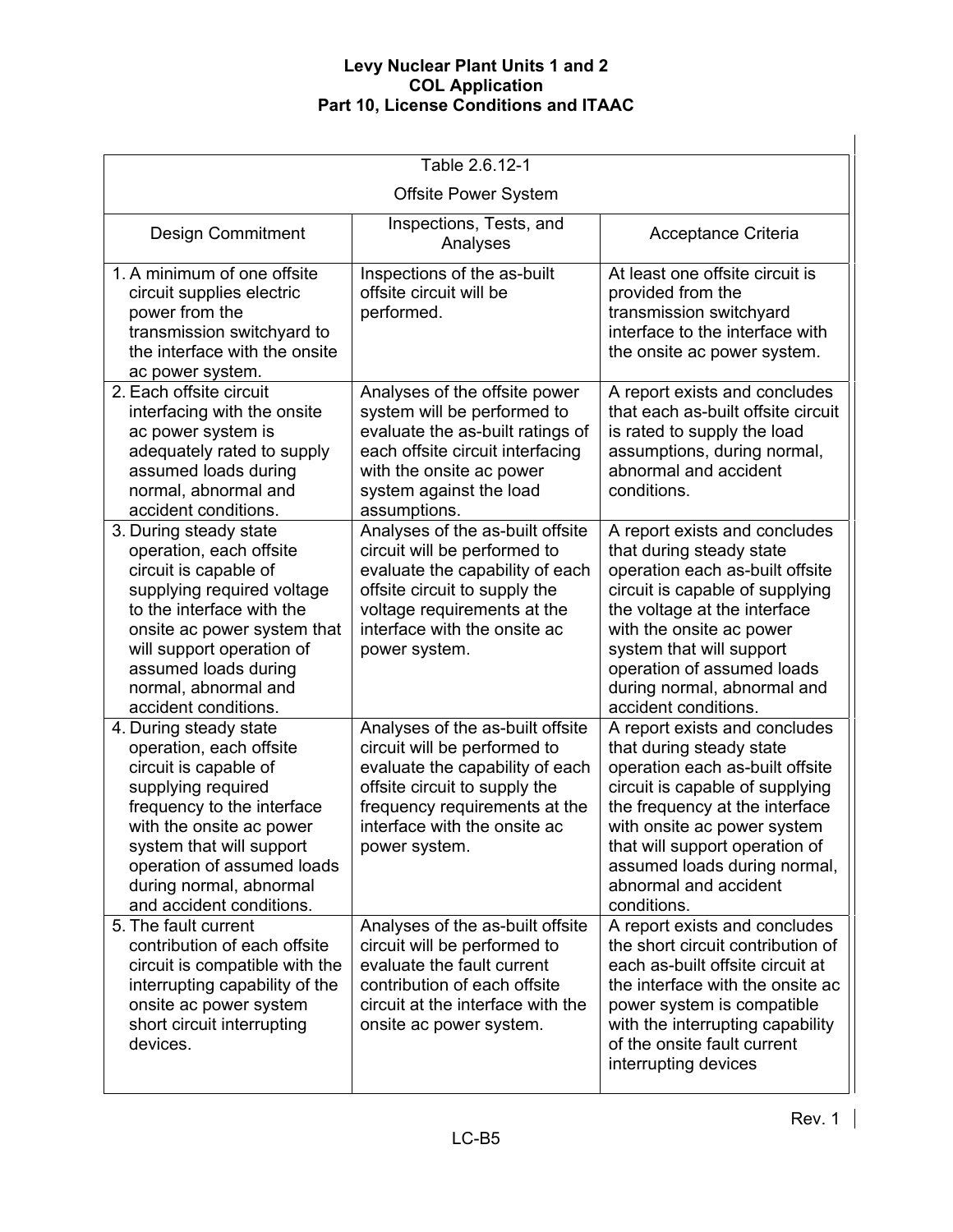| Table 2.6.12-1                                                                                                                                                        |                                                                                                                                                                                                                                                                                                                      |                                                                                                                                                                                                                                                                                                                                              |  |  |
|-----------------------------------------------------------------------------------------------------------------------------------------------------------------------|----------------------------------------------------------------------------------------------------------------------------------------------------------------------------------------------------------------------------------------------------------------------------------------------------------------------|----------------------------------------------------------------------------------------------------------------------------------------------------------------------------------------------------------------------------------------------------------------------------------------------------------------------------------------------|--|--|
|                                                                                                                                                                       | <b>Offsite Power System</b>                                                                                                                                                                                                                                                                                          |                                                                                                                                                                                                                                                                                                                                              |  |  |
| <b>Design Commitment</b>                                                                                                                                              | Acceptance Criteria                                                                                                                                                                                                                                                                                                  |                                                                                                                                                                                                                                                                                                                                              |  |  |
| 6. The reactor coolant pumps<br>continue to receive power<br>from either the main<br>generator or the grid for a<br>minimum of 3 seconds<br>following a turbine trip. | Analyses of the as-built offsite<br>power system will be<br>performed to confirm that<br>power will be available to the<br>reactor coolant pumps for a<br>minimum of 3 seconds<br>following a turbine trip when<br>the buses powering the<br>reactor coolant pumps are<br>aligned to either the UATs or<br>the RATs. | A report exists and concludes<br>that voltage at the high-side of<br>the GSU, and the RATs, does<br>not drop more than 0.15 pu<br>from the pre-trip steady-state<br>voltage for a minimum of 3<br>seconds following a turbine<br>trip when the buses powering<br>the reactor coolant pumps are<br>aligned to either the UATs or<br>the RATs. |  |  |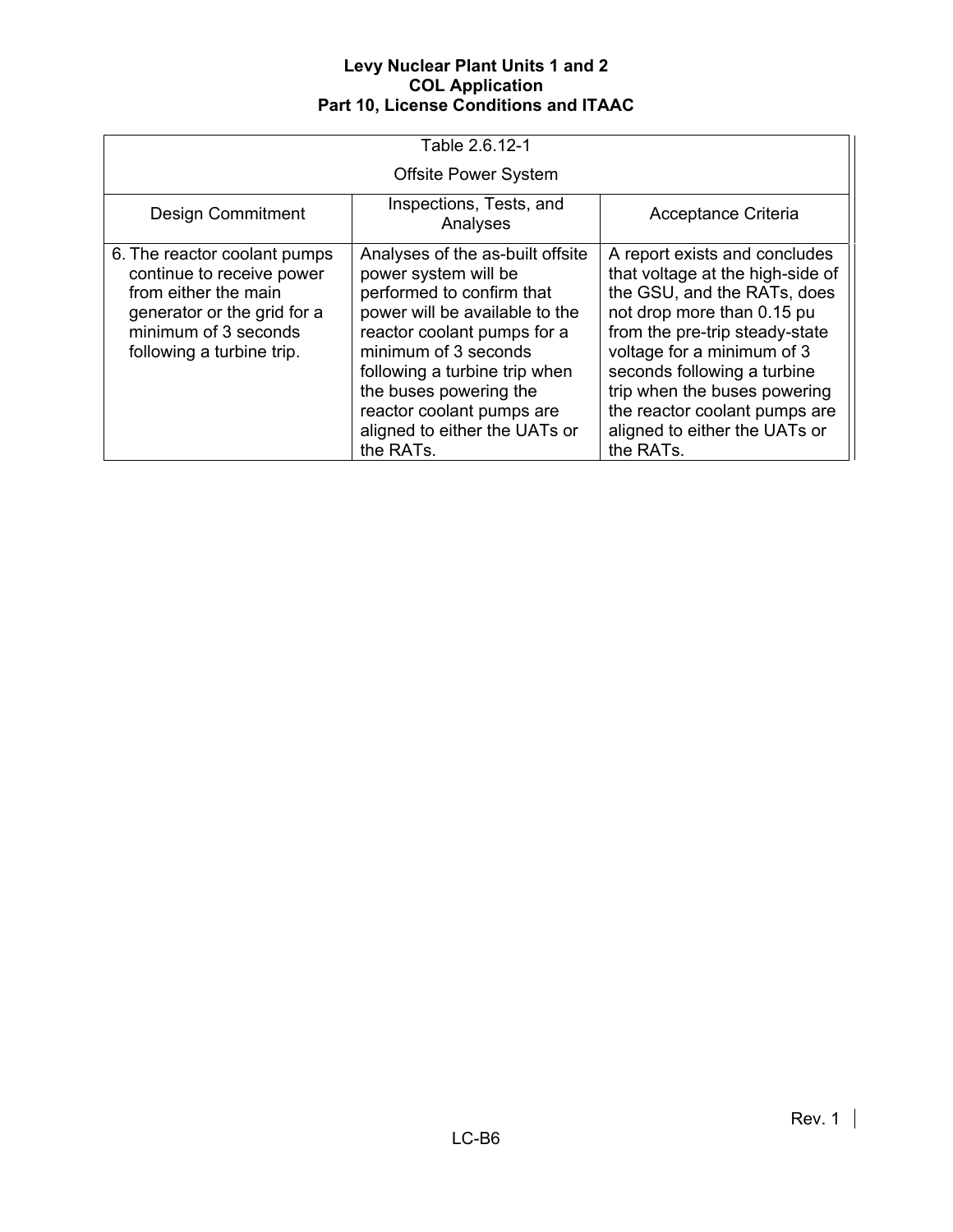| <b>Table 3.8-1</b><br>Emergency Plan Inspections, Tests, Analyses, and Acceptance Criteria (Sheet 1 of 24)                                                                                                                                                                                                                                                                                                                                                                                                                      |                                                                                                                                                                                                                                    |                                                                                                                                                                                                                                                                                                                                                              |                                                                                                                                                                                                                                                                                                                                                                                                                                                                                                                                                                                                                                |  |  |
|---------------------------------------------------------------------------------------------------------------------------------------------------------------------------------------------------------------------------------------------------------------------------------------------------------------------------------------------------------------------------------------------------------------------------------------------------------------------------------------------------------------------------------|------------------------------------------------------------------------------------------------------------------------------------------------------------------------------------------------------------------------------------|--------------------------------------------------------------------------------------------------------------------------------------------------------------------------------------------------------------------------------------------------------------------------------------------------------------------------------------------------------------|--------------------------------------------------------------------------------------------------------------------------------------------------------------------------------------------------------------------------------------------------------------------------------------------------------------------------------------------------------------------------------------------------------------------------------------------------------------------------------------------------------------------------------------------------------------------------------------------------------------------------------|--|--|
| <b>Planning Standard</b>                                                                                                                                                                                                                                                                                                                                                                                                                                                                                                        | <b>EP Program Elements</b>                                                                                                                                                                                                         | <b>Inspections, Tests, Analyses</b>                                                                                                                                                                                                                                                                                                                          | <b>Acceptance Criteria</b>                                                                                                                                                                                                                                                                                                                                                                                                                                                                                                                                                                                                     |  |  |
| 1.0 Emergency Classification System                                                                                                                                                                                                                                                                                                                                                                                                                                                                                             |                                                                                                                                                                                                                                    |                                                                                                                                                                                                                                                                                                                                                              |                                                                                                                                                                                                                                                                                                                                                                                                                                                                                                                                                                                                                                |  |  |
| 10 CFR $50.47(b)(4) - A standard$<br>emergency classification and action<br>level scheme, the bases of which<br>include facility system and effluent<br>parameters, is in use by the nuclear<br>facility licensee, and State and local<br>response plans call for reliance on<br>information provided by facility<br>licensees for determinations of<br>minimum initial offsite response<br>measures.                                                                                                                           | 1.1 A standard emergency<br>classification and emergency<br>action level (EAL) scheme<br>exists, and identifies facility<br>system and effluent parameters<br>constituting the bases for the<br>classification scheme. [D.2]       | 1.1 An inspection of the Control<br>Rooms, Technical Support Centers<br>(TSCs), and Emergency Operations<br>Facility (EOF) will be performed to<br>verify that they have displays for<br>retrieving facility system and effluent<br>parameters are specified in the<br><b>Emergency Classification and EAL</b><br>scheme and the displays are<br>functional. | 1.1 The specified parameters are<br>retrievable in the Control Rooms, TSC<br>and EOF, and the ranges of the<br>displays encompass the values<br>specified in the Emergency<br>Classification and EAL scheme.                                                                                                                                                                                                                                                                                                                                                                                                                   |  |  |
| 2.0 Notification Methods and Procedures                                                                                                                                                                                                                                                                                                                                                                                                                                                                                         |                                                                                                                                                                                                                                    |                                                                                                                                                                                                                                                                                                                                                              |                                                                                                                                                                                                                                                                                                                                                                                                                                                                                                                                                                                                                                |  |  |
| 10 CFR $50.47(b)(5)$ – Procedures<br>have been established for<br>notification, by the licensee, of<br>State and local response<br>organizations and for notification of<br>emergency personnel by all<br>organizations; the content of initial<br>and follow-up messages to<br>response organizations and the<br>public has been established; and<br>means to provide early notification<br>and clear instruction to the<br>populace within the plume<br>exposure pathway Emergency<br>Planning Zone have been<br>established. | 2.1 The means exists to notify<br>responsible State and local<br>organizations within 15 minutes<br>after the licensee declares an<br>emergency. [E.2]<br>2.2 The means exists to notify<br>emergency response<br>personnel. [E.1] | 2.1 A test will be performed to<br>demonstrate the capabilities for<br>providing initial notification to the<br>offsite authorities after a simulated<br>emergency classification.<br>2.2 A test of the primary and back-up<br>ERO notification systems will be<br>performed.                                                                                | 2.1 The State of Florida and the<br>counties of Levy, Citrus, and Marion<br>receive notification within 15 minutes<br>after the declaration of an emergency<br>from the control room and the EOF.<br>2.2 The primary and back-up ERO<br>notification system tests result in:<br>Emergency response personnel<br>receiving the notification<br>message;<br>Mobilization communication is<br>validated by personnel response<br>to the notification system or by<br>telephone;<br>Response to electronic<br>$\bullet$<br>notification and plant page<br>system is accomplished during<br>normal working hours, and off<br>hours. |  |  |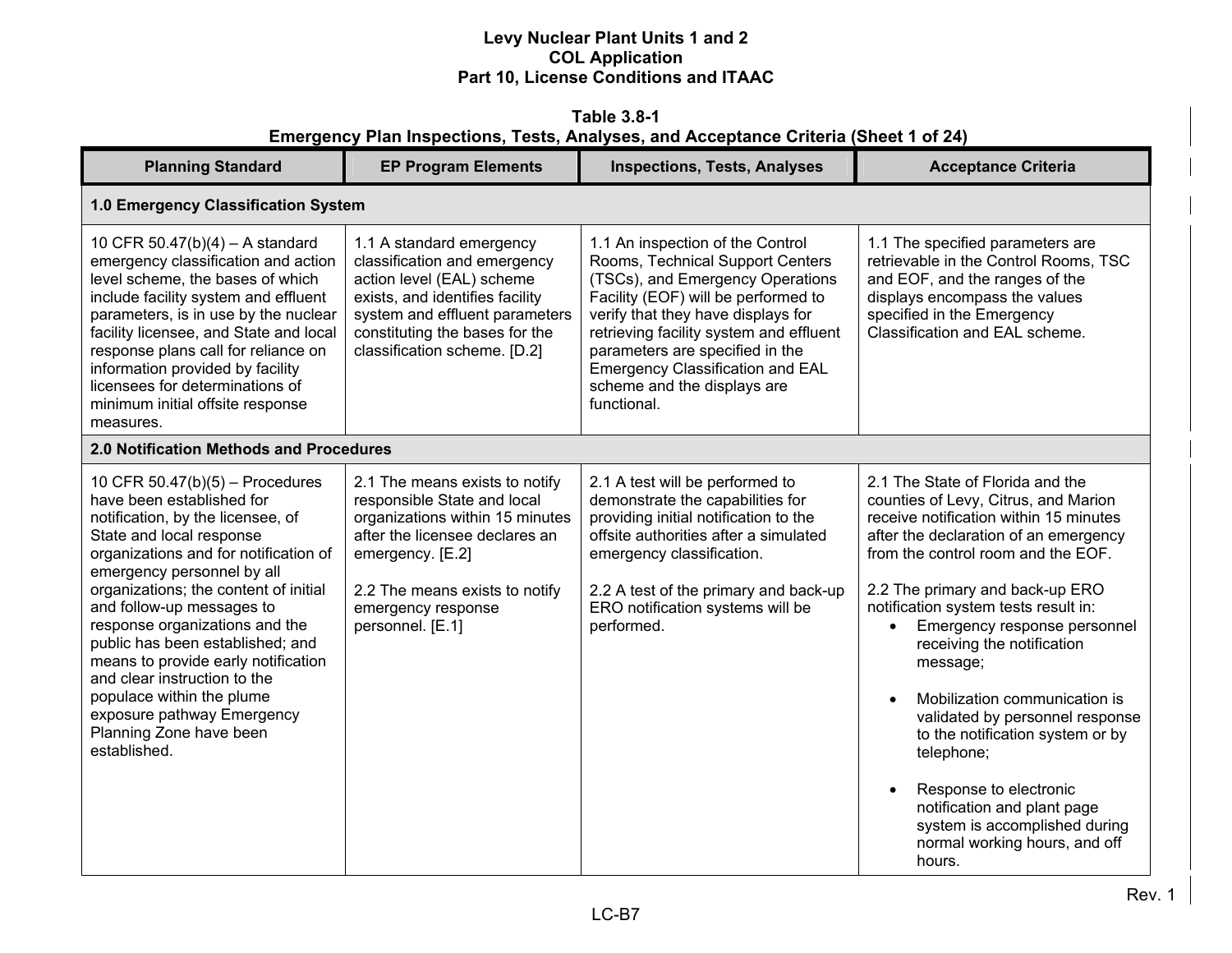**Table 3.8-1 Emergency Plan Inspections, Tests, Analyses, and Acceptance Criteria (Sheet 2 of 24)** 

| <b>Planning Standard</b>                                                                                                                                     | <b>EP Program Elements</b>                                                                                                                                                                                                                                                                                                                        | <b>Inspections, Tests, Analyses</b>                                                                                                                                                                                                                                                                                                                                                                                                                   | <b>Acceptance Criteria</b>                                                                                                                                                                                                                                                                                                                                                                                                                                                             |
|--------------------------------------------------------------------------------------------------------------------------------------------------------------|---------------------------------------------------------------------------------------------------------------------------------------------------------------------------------------------------------------------------------------------------------------------------------------------------------------------------------------------------|-------------------------------------------------------------------------------------------------------------------------------------------------------------------------------------------------------------------------------------------------------------------------------------------------------------------------------------------------------------------------------------------------------------------------------------------------------|----------------------------------------------------------------------------------------------------------------------------------------------------------------------------------------------------------------------------------------------------------------------------------------------------------------------------------------------------------------------------------------------------------------------------------------------------------------------------------------|
|                                                                                                                                                              | 2.3 The means exists to notify<br>and provide instructions to the<br>populace within the plume<br>exposure EPZ. [E.3]                                                                                                                                                                                                                             | 2.3 The full test of notification<br>capabilities will be conducted.                                                                                                                                                                                                                                                                                                                                                                                  | 2.3 Notification and clear instructions to<br>the public are successfully<br>accomplished in accordance with the<br>emergency plan requirements.                                                                                                                                                                                                                                                                                                                                       |
| <b>3.0 Emergency Communications</b>                                                                                                                          |                                                                                                                                                                                                                                                                                                                                                   |                                                                                                                                                                                                                                                                                                                                                                                                                                                       |                                                                                                                                                                                                                                                                                                                                                                                                                                                                                        |
| 10 CFR 50.47(b)(6) - Provisions<br>exist for prompt communications<br>among principal response<br>organizations to emergency<br>personnel and to the public. | 3.1 The means exists for<br>communications among the<br>Control Rooms, TSCs, EOF,<br>principal State and local<br>emergency operations centers<br>(EOCs), and radiological field<br>assessment teams. [F3, F.5]                                                                                                                                   | 3.1 A test will be performed of the<br>capabilities. The test for the contact<br>with the principal EOCs and the<br>radiological field assessment teams<br>will be from the Control Room and<br>the EOF. The TSC communication<br>with the Control Room and the EOF<br>will be performed.                                                                                                                                                             | 3.1 Communications (both primary and<br>secondary methods/systems) are<br>established between the Control<br>Rooms, TSC and the EOF with Florida<br>Division of Emergency Management<br>(DEM) warning point and EOC; Levy<br>County Warning Point and EOC; Citrus<br>County Warning Point and EOC; and<br>Marion County Warning Point and EOC.<br>Communications are established<br>between the Control Rooms, TSC and<br>the EOF with the LNP radiological field<br>monitoring teams. |
|                                                                                                                                                              | 3.2 The means exists for<br>communications from the<br>Control Rooms, TSCs, and<br>EOF to the NRC headquarters<br>and regional office EOCs<br>(including establishment of the<br><b>Emergency Response Data</b><br>System (ERDS) [or its<br>successor system] between the<br>onsite computer system and<br>the NRC Operations Center.)<br>[F.2.6] | 3.2 A test is performed of the<br>capabilities to communicate using<br>ENS from each operating Control<br>Room, TSC and EOF to the NRC<br>headquarters and regional office<br>EOCs. The Health Physics Network<br>(HPN) is tested to ensure<br>communications between the TSC<br>and EOF with the NRC Operations<br>Center. ERDS is established [or its<br>successor system] between the<br>onsite computer systems and the<br>NRC Operations Center. | 3.2 Communications are established<br>between the Control Rooms, TSC and<br>EOF to the NRC headquarters and<br>regional office EOCs utilizing the ENS.<br>The TSC and EOF demonstrate<br>communications with the NRC<br>Operations Center using HPN. The<br>access port for ERDS [or its successor<br>system] is provided and successfully<br>completes a transfer of data from the<br>Operating Units to the NRC Operations<br>Center.                                                |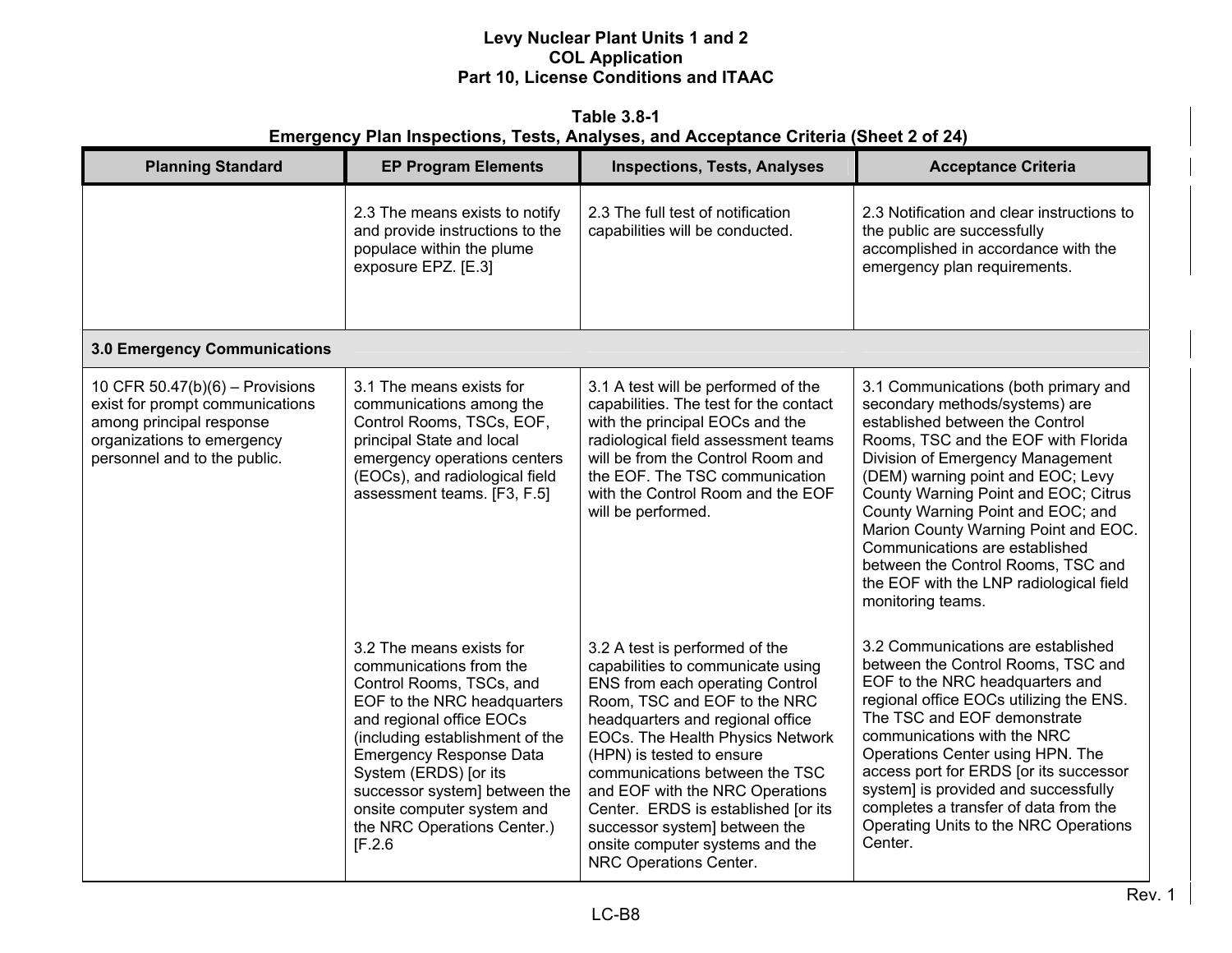| <b>Emergency Plan Inspections, Tests, Analyses, and Acceptance Criteria (Sheet 3 of 24)</b>                                                                                                                                                                                                                                                                                                                                                                                                                                                                                  |                                                                                                                                                               |                                                                                                                                                                                                                                                  |                                                                                                                                                                                                                                                                                                                                                                                                                                                             |  |
|------------------------------------------------------------------------------------------------------------------------------------------------------------------------------------------------------------------------------------------------------------------------------------------------------------------------------------------------------------------------------------------------------------------------------------------------------------------------------------------------------------------------------------------------------------------------------|---------------------------------------------------------------------------------------------------------------------------------------------------------------|--------------------------------------------------------------------------------------------------------------------------------------------------------------------------------------------------------------------------------------------------|-------------------------------------------------------------------------------------------------------------------------------------------------------------------------------------------------------------------------------------------------------------------------------------------------------------------------------------------------------------------------------------------------------------------------------------------------------------|--|
| <b>Planning Standard</b>                                                                                                                                                                                                                                                                                                                                                                                                                                                                                                                                                     | <b>EP Program Elements</b>                                                                                                                                    | <b>Inspections, Tests, Analyses</b>                                                                                                                                                                                                              | <b>Acceptance Criteria</b>                                                                                                                                                                                                                                                                                                                                                                                                                                  |  |
| <b>4.0 Public Education and Information</b>                                                                                                                                                                                                                                                                                                                                                                                                                                                                                                                                  |                                                                                                                                                               |                                                                                                                                                                                                                                                  |                                                                                                                                                                                                                                                                                                                                                                                                                                                             |  |
| 10 CFR 50.47(b)(7) - Information is<br>made available to the public on a<br>periodic basis on how they will be<br>notified and what their initial actions<br>should be in an emergency (e.g.,<br>listening to a local broadcast station<br>and remaining indoors), the<br>principal points of contact with the<br>news media for dissemination of<br>information during an emergency<br>(including the physical location or<br>locations) are established in<br>advance, and procedures for<br>coordinated dissemination of<br>information to the public are<br>established. | 4.1 The licensee has provided<br>space which may be used for<br>a limited number of the news<br>media. [H.1.5]                                                | 4.1 A test of the facility/area provides<br>adequate equipment to support ENC<br>operation, including communications<br>with the site and with the Emergency<br>Operation Centers in the state and<br>emergency planning zone (EPZ)<br>counties. | 4.1 The ENC includes equipment to<br>support ENC operations, including<br>communications with the EOF and<br>State and EPZ County EOCs.                                                                                                                                                                                                                                                                                                                     |  |
| 5.0 Emergency Facilities and Equipment                                                                                                                                                                                                                                                                                                                                                                                                                                                                                                                                       |                                                                                                                                                               |                                                                                                                                                                                                                                                  |                                                                                                                                                                                                                                                                                                                                                                                                                                                             |  |
| 10 CFR 50.47(b)(8) - Adequate<br>emergency facilities and equipment<br>to support the emergency response<br>are provided and maintained.                                                                                                                                                                                                                                                                                                                                                                                                                                     | 5.1 The licensee has<br>established a TSC and onsite<br>OSC. [The TSC and OSC may<br>be combined at a single<br>location.] [H.1.2, H.1.3,<br>Annexes 1 and 2] | 5.1.1 An inspection of the as-built<br>TSCs and OSCs will be performed,<br>including a test of the capabilities.<br>These facilities will meet the criteria of<br>NUREG-0696 with exceptions.                                                    | 5.1.1 Each TSC has at least 1875 $\text{ft}^2$ of<br>floor space (75 ft <sup>2</sup> per person for a<br>minimum of 25 persons).<br>5.1.2 Communications equipment is<br>installed, and voice transmission and<br>reception are accomplished between<br>the Control Rooms, TSC, OSCs, and<br>EOF.<br>5.1.3 The TSC ventilation systems<br>include a high efficiency particulate air<br>(HEPA), and charcoal filter and<br>radiation monitors are installed. |  |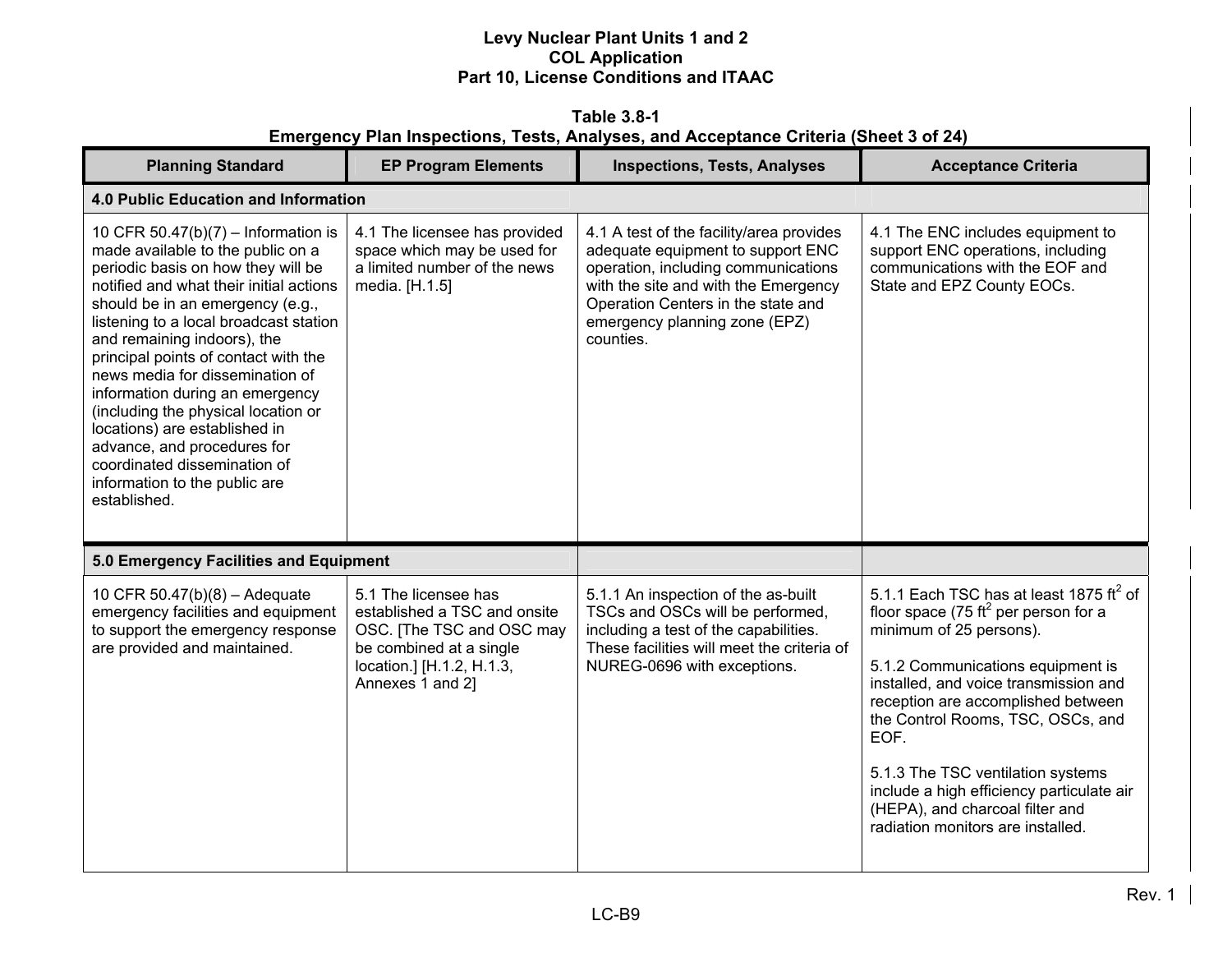**Table 3.8-1 Emergency Plan Inspections, Tests, Analyses, and Acceptance Criteria (Sheet 4 of 24)** 

| <b>Planning Standard</b> | <b>EP Program Elements</b>                          | <b>Inspections, Tests, Analyses</b>                                                  | <b>Acceptance Criteria</b>                                                                                                                                                                                                                                                                                                                                                                                                                                                                                                                                                                                                 |
|--------------------------|-----------------------------------------------------|--------------------------------------------------------------------------------------|----------------------------------------------------------------------------------------------------------------------------------------------------------------------------------------------------------------------------------------------------------------------------------------------------------------------------------------------------------------------------------------------------------------------------------------------------------------------------------------------------------------------------------------------------------------------------------------------------------------------------|
|                          |                                                     |                                                                                      | 5.1.4 The TSC receives, stores,<br>processes, and displays plant and<br>environmental information, and<br>enables the initiation of emergency<br>measures and the conduct of<br>emergency assessment. These<br>capabilities are demonstrated during<br>testing and acceptance activities.<br>5.1.5 There is an OSC located inside<br>the Unit's Protected Area. It is<br>separate from the Control Room and<br>TSC within the Protected Area.<br>5.1.6 Communications equipment is<br>installed, and voice transmission and<br>reception are accomplished between<br>the OSC and OSC Teams, the TSC,<br>and Control Rooms. |
|                          | 5.2 The licensee has<br>established an EOF. [H.1.4] | 5.2 A test of the EOF will be<br>performed, including a test of the<br>capabilities. | 5.2.1 Communications equipment is<br>installed and voice transmission and<br>reception are accomplished between<br>the Control Rooms, TSC, EOF,<br>radiological monitoring teams<br>(RMTs), NRC, State and county<br>agencies, and ENS.<br>5.2.2 Radiological data,<br>meteorological data, and plant<br>system data is acquired, displayed<br>and evaluated pertinent to offsite<br>protective measures in the EOF.                                                                                                                                                                                                       |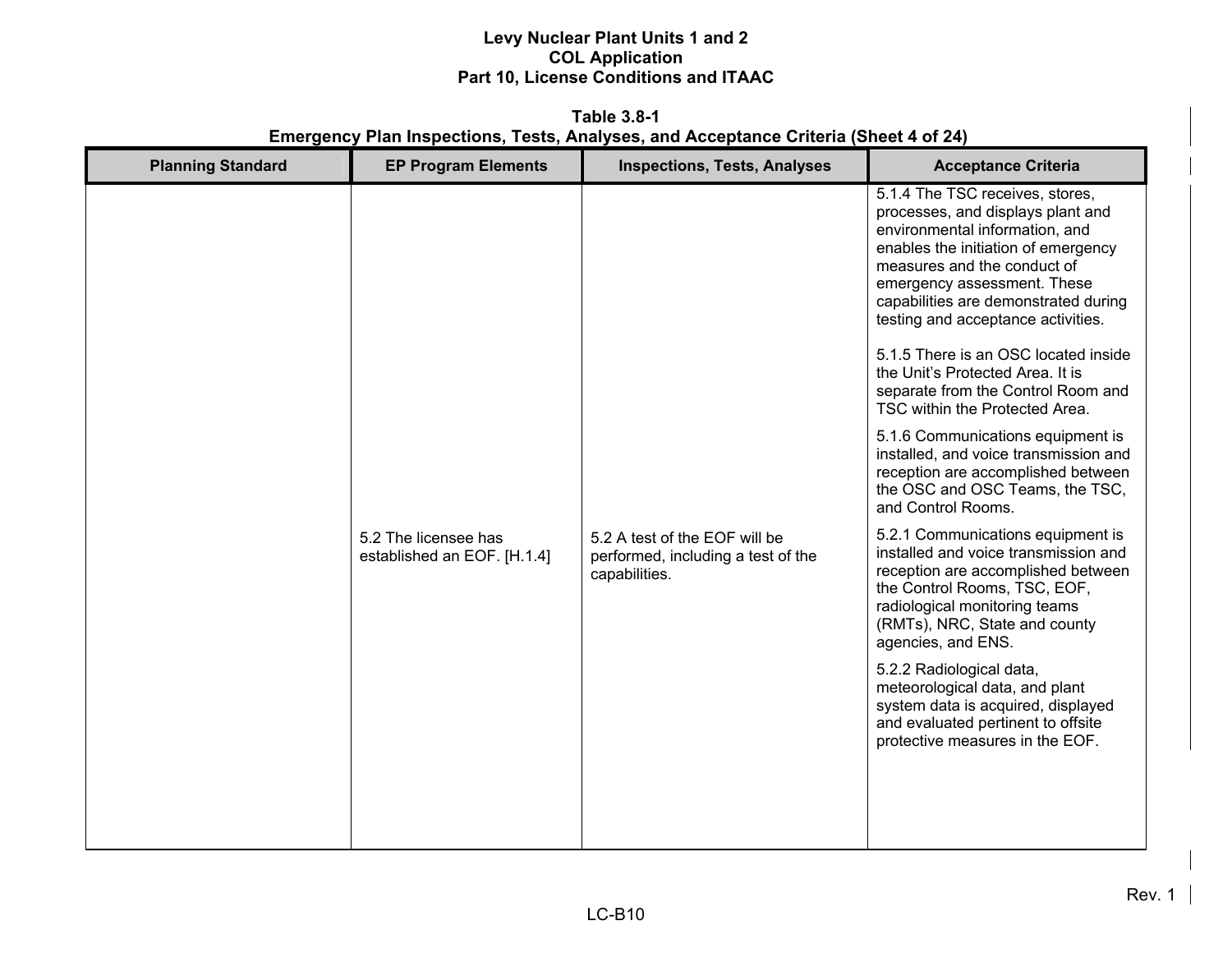**Table 3.8-1 Emergency Plan Inspections, Tests, Analyses, and Acceptance Criteria (Sheet 5 of 24)** 

| <b>Planning Standard</b>                                                                                                                                                                               | <b>EP Program Elements</b>                                                                                                                | <b>Inspections, Tests, Analyses</b>                                                                                                                                                                                                                    | <b>Acceptance Criteria</b>                                                                                                                                                                                                                                                                                                                                                                                                                                                                                                                                                                                                                                                                    |
|--------------------------------------------------------------------------------------------------------------------------------------------------------------------------------------------------------|-------------------------------------------------------------------------------------------------------------------------------------------|--------------------------------------------------------------------------------------------------------------------------------------------------------------------------------------------------------------------------------------------------------|-----------------------------------------------------------------------------------------------------------------------------------------------------------------------------------------------------------------------------------------------------------------------------------------------------------------------------------------------------------------------------------------------------------------------------------------------------------------------------------------------------------------------------------------------------------------------------------------------------------------------------------------------------------------------------------------------|
| <b>6.0 Accident Assessment</b>                                                                                                                                                                         |                                                                                                                                           |                                                                                                                                                                                                                                                        |                                                                                                                                                                                                                                                                                                                                                                                                                                                                                                                                                                                                                                                                                               |
| 10 CFR $50.47(b)(9) -$ Adequate<br>methods, systems, and equipment<br>for assessing and monitoring actual<br>or potential offsite consequences of<br>a radiological emergency condition<br>are in use. | 6.1 The means exists to<br>provide initial and continuing<br>radiological assessment<br>throughout the course of an<br>accident. [I, I.3] | 6.1 A test will be performed to<br>demonstrate that the means exists to<br>provide initial and continuing<br>radiological assessment throughout<br>the course of an accident through the<br>plant computer or communications<br>with the Control Room. | 6.1 Using selected monitoring<br>parameters, simulated degraded<br>plant conditions are assessed, and<br>protective actions are initiated in<br>accordance with the following criteria:<br>A. Accident Assessment and<br>Classification<br>1. Demonstrate the ability to identify<br>initiating conditions, determine<br>emergency action level (EAL)<br>parameters, and correctly classify<br>the emergency throughout the<br>drill.<br>B. Radiological Assessment and<br>Control<br>1. Demonstrate the ability to obtain<br>onsite radiological surveys and<br>samples.<br>2. Demonstrate the ability to<br>continuously monitor and control<br>radiation exposure to emergency<br>workers. |
|                                                                                                                                                                                                        |                                                                                                                                           |                                                                                                                                                                                                                                                        |                                                                                                                                                                                                                                                                                                                                                                                                                                                                                                                                                                                                                                                                                               |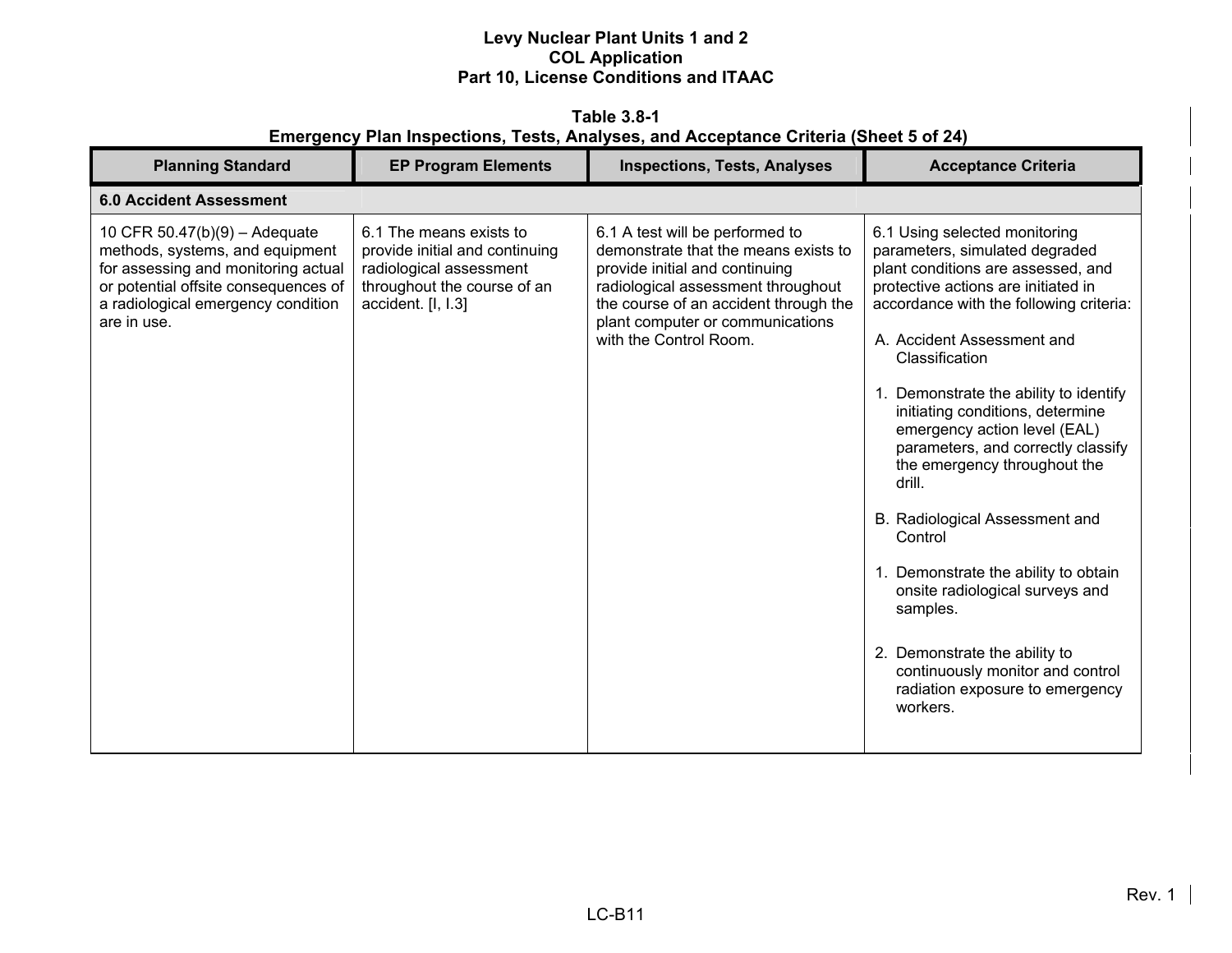**Table 3.8-1 Emergency Plan Inspections, Tests, Analyses, and Acceptance Criteria (Sheet 6 of 24)** 

| <b>Planning Standard</b> | <b>EP Program Elements</b>                                                                                                                                                                                                                               | <b>Inspections, Tests, Analyses</b>                                                                                                                                                                                                                                                             | <b>Acceptance Criteria</b>                                                                                                                                                                      |
|--------------------------|----------------------------------------------------------------------------------------------------------------------------------------------------------------------------------------------------------------------------------------------------------|-------------------------------------------------------------------------------------------------------------------------------------------------------------------------------------------------------------------------------------------------------------------------------------------------|-------------------------------------------------------------------------------------------------------------------------------------------------------------------------------------------------|
|                          |                                                                                                                                                                                                                                                          |                                                                                                                                                                                                                                                                                                 | 3. Demonstrate the ability to activate<br>radiological monitoring teams<br>within 75 minutes of event<br>declaration.                                                                           |
|                          |                                                                                                                                                                                                                                                          |                                                                                                                                                                                                                                                                                                 | 4. Demonstrate the ability to<br>satisfactorily collect and<br>disseminate field team data.                                                                                                     |
|                          |                                                                                                                                                                                                                                                          |                                                                                                                                                                                                                                                                                                 | 5. Demonstrate the ability to develop<br>dose projections.                                                                                                                                      |
|                          |                                                                                                                                                                                                                                                          |                                                                                                                                                                                                                                                                                                 | 6. Demonstrate the ability to make<br>the decision whether to issue<br>radioprotective drugs (KI) to<br>emergency workers.                                                                      |
|                          |                                                                                                                                                                                                                                                          |                                                                                                                                                                                                                                                                                                 | 7. Demonstrate the ability to develop<br>appropriate protective action<br>recommendations (PARs) and<br>notify appropriate authorities<br>within 15 minutes of development.                     |
|                          | 6.2 The means exists to<br>determine the source term of<br>releases of radioactive material<br>within plant systems, and the<br>magnitude of the release of<br>radioactive materials based on<br>plant system parameters and<br>effluent monitors. [I.3] | 6.2 A test will be performed to<br>demonstrate that the means exists to<br>determine the source term of<br>releases of radioactive material within<br>plant systems, and the magnitude of<br>the release of radioactive materials<br>based on plant system parameters<br>and effluent monitors. | 6.2 Emergency plan implementing<br>procedures provide sufficient<br>direction to calculate the source<br>terms and the magnitude of the<br>release of postulated accident<br>scenario releases. |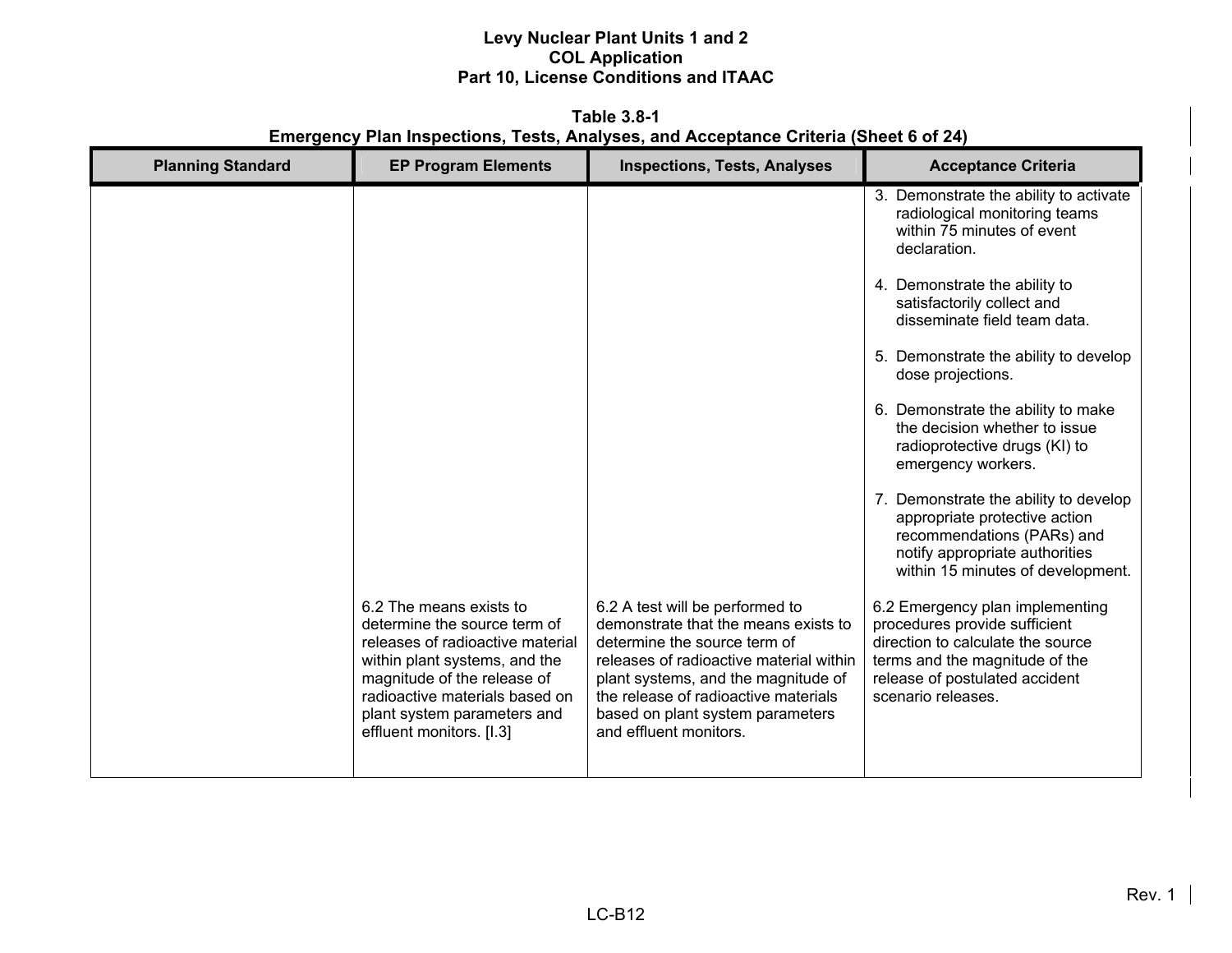**Table 3.8-1 Emergency Plan Inspections, Tests, Analyses, and Acceptance Criteria (Sheet 7 of 24)** 

| <b>Planning Standard</b> | <b>EP Program Elements</b>                                                                                                                                                                                                                                                                                                                                                                               | <b>Inspections, Tests, Analyses</b>                                                                                                                                                                                                                                                                                                                                                                               | <b>Acceptance Criteria</b>                                                                                                                                                                                                                                                                                                                                                                                                                                     |
|--------------------------|----------------------------------------------------------------------------------------------------------------------------------------------------------------------------------------------------------------------------------------------------------------------------------------------------------------------------------------------------------------------------------------------------------|-------------------------------------------------------------------------------------------------------------------------------------------------------------------------------------------------------------------------------------------------------------------------------------------------------------------------------------------------------------------------------------------------------------------|----------------------------------------------------------------------------------------------------------------------------------------------------------------------------------------------------------------------------------------------------------------------------------------------------------------------------------------------------------------------------------------------------------------------------------------------------------------|
|                          | 6.3 The means exists to<br>continuously assess the impact<br>of the release of radioactive<br>materials to the environment.<br>accounting for the relationship<br>between effluent monitor<br>readings, and onsite and offsite<br>exposures and contamination<br>for various meteorological<br>conditions. [I.4]<br>6.4 The means exists to<br>acquire and evaluate<br>meteorological information. [I.6] | 6.3 A test will be performed to<br>demonstrate that the impact of a<br>radiological release to the<br>environment is able to be assessed<br>by utilizing the relationship between<br>effluent monitor readings, and onsite<br>and offsite exposures and<br>contamination for various<br>meteorological conditions.<br>6.4 A test will be performed to<br>acquire and evaluate meteorological<br>data/information. | 6.3 Response personnel can<br>continuously assess the impact of the<br>release of radioactive materials to the<br>environment, accounting for the<br>relationship between effluent monitor<br>readings, and onsite and offsite<br>exposures and contamination for<br>various meteorological conditions<br>under drill conditions.<br>6.4 The following parameters are<br>displayed in the TSC and Control<br>Room:<br>Wind speed (at 10m and 60m)<br>$\bullet$ |
|                          |                                                                                                                                                                                                                                                                                                                                                                                                          |                                                                                                                                                                                                                                                                                                                                                                                                                   | Wind direction (at 10m and 60m)<br>$\bullet$<br>Delta-temperature (between 10m<br>$\bullet$<br>and 60m)<br>Ambient temperature (at 10m<br>and $60m$ )<br>Dew point temperature (at 10m)<br>$\bullet$<br>Precipitation (at 2m)<br>$\bullet$                                                                                                                                                                                                                     |
|                          |                                                                                                                                                                                                                                                                                                                                                                                                          |                                                                                                                                                                                                                                                                                                                                                                                                                   | This data is in the format needed for<br>the appropriate emergency plan<br>implementing procedures.                                                                                                                                                                                                                                                                                                                                                            |
|                          | 6.5 The means exists to<br>determine the release rate and<br>projected doses if the<br>instrumentation used for<br>assessment is off-scale or<br>inoperable. [I.4]                                                                                                                                                                                                                                       | 6.5 A test will be performed of the<br>capabilities to determine the release<br>rate and projected doses if the<br>instrumentation used for assessment<br>is off-scale or inoperable                                                                                                                                                                                                                              | 6.5 A drill or exercise is conducted<br>that demonstrates the capability to<br>determine the release rate and<br>projected doses with the<br>instrumentation used for assessment<br>off-scale or inoperable.                                                                                                                                                                                                                                                   |
|                          | 6.6 The means exist for field<br>monitoring within the plume<br>exposure EPZ. [I.7]                                                                                                                                                                                                                                                                                                                      | 6.6 A test will be performed of the<br>capabilities for field monitoring within<br>the plume exposure EPZ.                                                                                                                                                                                                                                                                                                        | 6.6 A drill or exercise is conducted<br>that demonstrates the ability of the<br>field monitoring teams to be<br>dispatched and locate and monitor a<br>radiological release within the plume<br>exposure EPZ.                                                                                                                                                                                                                                                  |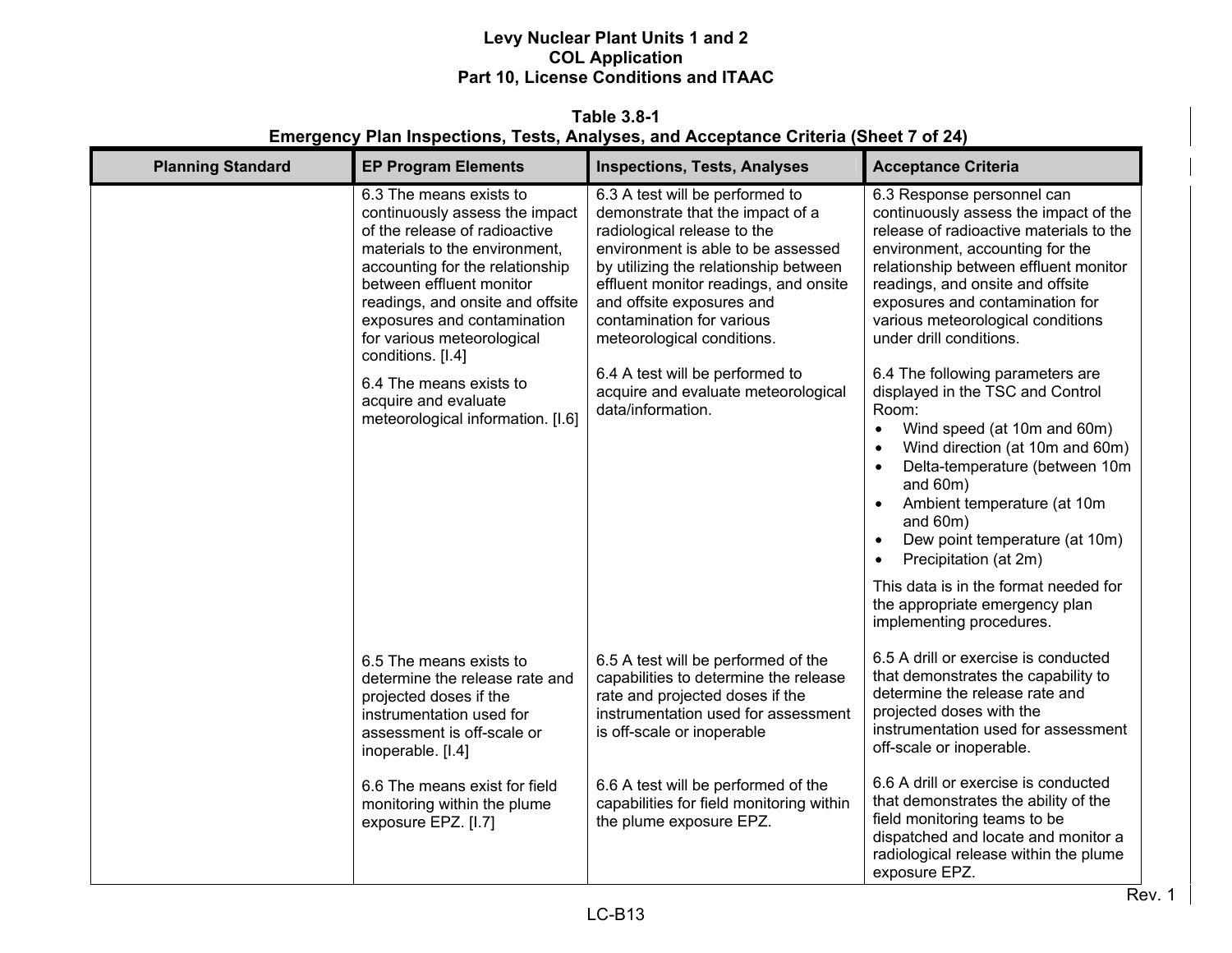**Table 3.8-1 Emergency Plan Inspections, Tests, Analyses, and Acceptance Criteria (Sheet 8 of 24)** 

| <b>Planning Standard</b> | <b>EP Program Elements</b>                                                                                                                                                                                                                                                                                                                                 | <b>Inspections, Tests, Analyses</b>                                                                                                                                                                                                                                                                                                                                                   | <b>Acceptance Criteria</b>                                                                                                                                                                                                                                                                                                                                                                                                                                                                                                                                                                                                                                                                  |
|--------------------------|------------------------------------------------------------------------------------------------------------------------------------------------------------------------------------------------------------------------------------------------------------------------------------------------------------------------------------------------------------|---------------------------------------------------------------------------------------------------------------------------------------------------------------------------------------------------------------------------------------------------------------------------------------------------------------------------------------------------------------------------------------|---------------------------------------------------------------------------------------------------------------------------------------------------------------------------------------------------------------------------------------------------------------------------------------------------------------------------------------------------------------------------------------------------------------------------------------------------------------------------------------------------------------------------------------------------------------------------------------------------------------------------------------------------------------------------------------------|
|                          | 6.7 The means exists to make<br>rapid assessments of actual or<br>potential magnitude and<br>locations of radiological<br>hazards through liquid or<br>gaseous release pathways,<br>including activation, notification<br>means, field team composition,<br>transportation, communication,<br>monitoring equipment, and<br>estimated deployment times. [I] | 6.7 A test will be performed of the<br>capabilities to make rapid<br>assessments of actual or potential<br>magnitude and locations of an<br>radiological hazards through liquid or<br>gaseous release pathways, including<br>activation, notification means, field<br>team composition, transportation,<br>communication, monitoring<br>equipment, and estimated<br>deployment times. | 6.7 A drill or exercise is conducted<br>that demonstrates the capability to<br>activate the field team(s). The<br>team(s) demonstrates the capability<br>to make rapid assessment of actual<br>or potential magnitude and locations<br>of any radiological hazards through<br>simulated liquid or gaseous release<br>pathways. A qualified field team is<br>capable of being notified, activated,<br>briefed and dispatched from the EOF<br>during a radiological release<br>scenario. The team demonstrates<br>conformance with procedural<br>guidance for team composition, use<br>of monitoring equipment,<br>communication from the field, and<br>locating specific sampling locations. |
|                          | 6.8 The capability exists to<br>detect and measure<br>radioiodine concentrations in<br>air in the plume exposure EPZ,<br>as low as $10^{-7}$ µCi/cc<br>(microcuries per cubic<br>centimeter) under field<br>conditions. [I.7.1]                                                                                                                            | 6.8 A test will be performed of the<br>capabilities detect and measure<br>radioiodine concentrations in air in<br>the plume exposure EPZ, as low as<br>$10^{-7}$ µCi/cc (microcuries per cubic<br>centimeter) under field conditions.                                                                                                                                                 | 6.8 A drill or exercise is conducted<br>that demonstrates the capability of a<br>field team to be dispatched during a<br>radiological release scenario and use<br>sampling and detection equipment for<br>air concentrations in the plume<br>exposure EPZ, as low as $10^{-7}$ µCi/cc.                                                                                                                                                                                                                                                                                                                                                                                                      |
|                          | 6.9 The means exists to<br>estimate integrated dose from<br>the projected and actual dose<br>rates, and for comparing these<br>estimates with the EPA<br>protective action guides<br>(PAGs). [I.4]                                                                                                                                                         | 6.9 A test will be performed of the<br>capabilities to estimate integrated<br>dose from the projected and actual<br>dose rates, and for comparing these<br>estimates with the EPA protective<br>action guides.                                                                                                                                                                        | 6.9 A drill or exercise is conducted<br>that demonstrates the ability to<br>estimate integrated dose from the<br>dose assessment program and the<br>field monitoring team reading during<br>a radioactive release scenario for the<br>following radioisotopes: Kr-88, Ru-<br>106, I-131, I-132, I-133, I-134, I-135,<br>Te-132, Xe-133, Xe-135, Cs-134, Cs-<br>137, Ce-144. Results are compared<br>with the PAGs.                                                                                                                                                                                                                                                                          |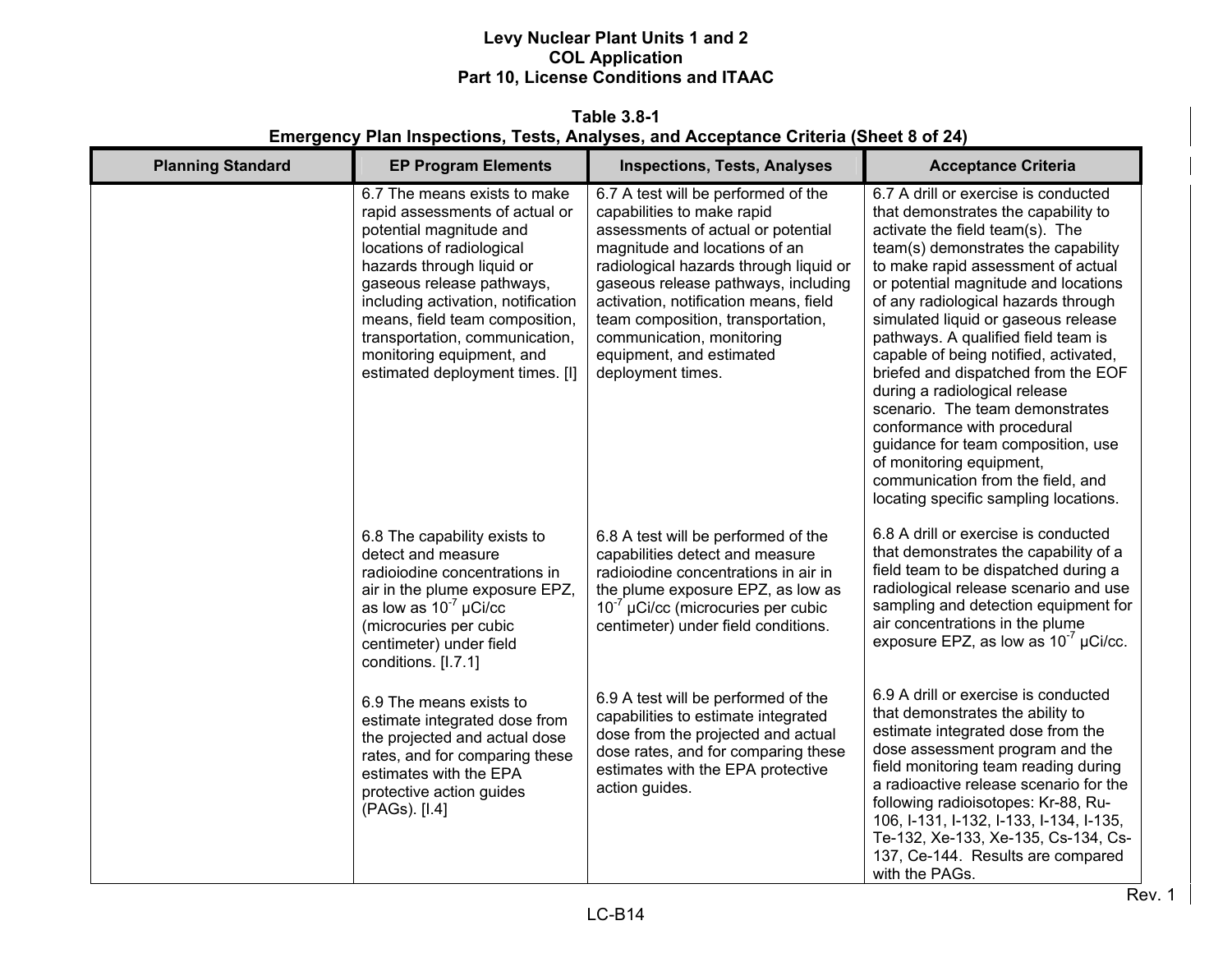**Table 3.8-1 Emergency Plan Inspections, Tests, Analyses, and Acceptance Criteria (Sheet 9 of 24)** 

| <b>Planning Standard</b>                                                                                                                                                                                                                                                                                                                                                                                                                                                                                                                                                                                        | <b>EP Program Elements</b>                                                                                                                                                                                                                                                                                                                                                                                                          | <b>Inspections, Tests, Analyses</b>                  | <b>Acceptance Criteria</b>                                                                                                                                                                                                                                                                                                                                                                                                                                                                                                |
|-----------------------------------------------------------------------------------------------------------------------------------------------------------------------------------------------------------------------------------------------------------------------------------------------------------------------------------------------------------------------------------------------------------------------------------------------------------------------------------------------------------------------------------------------------------------------------------------------------------------|-------------------------------------------------------------------------------------------------------------------------------------------------------------------------------------------------------------------------------------------------------------------------------------------------------------------------------------------------------------------------------------------------------------------------------------|------------------------------------------------------|---------------------------------------------------------------------------------------------------------------------------------------------------------------------------------------------------------------------------------------------------------------------------------------------------------------------------------------------------------------------------------------------------------------------------------------------------------------------------------------------------------------------------|
| 7.0 Protective Response                                                                                                                                                                                                                                                                                                                                                                                                                                                                                                                                                                                         |                                                                                                                                                                                                                                                                                                                                                                                                                                     |                                                      |                                                                                                                                                                                                                                                                                                                                                                                                                                                                                                                           |
| 10 CFR 50.47(b)(10) – A range of<br>protective actions has been<br>developed for the plume exposure<br>EPZ for emergency workers and<br>the public. In developing this range<br>of actions, consideration has been<br>given to evacuation, sheltering,<br>and, as a supplement to these, the<br>prophylactic use of potassium<br>iodide (KI), as appropriate.<br>Guidelines for the choice of<br>protective actions during an<br>emergency, consistent with Federal<br>guidance, are developed and in<br>place, and protective actions for the<br>ingestion exposure EPZ<br>appropriate to the locale have been | 7.1 The means exists to warn<br>and advise onsite individuals of<br>an emergency, including those<br>in areas controlled by the<br>operator, including:[J.1.1]<br>1. employees not having<br>emergency assignments;<br>2. visitors;<br>3. contractor and construction<br>personnel; and<br>4. Other persons who may be<br>in the public access areas,<br>on or passing through the<br>site, or within the owner<br>controlled area. | 7.1 A test will be performed of the<br>capabilities. | 7.1 The following objectives to warn<br>and advise onsite individuals using<br>the plant public address system are<br>successfully satisfied during a drill or<br>exercise:<br>A. Demonstrate the ability to perform<br>assembly and accountability for all<br>onsite individuals, including those<br>identified below, within 30 minutes of<br>an emergency requiring protected<br>area evacuation and accountability:<br>1. non-essential employees;<br>2.<br>visitors;<br>3. contractor and construction<br>personnel. |
| developed.                                                                                                                                                                                                                                                                                                                                                                                                                                                                                                                                                                                                      | 7.2 The means exist to<br>radiological monitor people<br>evacuated from the site. [K.4]                                                                                                                                                                                                                                                                                                                                             | 7.2 A test will be performed of the<br>capabilities. | B. Demonstrate the ability to warn<br>and advise other personnel within the<br>owner controlled area.<br>C. Demonstrate the ability to perform<br>site dismissal.<br>7.2 A drill or exercise is conducted<br>that demonstrates the capability to<br>radiologically monitor people<br>evacuated from the site. Equipment<br>is available, and personnel have<br>been assigned and trained to<br>procedures that are approved and in<br>place to accomplish this activity.                                                  |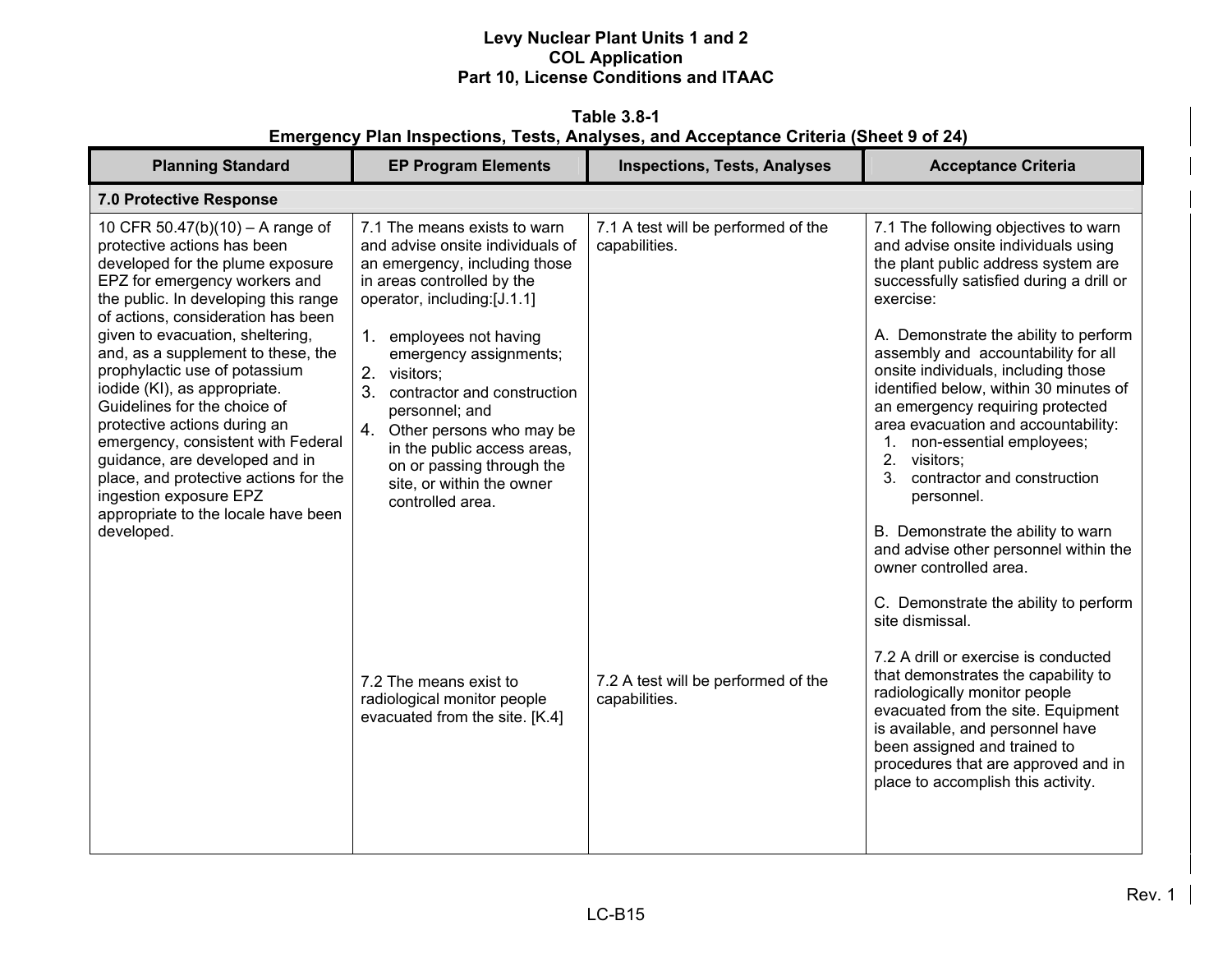**Table 3.8-1** 

# **Emergency Plan Inspections, Tests, Analyses, and Acceptance Criteria (Sheet 10 of 24)**

| 7.3 The means exists to notify<br>7.3 A test will be performed of the<br>7.3 A drill or exercise is conducted to<br>and protect all segments of the<br>capabilities.<br>demonstrate the capability of the<br>transient and resident<br>Public Alert and Notification System                                                                                                                                                                                                                                                                                                                                                                                                                                                                                                                                                                                                                                                                                                                                                                                                                                                                                                                                                                                                                                                                                                                                                                                                                                                                                                              |  |
|------------------------------------------------------------------------------------------------------------------------------------------------------------------------------------------------------------------------------------------------------------------------------------------------------------------------------------------------------------------------------------------------------------------------------------------------------------------------------------------------------------------------------------------------------------------------------------------------------------------------------------------------------------------------------------------------------------------------------------------------------------------------------------------------------------------------------------------------------------------------------------------------------------------------------------------------------------------------------------------------------------------------------------------------------------------------------------------------------------------------------------------------------------------------------------------------------------------------------------------------------------------------------------------------------------------------------------------------------------------------------------------------------------------------------------------------------------------------------------------------------------------------------------------------------------------------------------------|--|
| to successfully initiate a broadcast<br>populations. [J.2.1]<br>message to notify and protect all<br>segments of the transient and<br>resident populations.                                                                                                                                                                                                                                                                                                                                                                                                                                                                                                                                                                                                                                                                                                                                                                                                                                                                                                                                                                                                                                                                                                                                                                                                                                                                                                                                                                                                                              |  |
| 8.0 Exercises and Drills                                                                                                                                                                                                                                                                                                                                                                                                                                                                                                                                                                                                                                                                                                                                                                                                                                                                                                                                                                                                                                                                                                                                                                                                                                                                                                                                                                                                                                                                                                                                                                 |  |
| 10 CFR 50.47(b)(14) - Periodic<br>8.1.1 The exercise is completed<br>8.1 Licensee conducts a full<br>8.1 A full participation exercise (test)<br>exercises are (will be) conducted to<br>will be conducted within the specified<br>within the specified time periods of<br>participation exercise to<br>time periods of Appendix E to 10<br>evaluate major portions of<br>evaluate major portions of<br>Appendix E to 10 CFR Part 50, onsite<br>CFR Part 50.<br>emergency response<br>exercise objectives listed below have<br>emergency response capabilities,<br>capabilities, which includes<br>been met, and there are no<br>periodic drills are (will be)<br>participation by each State and<br>uncorrected onsite exercise<br>conducted to develop and maintain<br>key skills, and deficiencies<br>local agency within the plume<br>deficiencies.<br>identified as a result of exercises or<br>exposure EPZ, and each State<br>drills are (will be) corrected.<br>within the ingestion control<br>A. Accident Assessment and<br>EPZ. [N.1]<br>Classification<br>1. Demonstrate the ability to identify<br>initiating conditions, determine<br>emergency action level (EAL)<br>parameters, and correctly classify the<br>emergency throughout the exercise<br>in accordance with emergency plan<br>implementing procedures.<br>Standard Criteria:<br>a. The appropriate EAL condition<br>associated with a parameter or<br>symptom was recognized.<br>b. The correct emergency<br>classification is declared within15<br>minutes of the time that the EAL<br>condition was present. |  |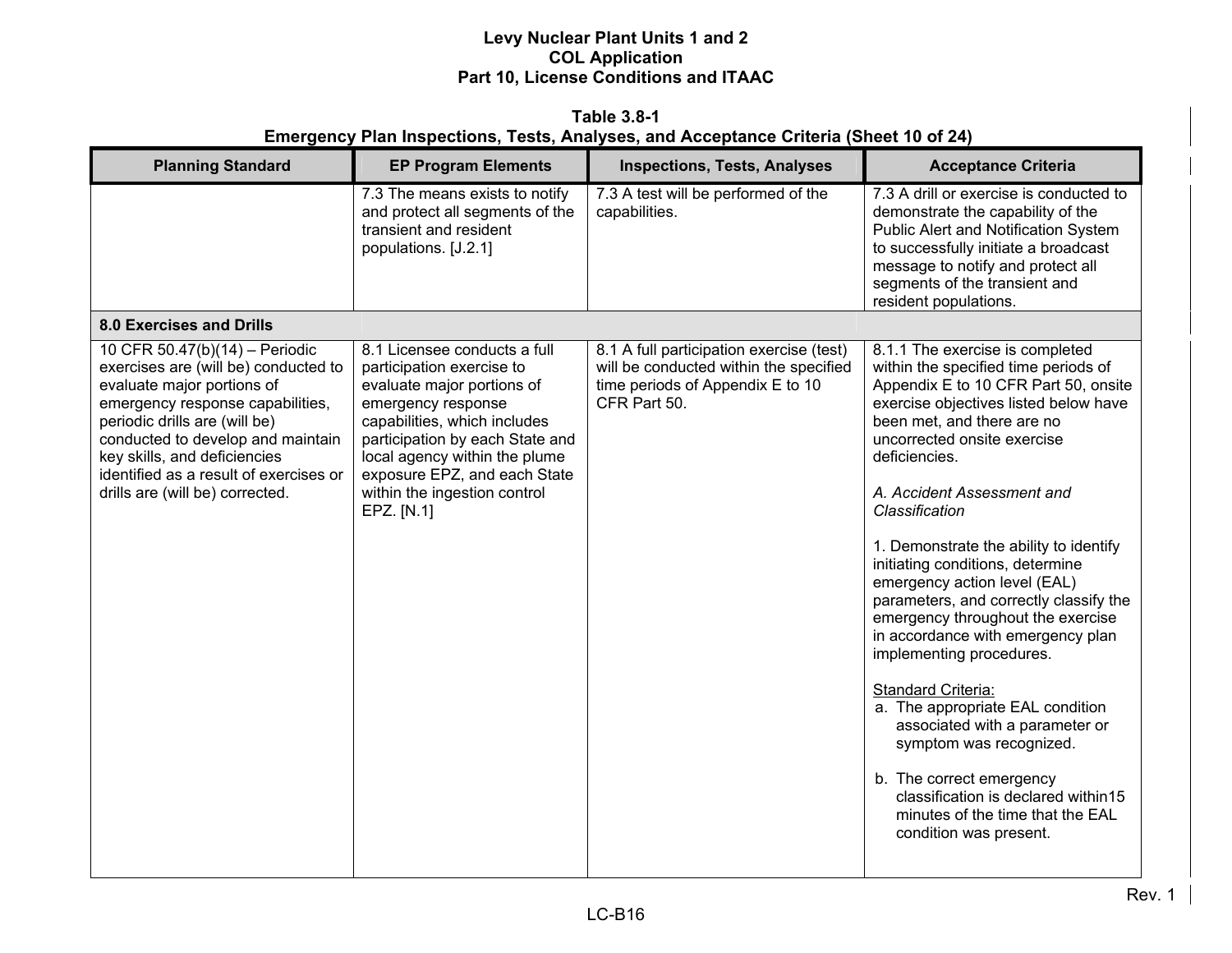**Table 3.8-1 Emergency Plan Inspections, Tests, Analyses, and Acceptance Criteria (Sheet 11 of 24)**

| <b>Planning Standard</b> | <b>EP Program Elements</b> | <b>Inspections, Tests, Analyses</b> | <b>Acceptance Criteria</b>                                                                                                                                                                                                                         |
|--------------------------|----------------------------|-------------------------------------|----------------------------------------------------------------------------------------------------------------------------------------------------------------------------------------------------------------------------------------------------|
|                          |                            |                                     | <b>B.</b> Notifications                                                                                                                                                                                                                            |
|                          |                            |                                     | 1. Demonstrate the ability to alert,<br>notify and mobilize site emergency<br>response personnel, in accordance<br>with emergency plan implementing<br>procedures.                                                                                 |
|                          |                            |                                     | Standard Criteria:<br>a. Initiate a plant page<br>announcement using the<br>appropriate message scenario for<br>ERO notification.                                                                                                                  |
|                          |                            |                                     | b. Activate the computer based<br>automated callout system at<br>declaration of an Alert<br>classification or higher.                                                                                                                              |
|                          |                            |                                     | 2. Demonstrate the ability to notify<br>responsible State and local<br>government agencies within 15<br>minutes and the NRC within 60<br>minutes after declaring an<br>emergency, in accordance with<br>emergency plan implementing<br>procedures. |
|                          |                            |                                     | Standard Criteria:<br>a. Transmit information to state and<br>local agencies within 15 minutes<br>of event classification.                                                                                                                         |
|                          |                            |                                     | b. Transmit follow-up information to<br>state and local agencies within 60<br>minutes of last transmittal.                                                                                                                                         |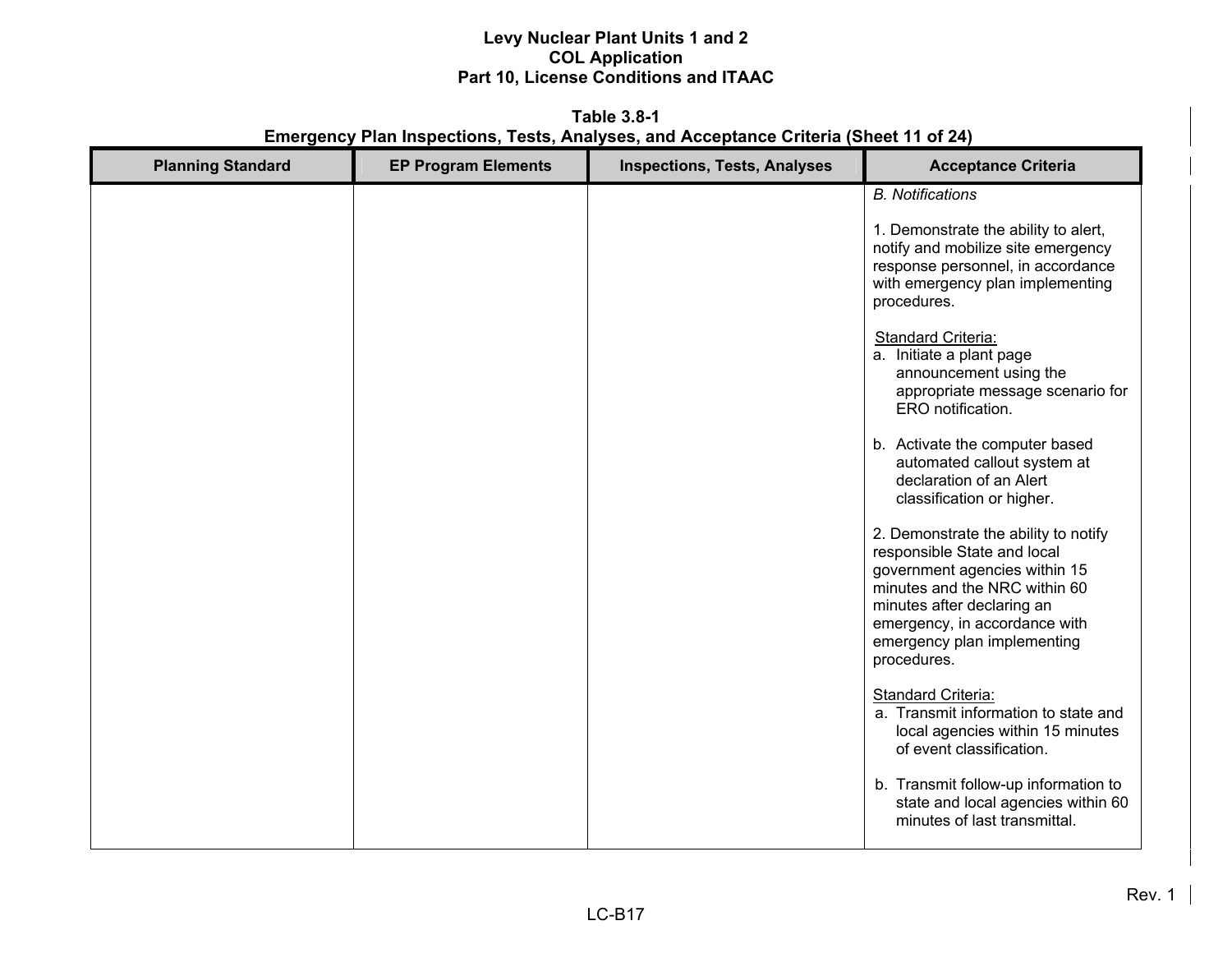**Table 3.8-1 Emergency Plan Inspections, Tests, Analyses, and Acceptance Criteria (Sheet 12 of 24)**

| <b>Planning Standard</b> | <b>EP Program Elements</b> | <b>Inspections, Tests, Analyses</b> | <b>Acceptance Criteria</b>                                                                                                                                                                                                                                                                     |
|--------------------------|----------------------------|-------------------------------------|------------------------------------------------------------------------------------------------------------------------------------------------------------------------------------------------------------------------------------------------------------------------------------------------|
|                          |                            |                                     | c. Transmit information within 60<br>minutes of event classification for<br>an initial notification to the NRC.                                                                                                                                                                                |
|                          |                            |                                     | 3. Demonstrate the ability to warn or<br>advise onsite individuals of emergency<br>conditions, in accordance with<br>emergency plan implementing<br>procedures.                                                                                                                                |
|                          |                            |                                     | Standard Criteria:<br>a. Initiate notification of onsite<br>individuals of event declaration (via<br>plant page, telephone, etc.)                                                                                                                                                              |
|                          |                            |                                     | 4. Demonstrate the capability of the<br>Public Alert and Notification System to<br>operate properly for public notification<br>when required, in accordance with<br>emergency plan implementing<br>procedures.                                                                                 |
|                          |                            |                                     | Standard Criteria:<br>a. Greater than 94% of ANS sirens<br>are capable of performing their<br>function as indicated by the<br>feedback system. The clarifying<br>notes listed in NEI 99-02,<br><b>Regulatory Assessment</b><br>Performance Indicator Guideline,<br>will be used for this test. |
|                          |                            |                                     |                                                                                                                                                                                                                                                                                                |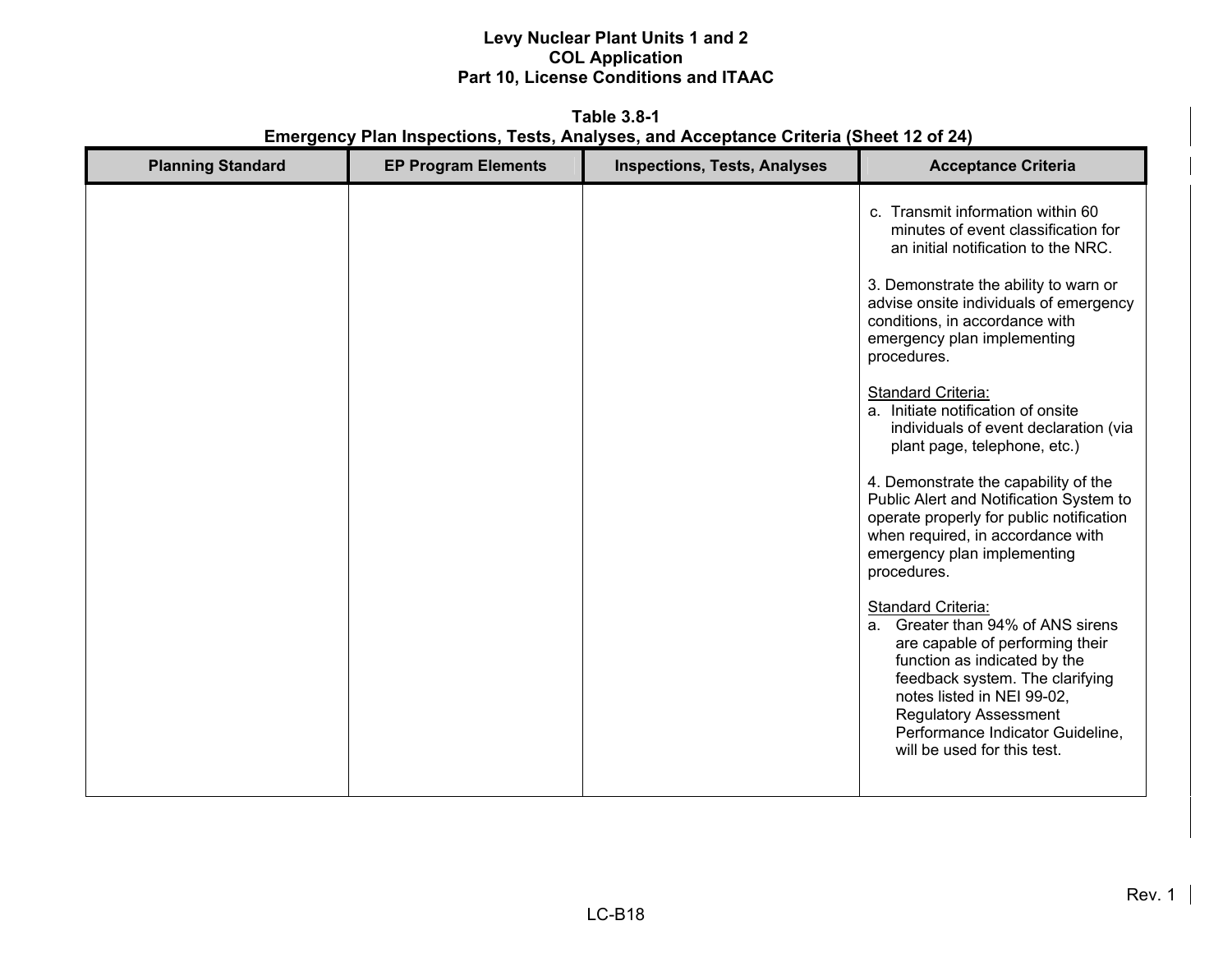**Table 3.8-1 Emergency Plan Inspections, Tests, Analyses, and Acceptance Criteria (Sheet 13 of 24)**

| <b>Planning Standard</b> | <b>EP Program Elements</b> | <b>Inspections, Tests, Analyses</b> | <b>Acceptance Criteria</b>                                                                                                                                                                                                                                                                                                                                                                          |
|--------------------------|----------------------------|-------------------------------------|-----------------------------------------------------------------------------------------------------------------------------------------------------------------------------------------------------------------------------------------------------------------------------------------------------------------------------------------------------------------------------------------------------|
|                          |                            |                                     | C. Emergency Response                                                                                                                                                                                                                                                                                                                                                                               |
|                          |                            |                                     | 1. Demonstrate the capability to direct<br>and control emergency operations, in<br>accordance with emergency plan<br>implementing procedures.                                                                                                                                                                                                                                                       |
|                          |                            |                                     | Standard Criteria:<br>a. Facility command and control is<br>demonstrated by the Nuclear Shift<br>Manager - Operations in the<br>Control Room (simulator) upon<br>event declaration, and by the<br>Emergency Coordinator - TSC in<br>the Technical Support Center<br>(TSC) and the EOF Director in the<br><b>Emergency Operations Facility</b><br>(EOF) within 60-75 minutes of ERO<br>notification. |
|                          |                            |                                     | 2. Demonstrate the ability to transfer<br>overall command and control from the<br>Nuclear Shift Manager - Operations in<br>the Control Room (simulator) to the<br>Emergency Coordinator - TSC in the<br>TSC and EOF Director in the EOF, in<br>accordance with emergency plan<br>implementing procedures.                                                                                           |
|                          |                            |                                     | Standard Criteria:<br>a. Evaluation of briefings that were<br>conducted prior to turnover<br>includes current plant conditions,<br>radiological release information,<br>response efforts and priorities, and<br>the formal relief of delegable and<br>non-delegable responsibilities.                                                                                                               |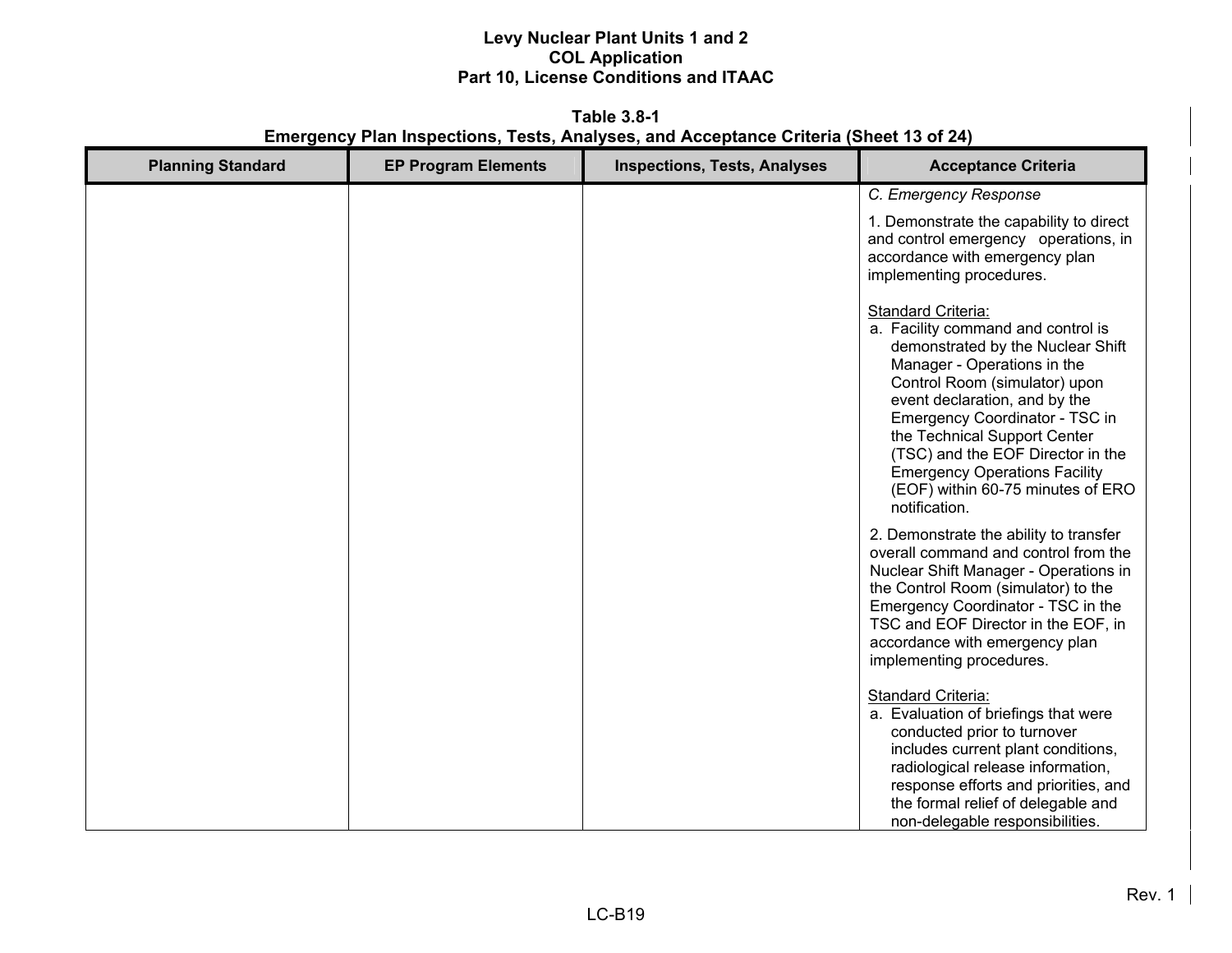**Table 3.8-1 Emergency Plan Inspections, Tests, Analyses, and Acceptance Criteria (Sheet 14 of 24)**

| <b>Planning Standard</b> | <b>EP Program Elements</b> | <b>Inspections, Tests, Analyses</b> | <b>Acceptance Criteria</b>                                                                                                                                                                                                                                               |
|--------------------------|----------------------------|-------------------------------------|--------------------------------------------------------------------------------------------------------------------------------------------------------------------------------------------------------------------------------------------------------------------------|
|                          |                            |                                     | 3. Demonstrate the ability to maintain<br>continuous staffing of the emergency<br>response facilities for a protracted<br>period, in accordance with<br>emergency plan implementing<br>procedures.                                                                       |
|                          |                            |                                     | <b>Standard Criteria:</b><br>a. Complete shift relief schedule<br>adequate to support 24-hour<br>staffing.                                                                                                                                                               |
|                          |                            |                                     | 4. Demonstrate the ability to perform<br>assembly and accountability for all<br>onsite individuals within 30 minutes<br>of an emergency requiring a<br>Protected Area evacuation and<br>accountability, in accordance with<br>emergency plan implementing<br>procedures. |
|                          |                            |                                     | Standard Criteria:<br>a. All Protected Area personnel are<br>assembled in their designated<br>assembly area and accountability<br>is completed within 30 minutes of<br>an emergency requiring Protected<br>Area evacuation and<br>accountability.                        |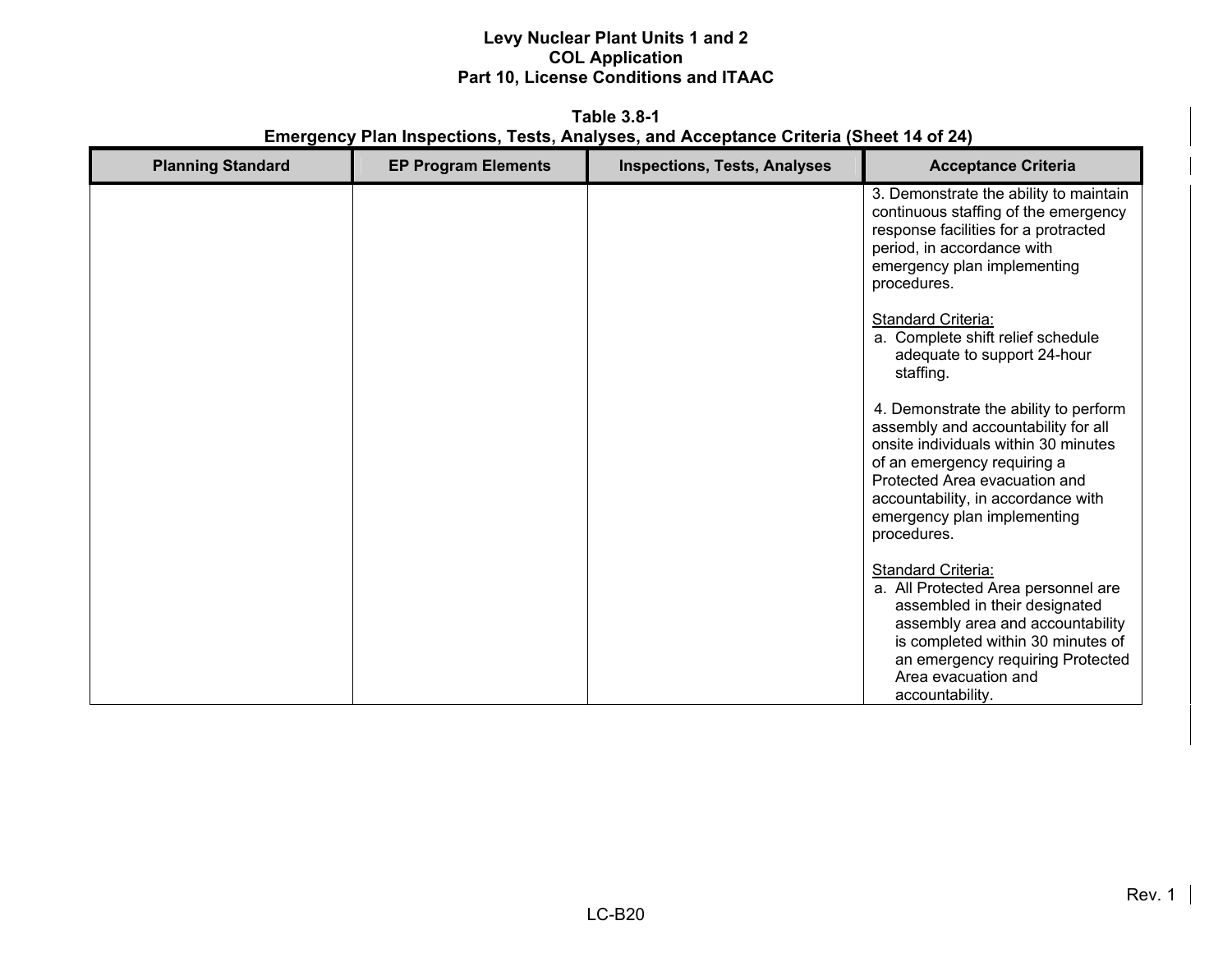**Table 3.8-1 Emergency Plan Inspections, Tests, Analyses, and Acceptance Criteria (Sheet 15 of 24)**

| <b>Planning Standard</b> | <b>EP Program Elements</b> | <b>Inspections, Tests, Analyses</b> | <b>Acceptance Criteria</b>                                                                                                                                                                                                                           |
|--------------------------|----------------------------|-------------------------------------|------------------------------------------------------------------------------------------------------------------------------------------------------------------------------------------------------------------------------------------------------|
|                          |                            |                                     | D. Emergency Response Facilities                                                                                                                                                                                                                     |
|                          |                            |                                     | 1. Demonstrate activation of the<br>Operations Support Center (OSC),<br>Technical Support Center (TSC),<br>Emergency Operations Facility (EOF),<br>and Emergency News Center<br>(ENC), in accordance with emergency<br>plan implementing procedures. |
|                          |                            |                                     | Standard Criteria:<br>a. The TSC and OSC, are activated<br>within approximately one (1) hour<br>of an Alert or higher emergency<br>declaration with at least minimum<br>staffing.                                                                    |
|                          |                            |                                     | b. The EOF is activated within<br>approximately one (1) hour of a<br>Site Area Emergency or higher<br>emergency declaration with at least<br>minimum staffing.                                                                                       |
|                          |                            |                                     | c. The ENC minimum staffing<br>positions are available within<br>approximately two (2) hours of a<br>Site Area Emergency or higher<br>emergency declaration.                                                                                         |
|                          |                            |                                     | 2. Demonstrate the adequacy of<br>equipment, security provisions, and<br>habitability precautions for the TSC,<br>OSC, EOF, and ENC, as appropriate,<br>in accordance with emergency plan<br>implementing procedures.                                |

Rev. 1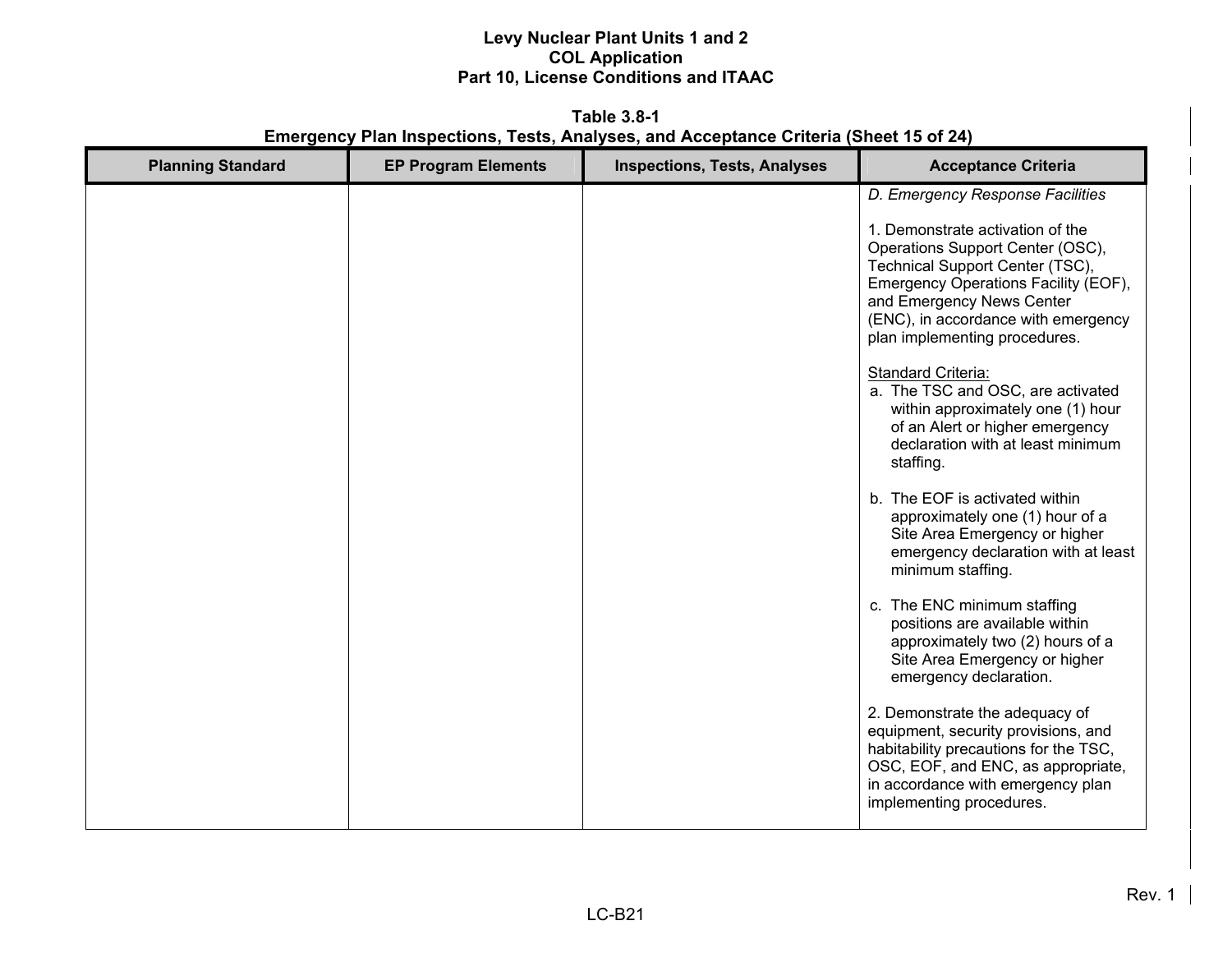**Table 3.8-1 Emergency Plan Inspections, Tests, Analyses, and Acceptance Criteria (Sheet 16 of 24)**

| <b>Planning Standard</b> | <b>EP Program Elements</b> | <b>Inspections, Tests, Analyses</b> | <b>Acceptance Criteria</b>                                                                                                                                                                                                                                                                   |
|--------------------------|----------------------------|-------------------------------------|----------------------------------------------------------------------------------------------------------------------------------------------------------------------------------------------------------------------------------------------------------------------------------------------|
|                          |                            |                                     | Standard Criteria:<br>a. The adequacy of the emergency<br>equipment in the emergency<br>response facilities, including<br>availability and consistency with<br>emergency plan implementing<br>procedures, supported the<br>accomplishment of all of the<br>evaluated performance objectives. |
|                          |                            |                                     | b. The Security Coordinator<br>implements and performs all<br>appropriate steps from the<br>emergency plan implementing<br>procedures for the ingress, egress,<br>and control of onsite and offsite<br>personnel responding to the site<br>during the scenario.                              |
|                          |                            |                                     | c. The Radiation Controls Coordinator<br>and staff correctly implement and<br>perform all appropriate steps from<br>the emergency plan implementing<br>procedures when a simulated<br>onsite/offsite release has occurred<br>during the scenario.                                            |
|                          |                            |                                     | 3. Demonstrate communications from<br>the emergency response facilities and<br>the adequacy of communications for all<br>emergency support resources, in<br>accordance with emergency plan<br>implementing procedures.                                                                       |
|                          |                            |                                     | Standard Criteria:<br>a. Emergency response<br>communications are available and<br>operational.                                                                                                                                                                                              |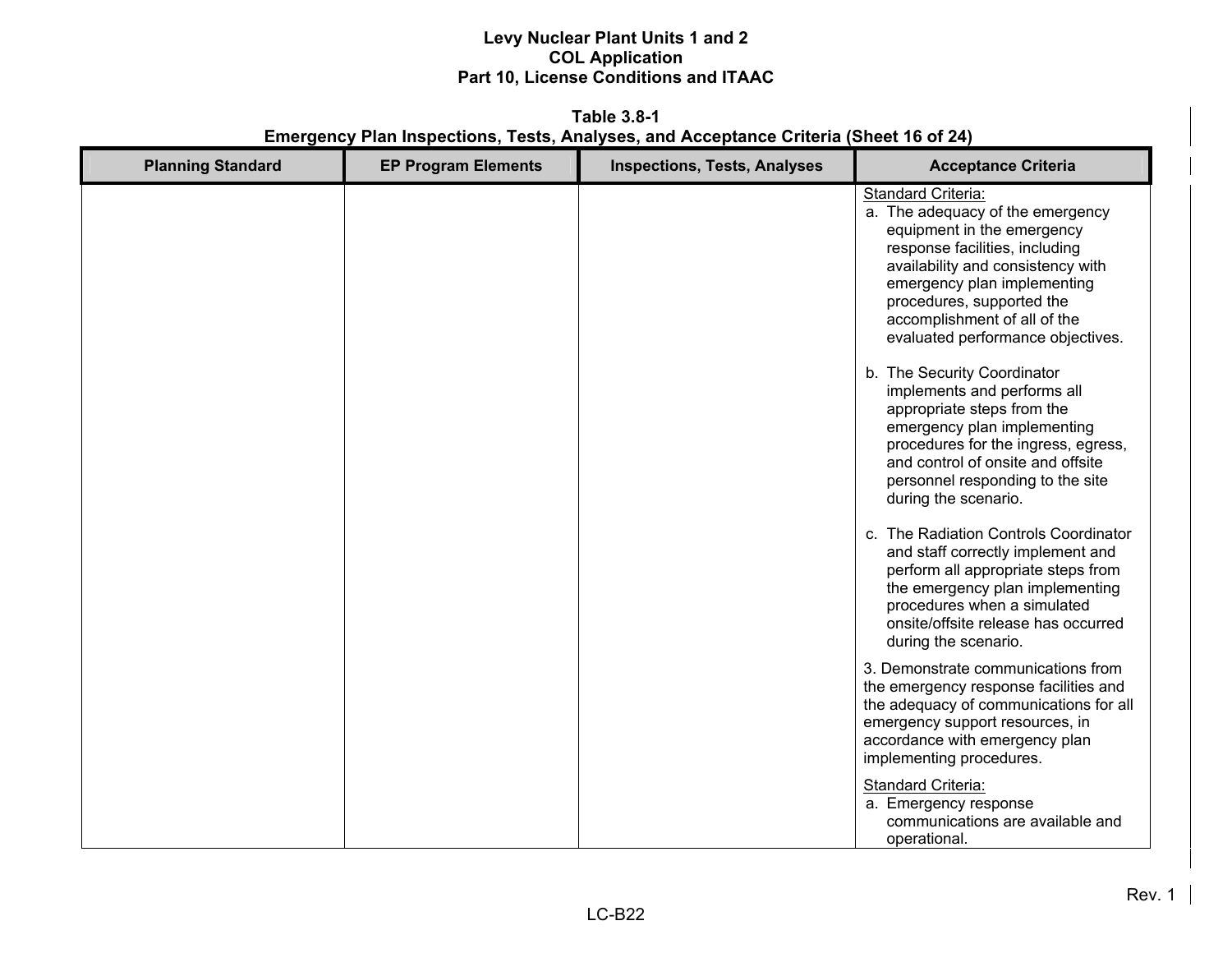**Table 3.8-1 Emergency Plan Inspections, Tests, Analyses, and Acceptance Criteria (Sheet 17 of 24)**

| <b>Planning Standard</b> | <b>EP Program Elements</b> | <b>Inspections, Tests, Analyses</b> | <b>Acceptance Criteria</b>                                                                                                                                                                                       |
|--------------------------|----------------------------|-------------------------------------|------------------------------------------------------------------------------------------------------------------------------------------------------------------------------------------------------------------|
|                          |                            |                                     | b. Communications systems are<br>adequate to support CR, TSC, OSC,<br>EOF, and ENC activation.                                                                                                                   |
|                          |                            |                                     | c. Demonstrate emergency response<br>personnel are able to operate all<br>specified communication systems.                                                                                                       |
|                          |                            |                                     | d. Clear primary and backup<br>communications links are established<br>and maintained for the duration of the<br>exercise.                                                                                       |
|                          |                            |                                     | E. Radiological Assessment and<br>Control                                                                                                                                                                        |
|                          |                            |                                     | 1. Demonstrate the ability to obtain<br>onsite radiological surveys and samples.                                                                                                                                 |
|                          |                            |                                     | <b>Standard Criteria:</b><br>a. RP personnel demonstrate the ability<br>to obtain appropriate instruments<br>(range and type) and take surveys for<br>scenario conditions that allow EPA<br>PAGs to be exceeded. |
|                          |                            |                                     | b. Airborne samples are properly taken,<br>reported and assessed and utilized<br>when the conditions indicate the<br>need for the information.                                                                   |
|                          |                            |                                     | 2. Demonstrate the capability to<br>establish emergency exposure<br>guidelines consistent with EPA-<br>400 and the ability to continuously<br>monitor and control radiation exposure<br>to emergency workers.    |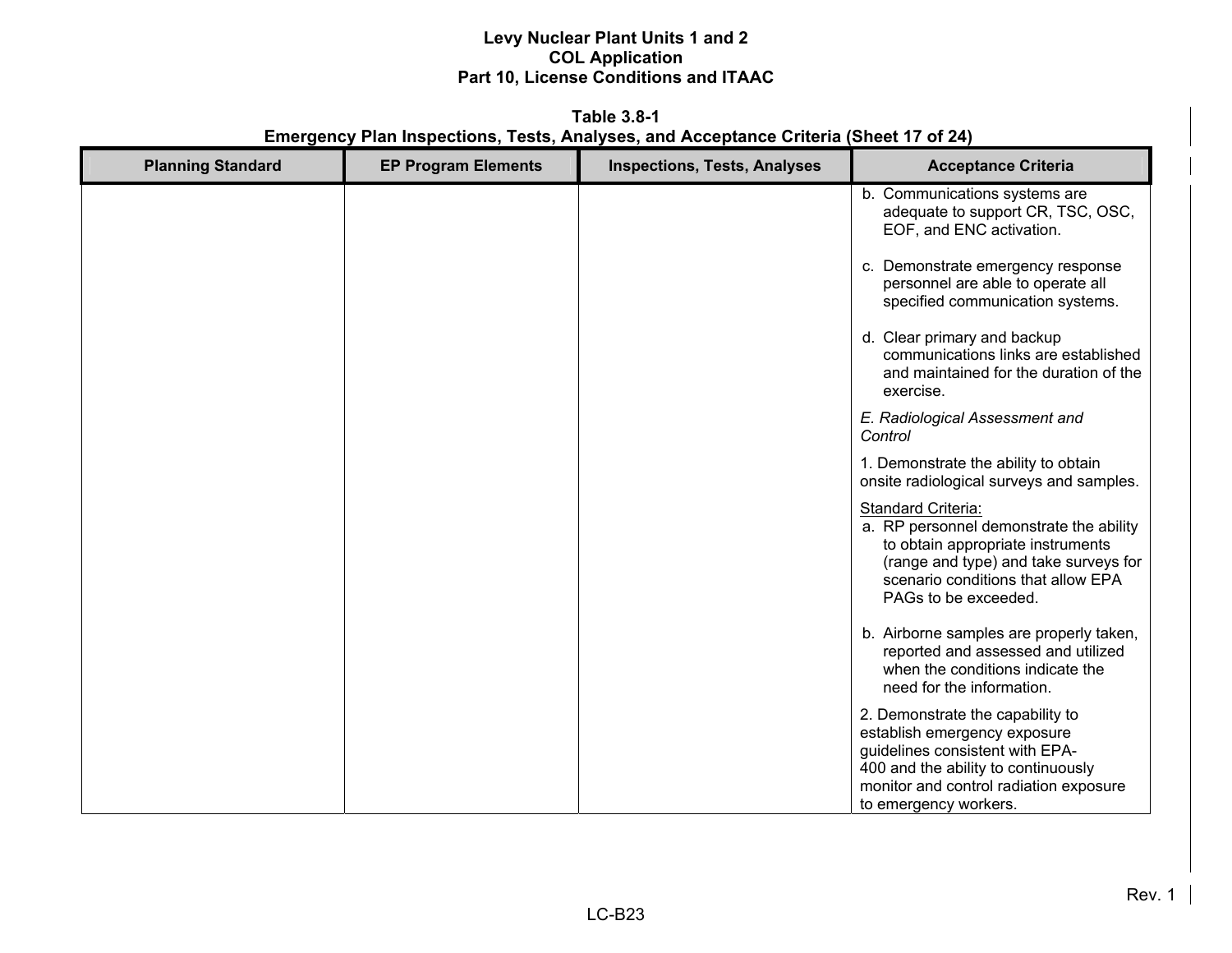**Table 3.8-1 Emergency Plan Inspections, Tests, Analyses, and Acceptance Criteria (Sheet 18 of 24)**

| <b>Planning Standard</b> | <b>EP Program Elements</b> | <b>Inspections, Tests, Analyses</b> | <b>Acceptance Criteria</b>                                                                                                                                                                                                        |
|--------------------------|----------------------------|-------------------------------------|-----------------------------------------------------------------------------------------------------------------------------------------------------------------------------------------------------------------------------------|
|                          |                            |                                     | Standard Criteria:<br>a. Demonstrate the ability to determine<br>doses received by emergency<br>personnel and volunteers 24 hours/day<br>and provisions for distribution of both<br>self-reading and permanent record<br>devices. |
|                          |                            |                                     | b. Demonstrate that exposures are<br>controlled to 10 CFR Part 20 limits until<br>the Emergency Coordinator authorizes<br>the use of emergency EPA limits.                                                                        |
|                          |                            |                                     | c. Exposure records are available, either<br>from the ALARA computer or a hard<br>copy dose report, and are updated and<br>reviewed throughout the scenario.                                                                      |
|                          |                            |                                     | 3. Demonstrate the methods, equipment,<br>and expertise available to make rapid<br>assessments of the actual or potential<br>magnitude and locations of radiological<br>hazards from both gaseous and liquid<br>pathways.         |
|                          |                            |                                     | Standard Criteria:<br>a. Environmental monitoring team<br>activation must be within 75 minutes of<br>event declaration.                                                                                                           |
|                          |                            |                                     | b. Team deployment occurs rapidly (within<br>approximately 10 minutes) of receipt of<br>instructions to deploy.                                                                                                                   |
|                          |                            |                                     | 4. Demonstrate the ability to satisfactorily<br>collect and disseminate field team data.                                                                                                                                          |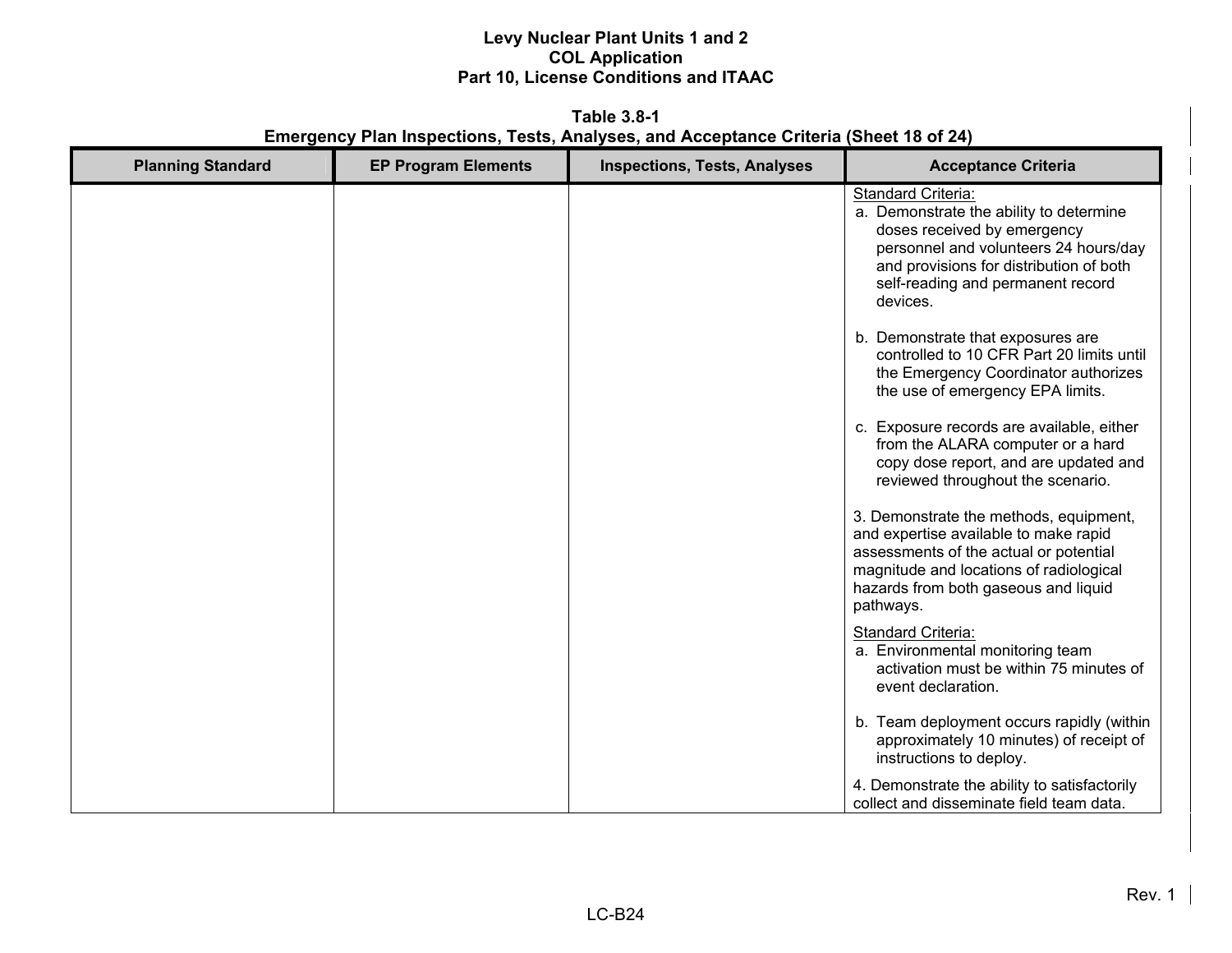**Table 3.8-1 Emergency Plan Inspections, Tests, Analyses, and Acceptance Criteria (Sheet 19 of 24)**

| <b>Planning Standard</b> | <b>EP Program Elements</b> | <b>Inspections, Tests, Analyses</b> | <b>Acceptance Criteria</b>                                                                                                                                                                                                                                                   |
|--------------------------|----------------------------|-------------------------------------|------------------------------------------------------------------------------------------------------------------------------------------------------------------------------------------------------------------------------------------------------------------------------|
|                          |                            |                                     | Standard Criteria:<br>a. Offsite radiological environmental<br>data collected is provided as dose<br>rate and counts per minute (cpm)<br>from the plume, both open and<br>closed window, and air sample<br>(gross and net cpm) for particulate<br>and iodine, if applicable. |
|                          |                            |                                     | b. Offsite radiological environmental<br>data is communicated from the<br>environmental monitoring team to<br>the Environmental Field Coordinator.                                                                                                                           |
|                          |                            |                                     | 5. Demonstrate the ability to estimate<br>integrated dose from projected and<br>actual dose rates and to compare these<br>estimates with EPA Protective Action<br>Guidelines (PAGs).                                                                                         |
|                          |                            |                                     | Standard Criteria:<br>a. The Dose Projection Team Leader<br>and Dose Projection Team perform<br>dose projections using dose<br>projection software, in accordance<br>with emergency plan implementing<br>procedures, and report them to the<br>Radiation Controls Manager.   |
|                          |                            |                                     | 6. Demonstrate the availability and use<br>of potassium iodide (KI) for onsite<br>emergency response personnel.                                                                                                                                                              |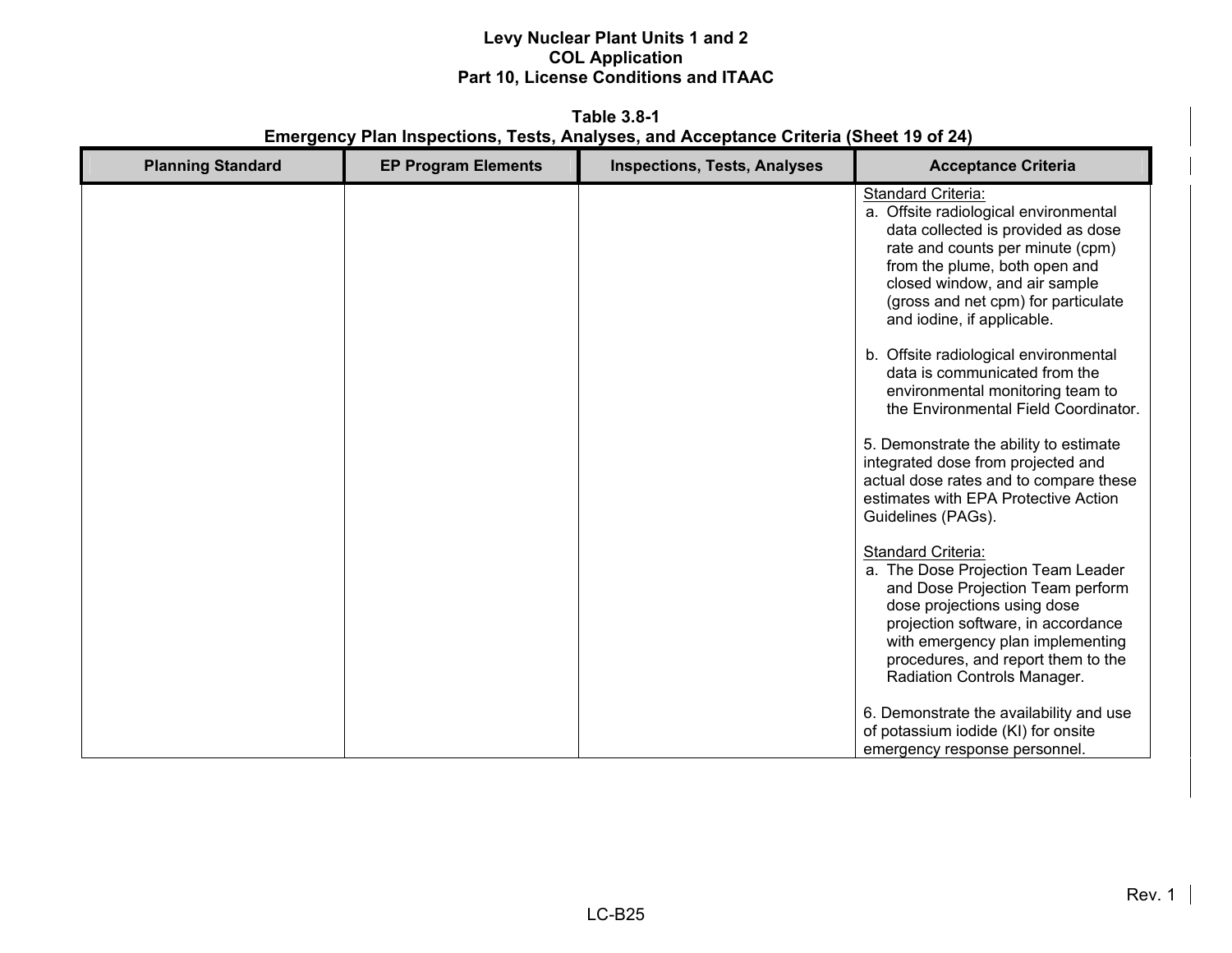**Table 3.8-1 Emergency Plan Inspections, Tests, Analyses, and Acceptance Criteria (Sheet 20 of 24)**

| <b>Planning Standard</b> | <b>EP Program Elements</b> | <b>Inspections, Tests, Analyses</b> | <b>Acceptance Criteria</b>                                                                                                                                                                                          |
|--------------------------|----------------------------|-------------------------------------|---------------------------------------------------------------------------------------------------------------------------------------------------------------------------------------------------------------------|
|                          |                            |                                     | Standard Criteria:<br>a. KI is considered as a potential dose<br>reducing option for situations where<br>airborne radioactive iodine is<br>present.                                                                 |
|                          |                            |                                     | b. KI was administered for activities<br>where personnel dose to the thyroid<br>was calculated, or estimated, to be<br>> 50 Rem CDE.                                                                                |
|                          |                            |                                     | c. Follow-up care for individuals<br>exposed to >25 Rem CDE was<br>identified, as applicable.                                                                                                                       |
|                          |                            |                                     | 7. Demonstrate the ability to<br>recommend protective actions to<br>appropriate offsite authorities, in<br>accordance with emergency plan<br>implementing procedures.                                               |
|                          |                            |                                     | Standard Criteria:<br>a. Total effective dose equivalent<br>(TEDE) and committed dose<br>equivalent (CDE) to the thyroid dose<br>projections from the dose<br>assessment computer code are<br>compared to the PAGs. |
|                          |                            |                                     | b. PARs are developed within 15<br>minutes of the time information of<br>the condition warranting a PAR was<br>available to the ERO.                                                                                |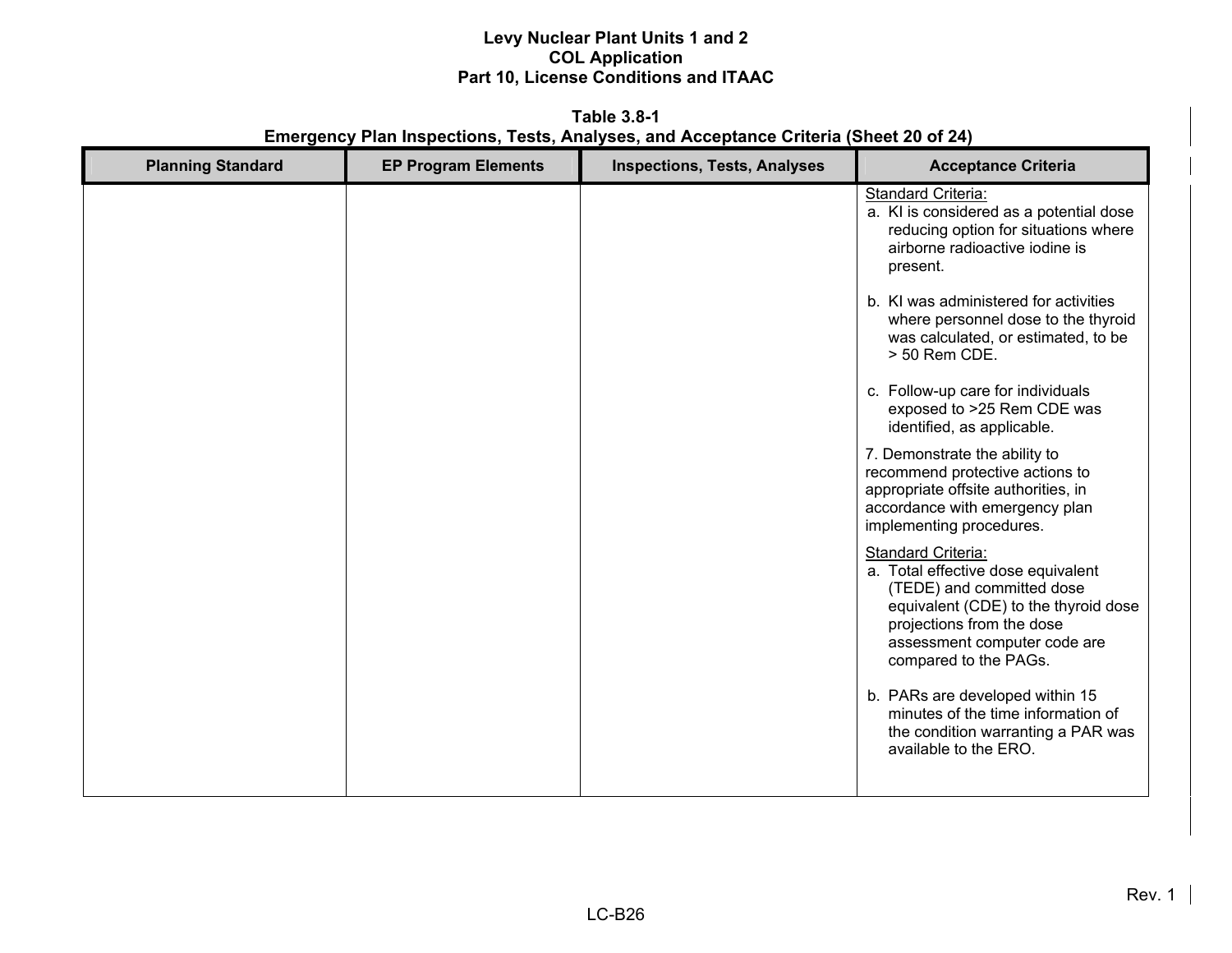**Table 3.8-1 Emergency Plan Inspections, Tests, Analyses, and Acceptance Criteria (Sheet 21 of 24)**

| <b>Planning Standard</b> | <b>EP Program Elements</b> | <b>Inspections, Tests, Analyses</b> | <b>Acceptance Criteria</b>                                                                                                                                                                                                                                                                                                                                                                                               |
|--------------------------|----------------------------|-------------------------------------|--------------------------------------------------------------------------------------------------------------------------------------------------------------------------------------------------------------------------------------------------------------------------------------------------------------------------------------------------------------------------------------------------------------------------|
|                          |                            |                                     | c. PARs are transmitted within 15<br>minutes of development. Changes<br>to recommendations are<br>communicated to offsite authorities<br>within 15 minutes of a new PAR.<br>F. Public Information<br>1. Demonstrate the capability to<br>develop and disseminate clear,<br>accurate, and timely information to the<br>news media, in accordance with<br>emergency plan implementing<br>procedures.<br>Standard Criteria: |
|                          |                            |                                     | a. Information provided to the<br>media/public is prepared at a level<br>that the public can understand.<br>Visuals and handouts are provided<br>as needed to clarify the information.                                                                                                                                                                                                                                   |
|                          |                            |                                     | b. Information is coordinated with<br>Federal, State and local agencies<br>to maintain factual consistency.                                                                                                                                                                                                                                                                                                              |
|                          |                            |                                     | c. Media briefings are provided within<br>approximately 60 minutes of<br>significant events (i.e., declaration<br>of a Site Area Emergency or<br>initiation of a radiological release.)                                                                                                                                                                                                                                  |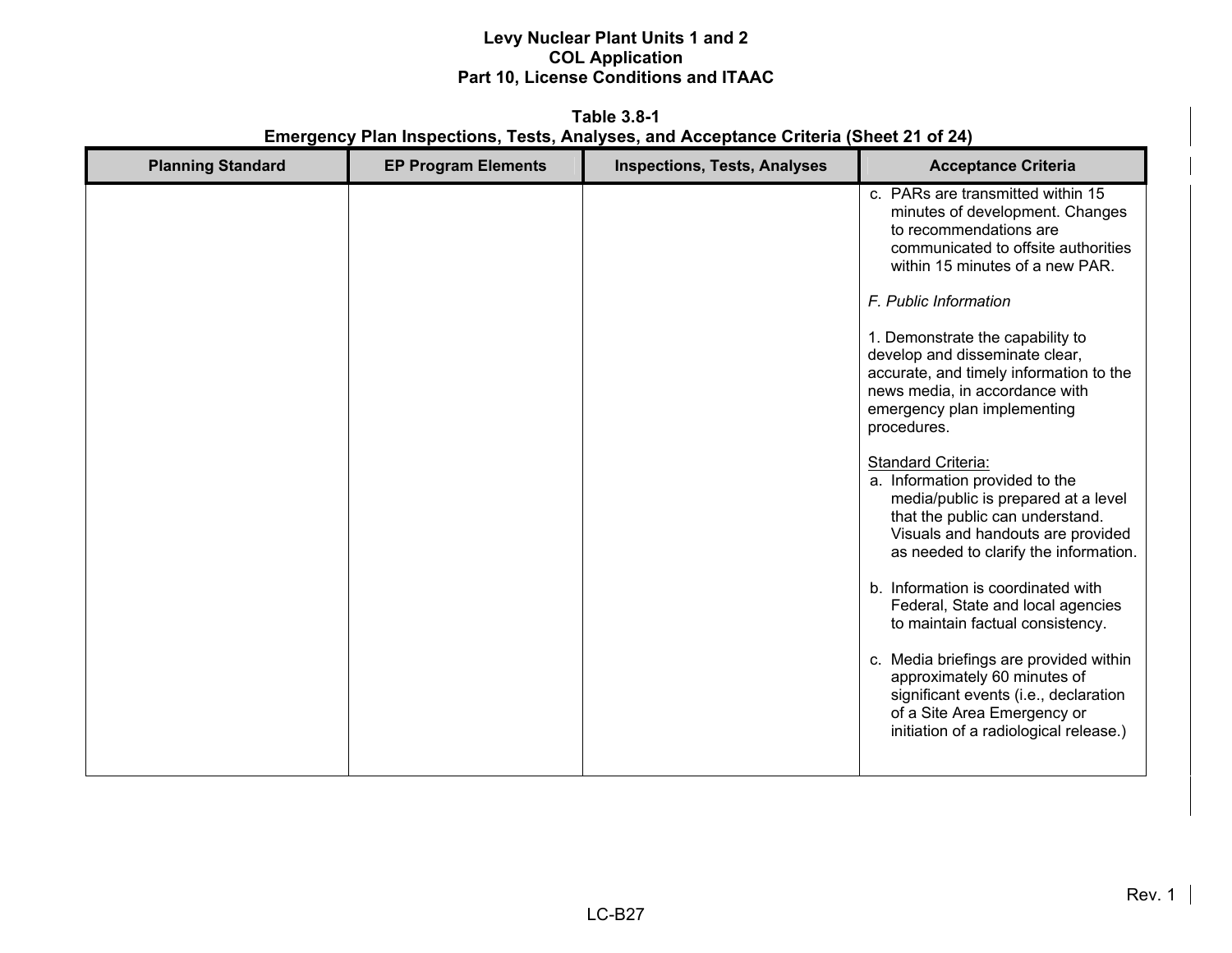**Table 3.8-1 Emergency Plan Inspections, Tests, Analyses, and Acceptance Criteria (Sheet 22 of 24)**

| <b>Planning Standard</b> | <b>EP Program Elements</b> | <b>Inspections, Tests, Analyses</b> | <b>Acceptance Criteria</b>                                                                                                                                                           |
|--------------------------|----------------------------|-------------------------------------|--------------------------------------------------------------------------------------------------------------------------------------------------------------------------------------|
|                          |                            |                                     | 2. Demonstrate the capability to<br>establish and effectively operate<br>rumor control in a coordinated<br>fashion, in accordance with<br>emergency plan implementing<br>procedures. |
|                          |                            |                                     | Standard Criteria:<br>a. Calls are answered in a timely<br>manner with the correct<br>information.                                                                                   |
|                          |                            |                                     | b. Calls are returned or forwarded,<br>as appropriate, to demonstrate<br>responsiveness.                                                                                             |
|                          |                            |                                     | c. Rumors are identified and<br>addressed, and recurring rumors<br>are addressed in subsequent<br>press briefings and news<br>releases.                                              |
|                          |                            |                                     | G. Recovery and Reentry                                                                                                                                                              |
|                          |                            |                                     | 1. Demonstrate the ability to enter<br>recovery and reentry conditions, in<br>accordance with emergency plan<br>implementing procedures.                                             |
|                          |                            |                                     | Standard Criteria:<br>a. The appropriate EAL condition<br>and emergency classification is<br>downgraded to a lower<br>classification or terminated.                                  |
|                          |                            |                                     | b. Proper notifications are made to<br>onsite and offsite emergency<br>response agencies, including<br>State and local agencies.                                                     |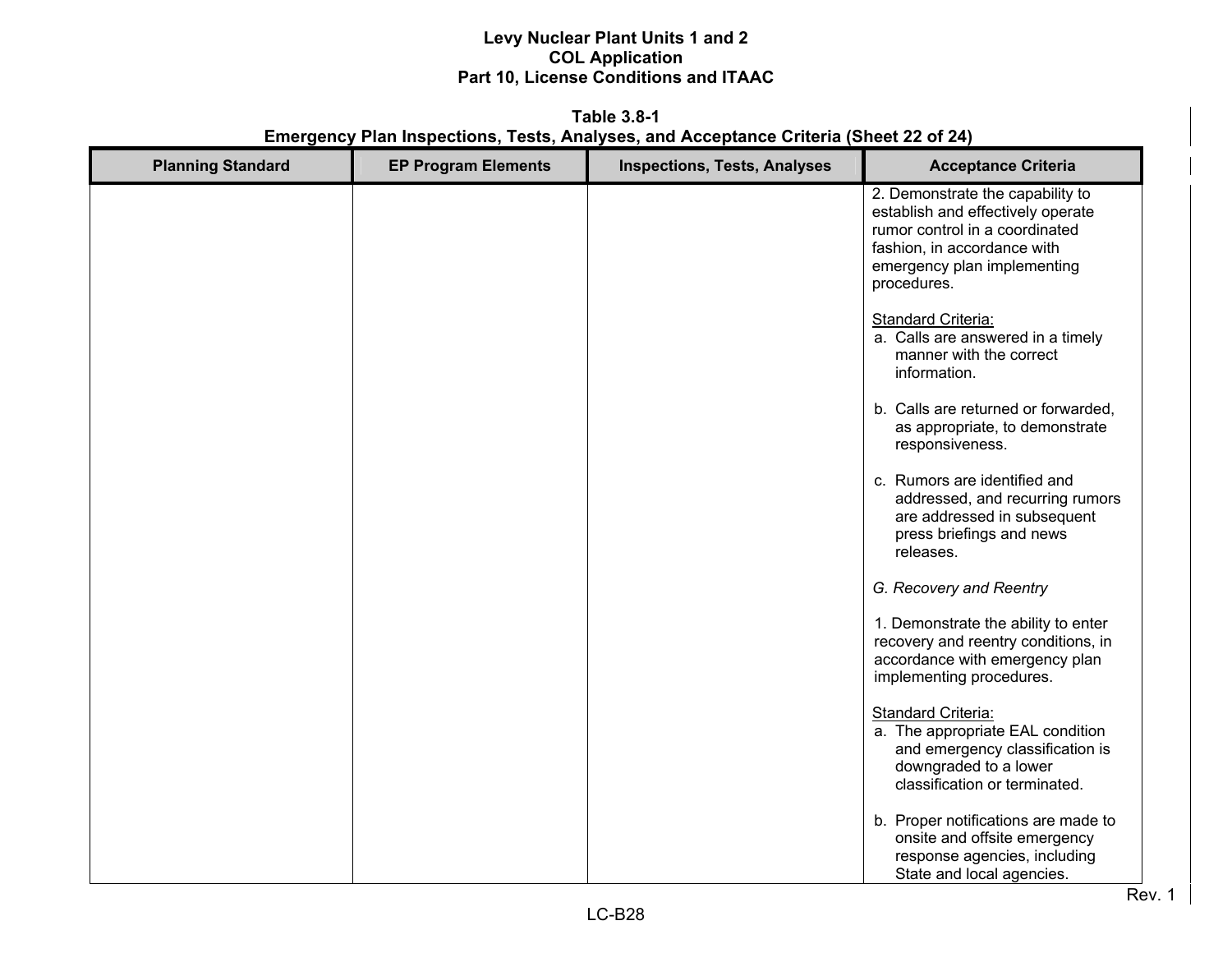**Table 3.8-1 Emergency Plan Inspections, Tests, Analyses, and Acceptance Criteria (Sheet 23 of 24)**

| <b>Planning Standard</b> | <b>EP Program Elements</b> | <b>Inspections, Tests, Analyses</b> | <b>Acceptance Criteria</b>                                                                                                                                                                                                                                                                                                                                                                                                                                                                                                                                                                                                               |
|--------------------------|----------------------------|-------------------------------------|------------------------------------------------------------------------------------------------------------------------------------------------------------------------------------------------------------------------------------------------------------------------------------------------------------------------------------------------------------------------------------------------------------------------------------------------------------------------------------------------------------------------------------------------------------------------------------------------------------------------------------------|
|                          |                            |                                     | H. Evaluation<br>1. Demonstrate the ability to conduct<br>a post-exercise critique, to determine<br>areas requiring improvement and<br>corrective action, in accordance with<br>emergency plan implementing<br>procedures.<br>Standard Criteria:<br>a. An exercise time line is<br>developed, followed by an<br>evaluation of the objectives<br>against the expectations of the<br>timeline.<br>b. Significant problems in achieving<br>the objectives are discussed to<br>ensure understanding of why<br>objectives were not fully achieved.<br>c. Areas requiring improvement are<br>entered in the Levy Corrective<br>Action Program. |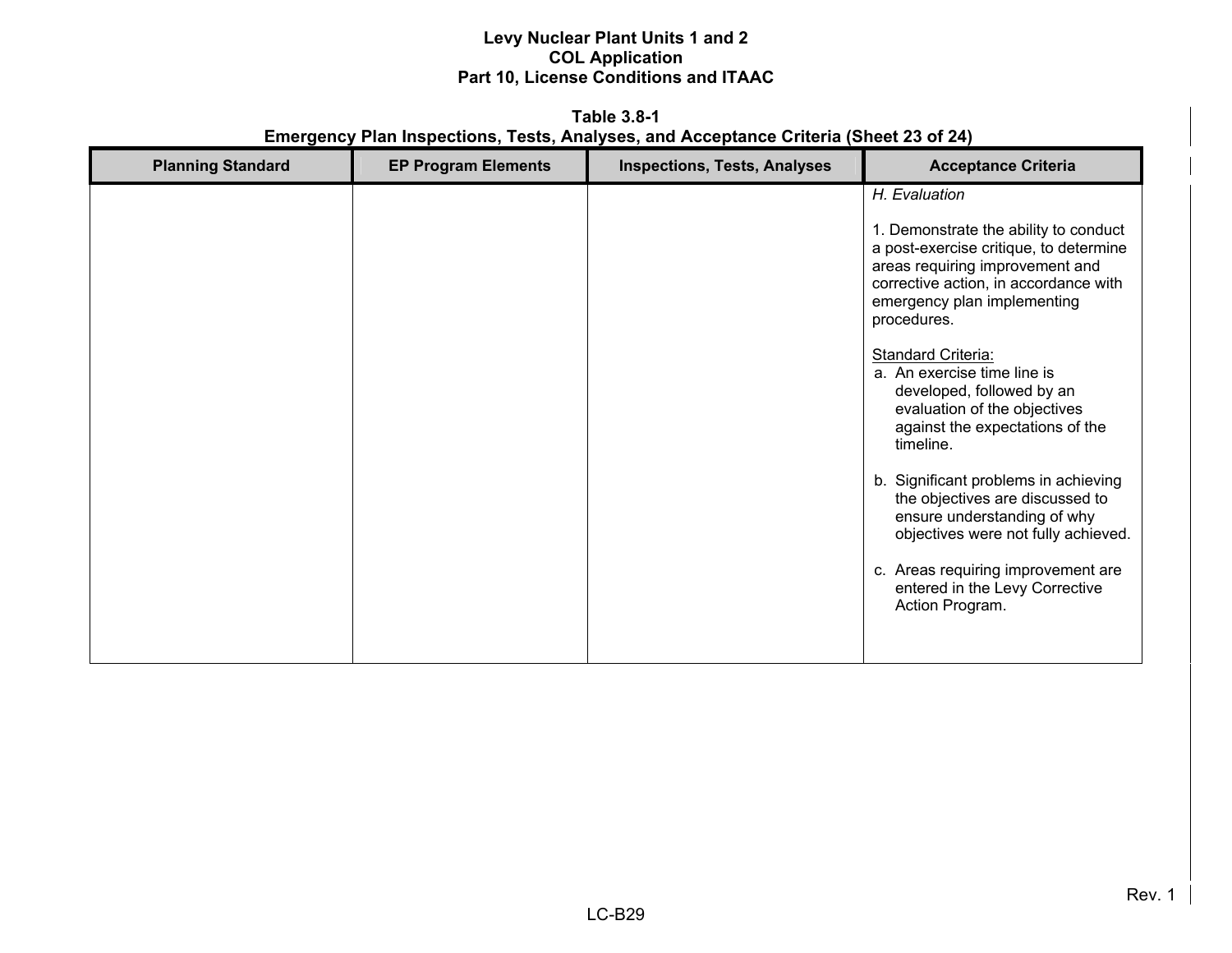**Table 3.8-1 Emergency Plan Inspections, Tests, Analyses, and Acceptance Criteria (Sheet 24 of 24)**

| <b>Planning Standard</b>                                                                                                                                                                                                                                                                                             | <b>EP Program Elements</b>                                                                                                                   | <b>Inspections, Tests, Analyses</b>                             | <b>Acceptance Criteria</b>                                                                                                                                                                                                                                                                                                                                                                                                                                                                                                                                                                                                      |
|----------------------------------------------------------------------------------------------------------------------------------------------------------------------------------------------------------------------------------------------------------------------------------------------------------------------|----------------------------------------------------------------------------------------------------------------------------------------------|-----------------------------------------------------------------|---------------------------------------------------------------------------------------------------------------------------------------------------------------------------------------------------------------------------------------------------------------------------------------------------------------------------------------------------------------------------------------------------------------------------------------------------------------------------------------------------------------------------------------------------------------------------------------------------------------------------------|
|                                                                                                                                                                                                                                                                                                                      |                                                                                                                                              |                                                                 | 8.1.2 Onsite emergency response<br>personnel are mobilized in sufficient<br>numbers to fill emergency response<br>positions and successfully perform<br>assigned responsibilities (see Note<br>$1$ ).<br>8.1.3 The exercise is completed<br>within the specified time periods of<br>Appendix E to 10 CFR Part 50, offsite<br>exercise objectives are met, and<br>there are no uncorrected offsite<br>exercise deficiencies.<br>(Note 1: The assigned<br>responsibilities for onsite Emergency<br>Response Organization members are<br>identified in Sections B.1 through B.7<br>of the Levy COL Application<br>Emergency Plan.) |
| 9.0 Implementing Procedures                                                                                                                                                                                                                                                                                          |                                                                                                                                              |                                                                 |                                                                                                                                                                                                                                                                                                                                                                                                                                                                                                                                                                                                                                 |
| 10 CFR Part 50, App. E.V - No<br>less than 180 days prior to the<br>scheduled issuance of an operating<br>license for a nuclear power reactor<br>or a license to possess nuclear<br>material, the applicant's detailed<br>implementing procedures for its<br>emergency plan shall be submitted<br>to the Commission. | 9.1 The licensee has submitted<br>detailed implementing<br>procedures for its emergency<br>plan no less than 180 days<br>prior to fuel load. | 9.1 An inspection of the submittal<br>letter will be performed. | 9.1 Date of submittal letter from the<br>licensee demonstrates that the<br>detailed implementing procedures for<br>the onsite emergency plan were<br>submitted no less than 180 days prior<br>to fuel load.                                                                                                                                                                                                                                                                                                                                                                                                                     |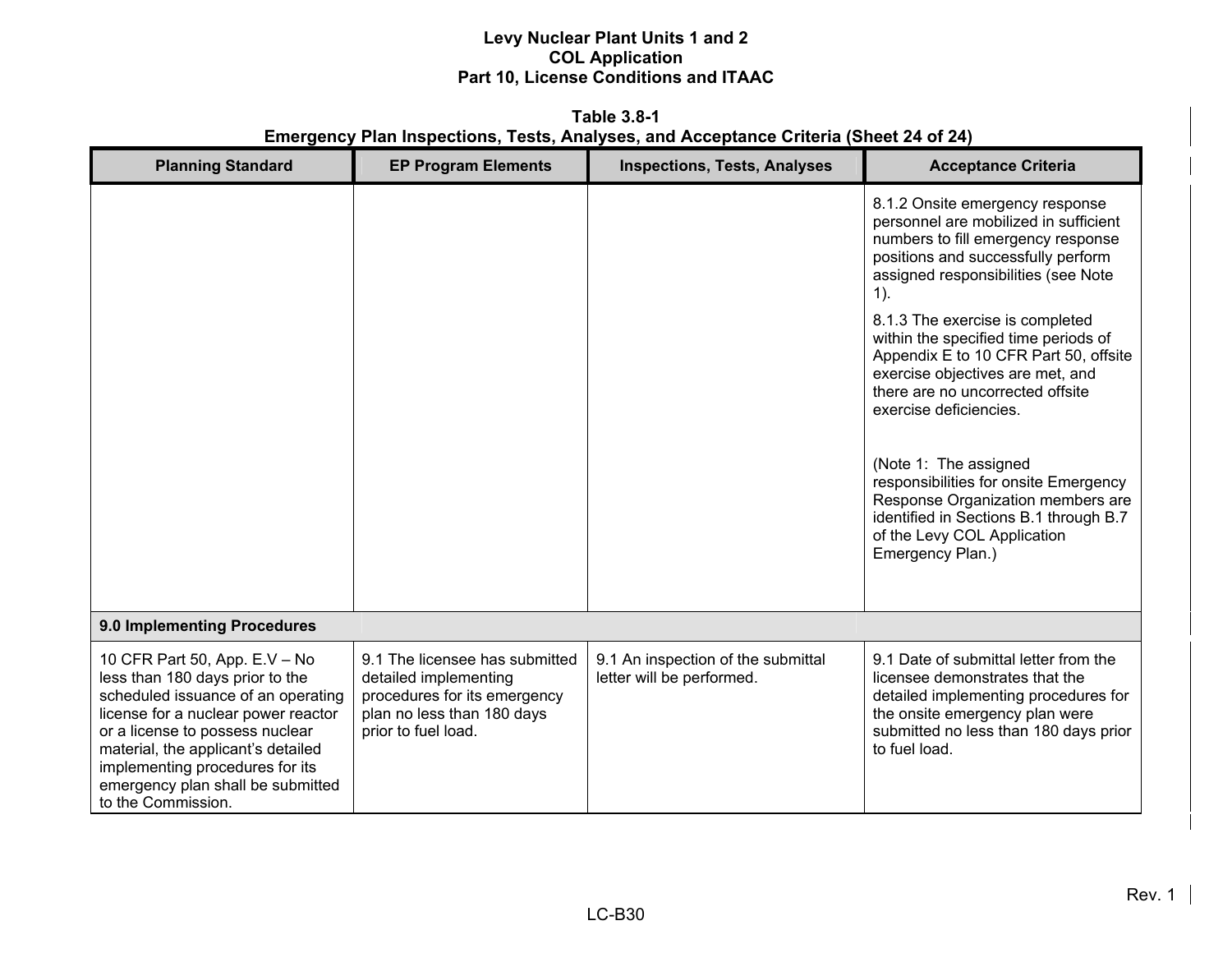#### **Table 3.8-2 Waterproof Membrane Inspections, Tests, Analyses, and Acceptance Criteria (Sheet 1 of 1)**

| <b>Design Commitment</b>                                   | <b>Inspections, Tests, Analyses</b>                                                                                                                                                             | <b>Acceptance Criteria</b>                                                                                                                                                                                                 |
|------------------------------------------------------------|-------------------------------------------------------------------------------------------------------------------------------------------------------------------------------------------------|----------------------------------------------------------------------------------------------------------------------------------------------------------------------------------------------------------------------------|
| The friction coefficient to resist sliding is $\geq 0.7$ . | Testing will be performed to confirm<br>that the mudmat-waterproofing-RCC<br>interface beneath the Nuclear Island<br>basemat has a coefficient of friction to<br>resist sliding of $\geq 0.7$ . | A report exists and documents that the<br>as-built waterproof system (mudmat-<br>waterproofing-RCC interface) has a<br>coefficient of friction of $\geq 0.7$ as<br>demonstrated through material<br>qualification testing. |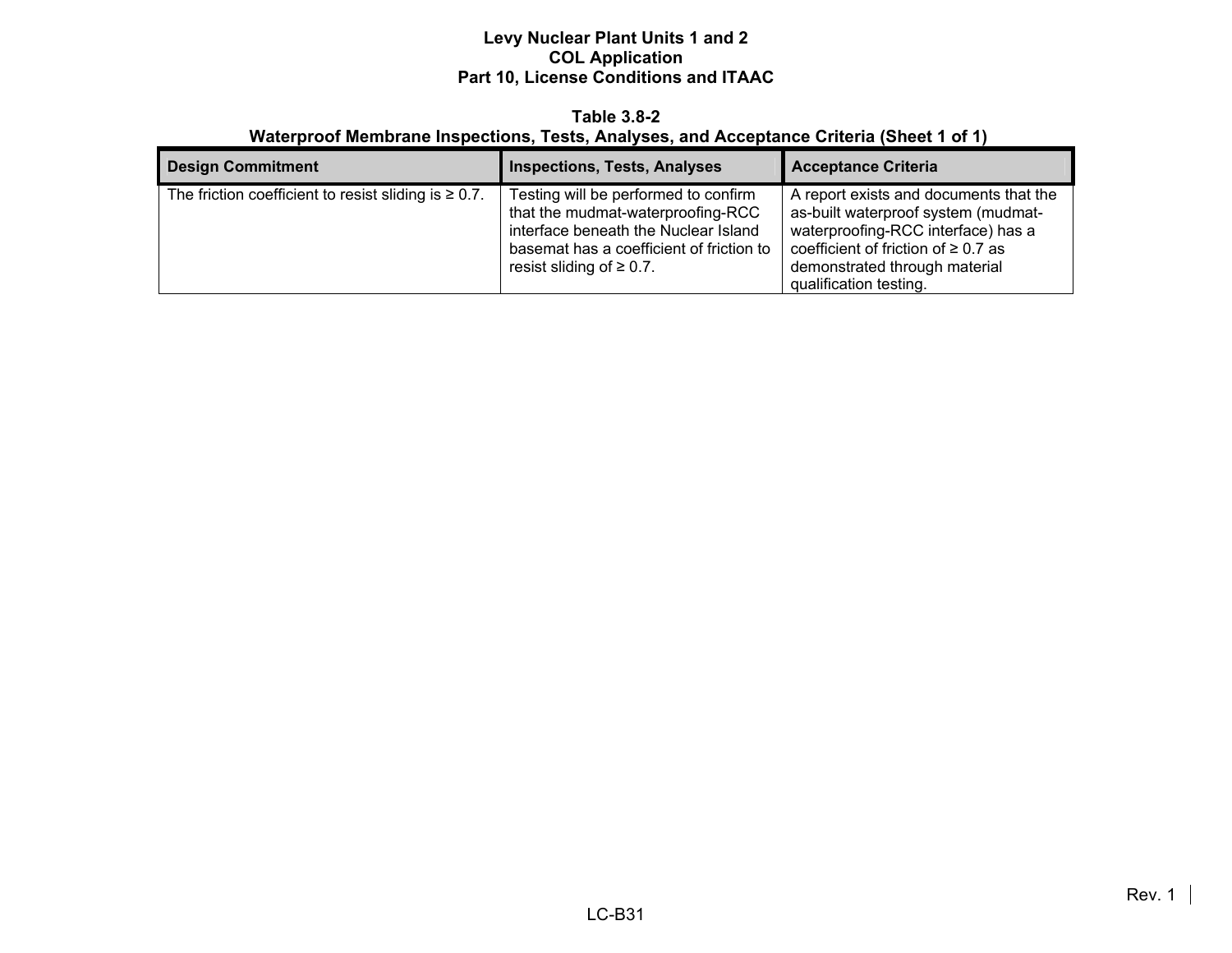**Table 3.8-3 Roller Compacted Concrete Inspections, Tests, Analyses, and Acceptance Criteria (Sheet 1 of 1)** 

| <b>Design Commitment</b>                                                                                                                                                                                                                                                                                                      | <b>Inspections, Tests, Analyses</b>                                                                                                                                                                                                                                                             | <b>Acceptance Criteria</b>                                                                                                                                                                                                                                                                                                                                                                                                                                                                            |
|-------------------------------------------------------------------------------------------------------------------------------------------------------------------------------------------------------------------------------------------------------------------------------------------------------------------------------|-------------------------------------------------------------------------------------------------------------------------------------------------------------------------------------------------------------------------------------------------------------------------------------------------|-------------------------------------------------------------------------------------------------------------------------------------------------------------------------------------------------------------------------------------------------------------------------------------------------------------------------------------------------------------------------------------------------------------------------------------------------------------------------------------------------------|
| The 35 foot thick RCC Bridging mat is seismic<br>Category I and is designed and constructed to<br>bridge over the design basis karst feature<br>when subjected to design basis loads as<br>specified in the Design Description in FSAR<br>2.5.4.5.4 without loss of structural integrity and<br>the safety related functions. | i) An inspection of the bridging mat<br>will be performed. Deviations from the<br>design due to as-built conditions will<br>be analyzed for the design basis karst<br>feature when subjected to design<br>basis loads.<br>ii) An inspection of the as-built RCC<br>thickness will be performed. | i) A report exists which reconciles<br>deviations during construction and<br>concludes that the as-built RCC<br>bridging mat conforms to the approved<br>design and will bridge over a design<br>basis karst feature when subjected to<br>design basis loads specified in the<br>Design Description without loss of<br>structural integrity and the safety<br>related functions<br>ii) A document exists that verifies that<br>the as-built thickness of the RCC<br>bridging mat is at least 35 feet. |